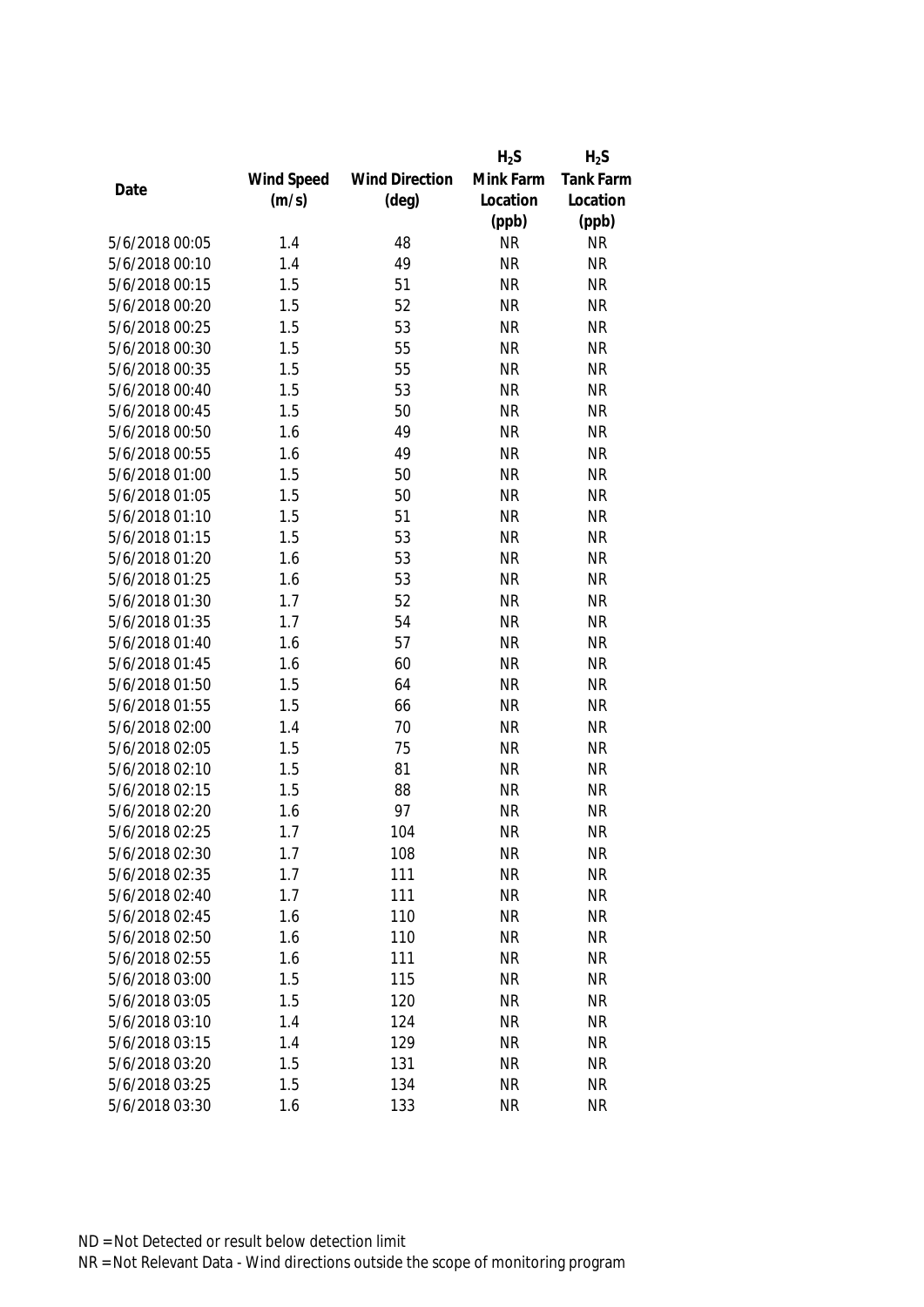|                |            |                       | $H_2S$       | $H_2S$           |
|----------------|------------|-----------------------|--------------|------------------|
|                | Wind Speed | <b>Wind Direction</b> | Mink Farm    | <b>Tank Farm</b> |
| Date           | (m/s)      | $(\text{deg})$        | Location     | Location         |
|                |            |                       | (ppb)        | (ppb)            |
| 5/6/2018 03:35 | 1.6        | 132                   | <b>NR</b>    | <b>NR</b>        |
| 5/6/2018 03:40 | 1.7        | 130                   | <b>NR</b>    | <b>NR</b>        |
| 5/6/2018 03:45 | 1.4        | 130                   | <b>NR</b>    | <b>NR</b>        |
| 5/6/2018 03:50 | 1.2        | 133                   | <b>NR</b>    | <b>NR</b>        |
| 5/6/2018 03:55 | 1.1        | 139                   | <b>NR</b>    | <b>NR</b>        |
| 5/6/2018 04:00 | 1.0        | 140                   | <b>NR</b>    | <b>NR</b>        |
| 5/6/2018 04:05 | 1.0        | 138                   | <b>NR</b>    | <b>NR</b>        |
| 5/6/2018 04:10 | 1.0        | 141                   | <b>NR</b>    | <b>NR</b>        |
| 5/6/2018 04:15 | 1.3        | 141                   | <b>NR</b>    | <b>NR</b>        |
| 5/6/2018 04:20 | 1.4        | 138                   | <b>NR</b>    | <b>NR</b>        |
| 5/6/2018 04:25 | 1.2        | 134                   | <b>NR</b>    | <b>NR</b>        |
| 5/6/2018 04:30 | 1.0        | 133                   | <b>NR</b>    | <b>NR</b>        |
| 5/6/2018 04:35 | 0.8        | 135                   | <b>NR</b>    | <b>NR</b>        |
| 5/6/2018 04:40 | 0.5        | 138                   | <b>NR</b>    | <b>NR</b>        |
| 5/6/2018 04:45 | 0.2        | 136                   | <b>NR</b>    | <b>NR</b>        |
| 5/6/2018 04:50 | 0.0        | 140                   | <b>NR</b>    | <b>NR</b>        |
| 5/6/2018 04:55 | 0.0        | 130                   | <b>NR</b>    | <b>NR</b>        |
| 5/6/2018 05:00 | 0.0        | $\mathbf 0$           | 1            | <b>NR</b>        |
| 5/6/2018 05:05 | 0.1        | 345                   | 1            | <b>NR</b>        |
| 5/6/2018 05:10 | 0.2        | 340                   | 1            | <b>NR</b>        |
| 5/6/2018 05:15 | 0.4        | 324                   | 1            | <b>NR</b>        |
| 5/6/2018 05:20 | 0.9        | 338                   | $\mathbf{1}$ | <b>NR</b>        |
| 5/6/2018 05:25 | 1.2        | 352                   | 1            | <b>NR</b>        |
| 5/6/2018 05:30 | 1.6        | 1                     | <b>NR</b>    | <b>NR</b>        |
| 5/6/2018 05:35 | 2.0        | 8                     | <b>NR</b>    | <b>NR</b>        |
| 5/6/2018 05:40 | 2.1        | 19                    | <b>NR</b>    | <b>NR</b>        |
| 5/6/2018 05:45 | 2.3        | 27                    | 1            | <b>NR</b>        |
| 5/6/2018 05:50 | 2.2        | 34                    | $\mathbf{1}$ | <b>NR</b>        |
| 5/6/2018 05:55 | 2.3        | 35                    | 1            | <b>NR</b>        |
| 5/6/2018 06:00 | 2.1        | 44                    | <b>NR</b>    | <b>NR</b>        |
| 5/6/2018 06:05 | 2.1        | 50                    | <b>NR</b>    | <b>NR</b>        |
| 5/6/2018 06:10 | 2.2        | 51                    | <b>NR</b>    | <b>NR</b>        |
| 5/6/2018 06:15 | 2.3        | 54                    | <b>NR</b>    | <b>NR</b>        |
| 5/6/2018 06:20 | 2.1        | 56                    | <b>NR</b>    | <b>NR</b>        |
| 5/6/2018 06:25 | 2.2        | 50                    | <b>NR</b>    | <b>NR</b>        |
| 5/6/2018 06:30 | 2.7        | 31                    | <b>NR</b>    | <b>NR</b>        |
| 5/6/2018 06:35 | 2.8        | 15                    | <b>NR</b>    | <b>NR</b>        |
| 5/6/2018 06:40 | 2.9        | 359                   | <b>NR</b>    | <b>NR</b>        |
| 5/6/2018 06:45 | 2.8        | 354                   | 1            | <b>NR</b>        |
| 5/6/2018 06:50 | 2.9        | 353                   | 1            | <b>NR</b>        |
| 5/6/2018 06:55 | 2.8        | 357                   | 1            | <b>NR</b>        |
| 5/6/2018 07:00 | 2.3        | 9                     | $\mathbf{1}$ | <b>NR</b>        |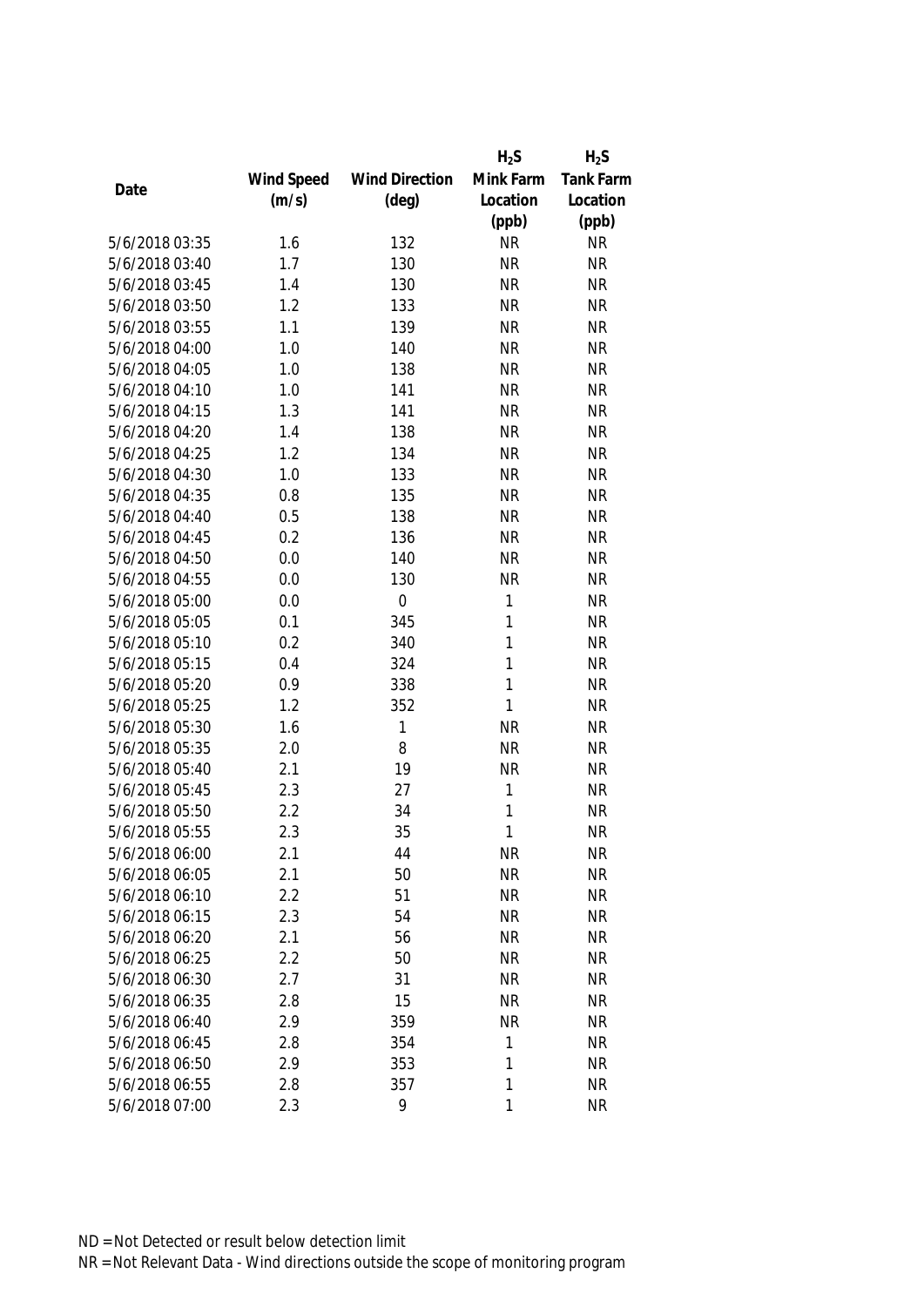|                |            |                       | $H_2S$    | $H_2S$           |
|----------------|------------|-----------------------|-----------|------------------|
|                | Wind Speed | <b>Wind Direction</b> | Mink Farm | <b>Tank Farm</b> |
| Date           | (m/s)      | $(\text{deg})$        | Location  | Location         |
|                |            |                       | (ppb)     | (ppb)            |
| 5/6/2018 07:05 | 2.2        | 23                    | 1         | <b>NR</b>        |
| 5/6/2018 07:10 | 2.2        | 31                    | 1         | <b>NR</b>        |
| 5/6/2018 07:15 | 2.3        | 35                    | 1         | <b>NR</b>        |
| 5/6/2018 07:20 | 2.2        | 34                    | <b>ND</b> | <b>NR</b>        |
| 5/6/2018 07:25 | 2.1        | 38                    | <b>ND</b> | <b>NR</b>        |
| 5/6/2018 07:30 | 1.9        | 47                    | <b>NR</b> | <b>NR</b>        |
| 5/6/2018 07:35 | 1.8        | 52                    | <b>NR</b> | <b>NR</b>        |
| 5/6/2018 07:40 | 1.6        | 63                    | <b>NR</b> | <b>NR</b>        |
| 5/6/2018 07:45 | 1.5        | 75                    | <b>NR</b> | <b>NR</b>        |
| 5/6/2018 07:50 | 1.6        | 85                    | <b>NR</b> | <b>NR</b>        |
| 5/6/2018 07:55 | 1.8        | 89                    | <b>NR</b> | <b>NR</b>        |
| 5/6/2018 08:00 | 1.9        | 92                    | <b>NR</b> | <b>NR</b>        |
| 5/6/2018 08:05 | 2.2        | 100                   | <b>NR</b> | <b>NR</b>        |
| 5/6/2018 08:10 | 2.4        | 107                   | <b>NR</b> | <b>NR</b>        |
| 5/6/2018 08:15 | 2.7        | 115                   | <b>NR</b> | <b>NR</b>        |
| 5/6/2018 08:20 | 3.1        | 124                   | <b>NR</b> | <b>NR</b>        |
| 5/6/2018 08:25 | 3.3        | 131                   | <b>NR</b> | <b>NR</b>        |
| 5/6/2018 08:30 | 3.7        | 135                   | <b>NR</b> | <b>NR</b>        |
| 5/6/2018 08:35 | 3.9        | 134                   | <b>NR</b> | <b>NR</b>        |
| 5/6/2018 08:40 | 4.0        | 129                   | <b>NR</b> | <b>NR</b>        |
| 5/6/2018 08:45 | 3.9        | 125                   | <b>NR</b> | <b>NR</b>        |
| 5/6/2018 08:50 | 3.4        | 115                   | <b>NR</b> | <b>NR</b>        |
| 5/6/2018 08:55 | 3.0        | 101                   | <b>NR</b> | <b>NR</b>        |
| 5/6/2018 09:00 | 2.7        | 94                    | <b>NR</b> | <b>NR</b>        |
| 5/6/2018 09:05 | 2.4        | 84                    | <b>NR</b> | <b>NR</b>        |
| 5/6/2018 09:10 | 2.2        | 70                    | <b>NR</b> | <b>NR</b>        |
| 5/6/2018 09:15 | 2.0        | 61                    | <b>NR</b> | <b>NR</b>        |
| 5/6/2018 09:20 | 2.1        | 64                    | <b>NR</b> | <b>NR</b>        |
| 5/6/2018 09:25 | 2.2        | 73                    | <b>NR</b> | <b>NR</b>        |
| 5/6/2018 09:30 | 2.1        | 79                    | <b>NR</b> | <b>NR</b>        |
| 5/6/2018 09:35 | 1.9        | 96                    | <b>NR</b> | <b>NR</b>        |
| 5/6/2018 09:40 | 1.8        | 109                   | <b>NR</b> | <b>NR</b>        |
| 5/6/2018 09:45 | 1.8        | 119                   | <b>NR</b> | <b>NR</b>        |
| 5/6/2018 09:50 | 1.7        | 127                   | <b>NR</b> | <b>NR</b>        |
| 5/6/2018 09:55 | 1.6        | 131                   | <b>NR</b> | <b>NR</b>        |
| 5/6/2018 10:00 | 1.5        | 137                   | <b>NR</b> | <b>NR</b>        |
| 5/6/2018 10:05 | 1.5        | 136                   | <b>NR</b> | <b>NR</b>        |
| 5/6/2018 10:10 | 1.5        | 148                   | <b>NR</b> | <b>NR</b>        |
| 5/6/2018 10:15 | 1.4        | 151                   | <b>NR</b> | <b>NR</b>        |
| 5/6/2018 10:20 | 1.2        | 161                   | <b>NR</b> | <b>NR</b>        |
| 5/6/2018 10:25 | 1.3        | 162                   | <b>NR</b> | <b>NR</b>        |
|                |            |                       |           |                  |
| 5/6/2018 10:30 | 1.3        | 158                   | <b>NR</b> | <b>NR</b>        |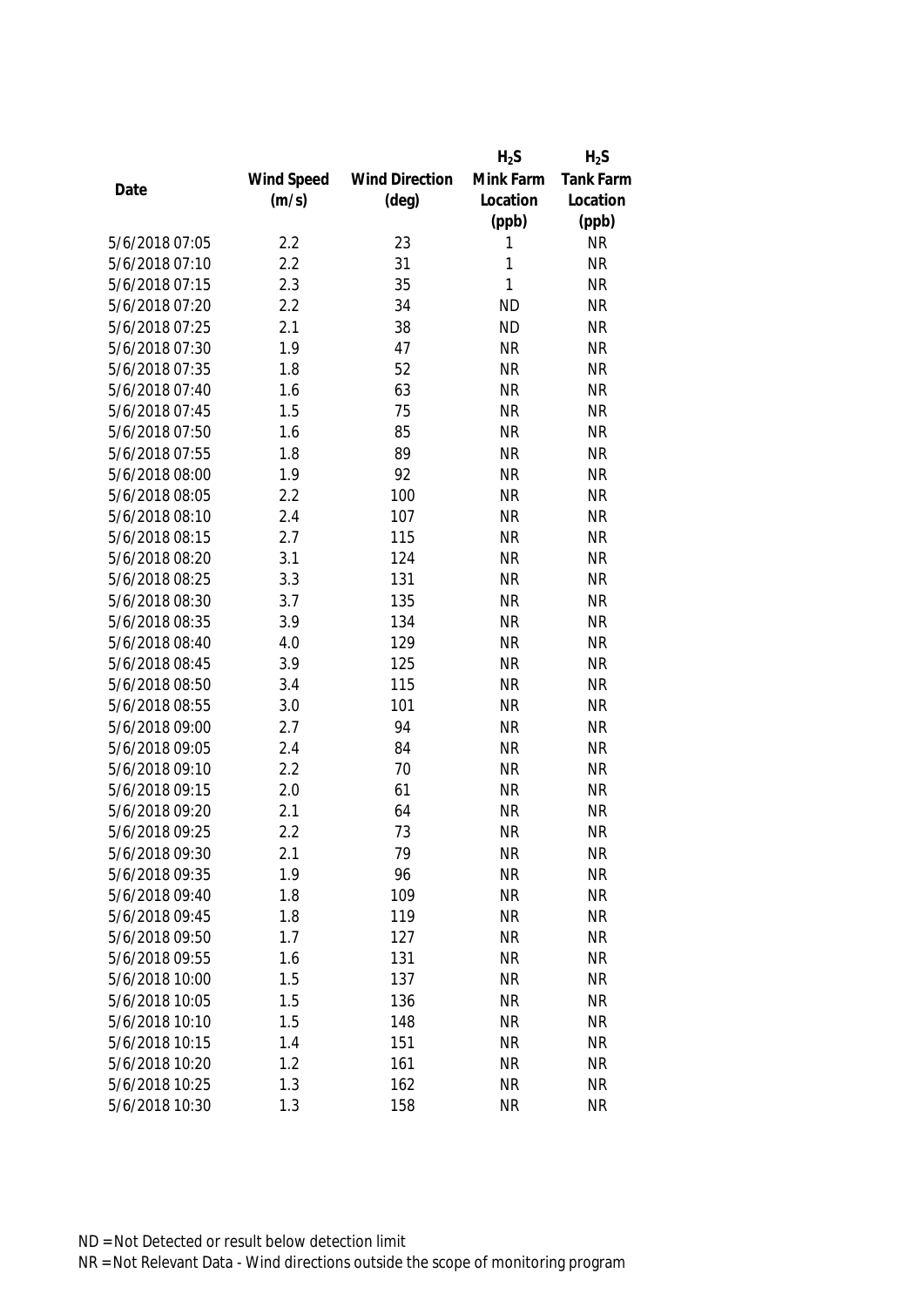|                |            |                       | $H_2S$       | $H_2S$    |
|----------------|------------|-----------------------|--------------|-----------|
|                | Wind Speed | <b>Wind Direction</b> | Mink Farm    | Tank Farm |
| Date           | (m/s)      | $(\text{deg})$        | Location     | Location  |
|                |            |                       | (ppb)        | (ppb)     |
| 5/6/2018 10:35 | 1.4        | 141                   | <b>NR</b>    | <b>NR</b> |
| 5/6/2018 10:40 | 1.6        | 63                    | <b>NR</b>    | <b>NR</b> |
| 5/6/2018 10:45 | 1.9        | 33                    | <b>NR</b>    | <b>NR</b> |
| 5/6/2018 10:50 | 2.1        | 28                    | <b>NR</b>    | <b>NR</b> |
| 5/6/2018 10:55 | 2.2        | 23                    | 1            | <b>NR</b> |
| 5/6/2018 11:00 | 2.4        | 23                    | 1            | <b>NR</b> |
| 5/6/2018 11:05 | 2.4        | 23                    | 1            | <b>NR</b> |
| 5/6/2018 11:10 | 2.5        | 21                    | 1            | <b>NR</b> |
| 5/6/2018 11:15 | 2.5        | 20                    | $\mathbf{1}$ | <b>NR</b> |
| 5/6/2018 11:20 | 2.6        | 17                    | 1            | <b>NR</b> |
| 5/6/2018 11:25 | 2.8        | 12                    | 1            | <b>NR</b> |
| 5/6/2018 11:30 | 2.9        | 9                     | 1            | <b>NR</b> |
| 5/6/2018 11:35 | 3.0        | 10                    | 1            | <b>NR</b> |
| 5/6/2018 11:40 | 3.1        | 9                     | 1            | <b>NR</b> |
| 5/6/2018 11:45 | 3.3        | 11                    | 1            | <b>NR</b> |
| 5/6/2018 11:50 | 3.4        | 12                    | 1            | <b>NR</b> |
| 5/6/2018 11:55 | 3.5        | 14                    | 1            | <b>NR</b> |
| 5/6/2018 12:00 | 3.7        | 18                    | 1            | <b>NR</b> |
| 5/6/2018 12:05 | 3.8        | 18                    | 1            | <b>NR</b> |
| 5/6/2018 12:10 | 3.8        | 19                    | 1            | <b>NR</b> |
| 5/6/2018 12:15 | 3.7        | 22                    | 1            | <b>NR</b> |
| 5/6/2018 12:20 | 3.7        | 25                    | <b>ND</b>    | <b>NR</b> |
| 5/6/2018 12:25 | 3.6        | 23                    | <b>ND</b>    | <b>NR</b> |
| 5/6/2018 12:30 | 3.3        | 22                    | <b>ND</b>    | <b>NR</b> |
| 5/6/2018 12:35 | 3.1        | 21                    | 1            | <b>NR</b> |
| 5/6/2018 12:40 | 3.3        | 23                    | 1            | <b>NR</b> |
| 5/6/2018 12:45 | 3.2        | 20                    | 1            | <b>NR</b> |
| 5/6/2018 12:50 | 3.3        | 18                    | 1            | <b>NR</b> |
| 5/6/2018 12:55 | 3.5        | 20                    | 1            | <b>NR</b> |
| 5/6/2018 13:00 | 4.0        | 17                    | 1            | <b>NR</b> |
| 5/6/2018 13:05 | 4.3        | 21                    | 1            | <b>NR</b> |
| 5/6/2018 13:10 | 4.5        | 22                    | 1            | <b>NR</b> |
| 5/6/2018 13:15 | 4.8        | 23                    | <b>ND</b>    | <b>NR</b> |
| 5/6/2018 13:20 | 4.8        | 28                    | <b>ND</b>    | <b>NR</b> |
| 5/6/2018 13:25 | 4.8        | 30                    | 1            | <b>NR</b> |
| 5/6/2018 13:30 | 4.8        | 33                    | 1            | <b>NR</b> |
| 5/6/2018 13:35 | 4.9        | 34                    | 1            | <b>NR</b> |
| 5/6/2018 13:40 | 4.8        | 36                    | <b>ND</b>    | <b>NR</b> |
| 5/6/2018 13:45 | 4.9        | 36                    | <b>ND</b>    | <b>NR</b> |
| 5/6/2018 13:50 | 5.0        | 34                    | 1            | <b>NR</b> |
| 5/6/2018 13:55 | 5.3        | 33                    | 1            | <b>NR</b> |
| 5/6/2018 14:00 | 5.4        | 31                    | <b>ND</b>    | <b>NR</b> |
|                |            |                       |              |           |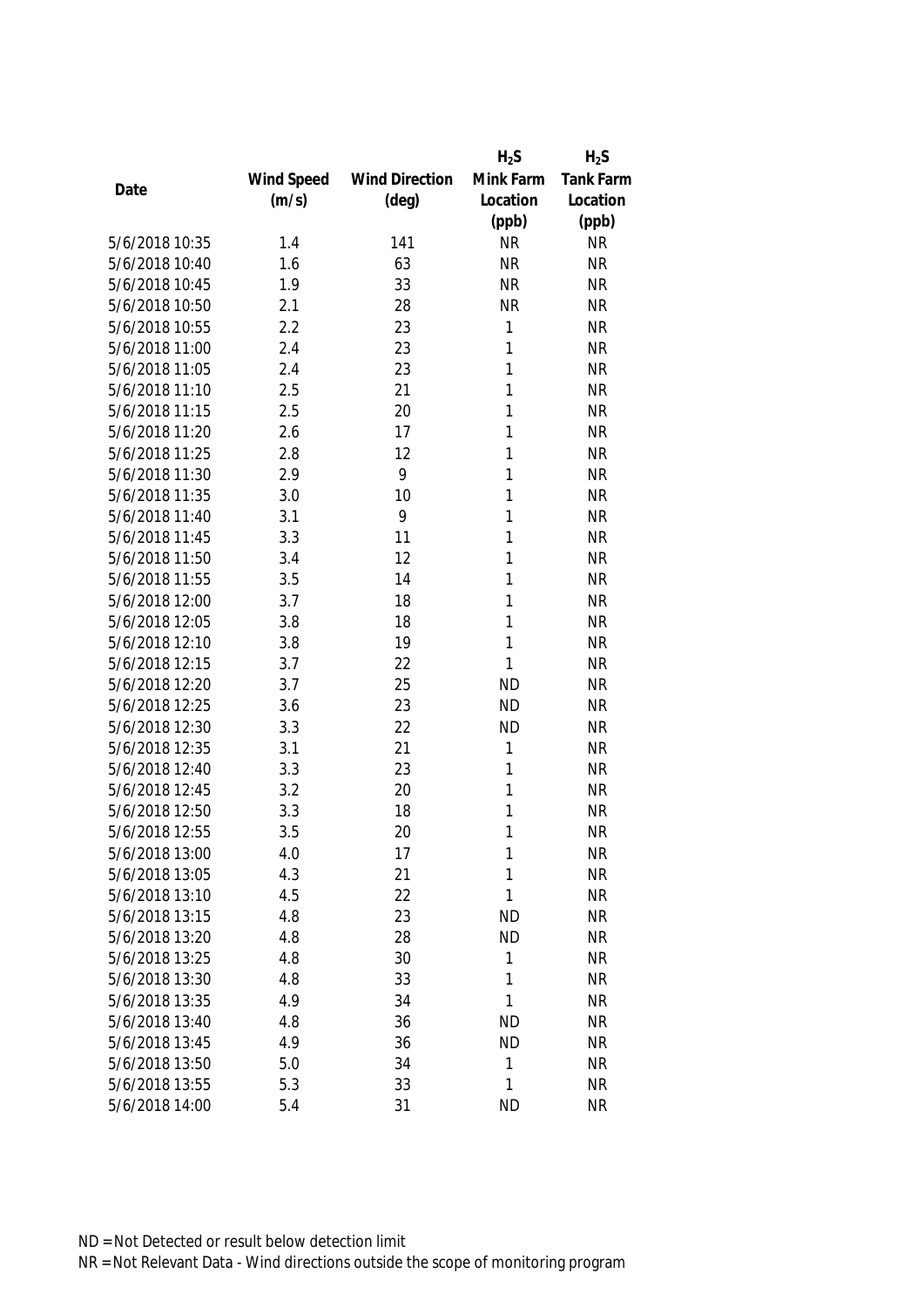|                |            |                       | $H_2S$       | $H_2S$           |
|----------------|------------|-----------------------|--------------|------------------|
|                | Wind Speed | <b>Wind Direction</b> | Mink Farm    | <b>Tank Farm</b> |
| Date           | (m/s)      | $(\text{deg})$        | Location     | Location         |
|                |            |                       | (ppb)        | (ppb)            |
| 5/6/2018 14:05 | 5.4        | 29                    | <b>ND</b>    | <b>NR</b>        |
| 5/6/2018 14:10 | 5.5        | 29                    | <b>ND</b>    | <b>NR</b>        |
| 5/6/2018 14:15 | 5.6        | 28                    | <b>ND</b>    | <b>NR</b>        |
| 5/6/2018 14:20 | 5.5        | 27                    | 1            | <b>NR</b>        |
| 5/6/2018 14:25 | 5.5        | 27                    | 1            | <b>NR</b>        |
| 5/6/2018 14:30 | 5.4        | 27                    | 1            | <b>NR</b>        |
| 5/6/2018 14:35 | 5.6        | 24                    | 1            | <b>NR</b>        |
| 5/6/2018 14:40 | 5.7        | 22                    | 1            | <b>NR</b>        |
| 5/6/2018 14:45 | 5.6        | 22                    | 1            | <b>NR</b>        |
| 5/6/2018 14:50 | 5.7        | 23                    | 1            | <b>NR</b>        |
| 5/6/2018 14:55 | 5.7        | 23                    | <b>ND</b>    | <b>NR</b>        |
| 5/6/2018 15:00 | 5.6        | 25                    | <b>ND</b>    | <b>NR</b>        |
| 5/6/2018 15:05 | 5.6        | 25                    | <b>ND</b>    | <b>NR</b>        |
| 5/6/2018 15:10 | 5.4        | 24                    | 1            | <b>NR</b>        |
| 5/6/2018 15:15 | 5.3        | 24                    | <b>ND</b>    | <b>NR</b>        |
| 5/6/2018 15:20 | 5.2        | 26                    | <b>ND</b>    | <b>NR</b>        |
| 5/6/2018 15:25 | 5.4        | 24                    | <b>ND</b>    | <b>NR</b>        |
| 5/6/2018 15:30 | 5.5        | 24                    | <b>ND</b>    | <b>NR</b>        |
| 5/6/2018 15:35 | 5.4        | 27                    | $\mathbf{1}$ | <b>NR</b>        |
| 5/6/2018 15:40 | 5.5        | 28                    | <b>ND</b>    | <b>NR</b>        |
| 5/6/2018 15:45 | 5.6        | 30                    | <b>ND</b>    | <b>NR</b>        |
| 5/6/2018 15:50 | 6.1        | 31                    | 1            | <b>NR</b>        |
| 5/6/2018 15:55 | 6.0        | 34                    | 1            | <b>NR</b>        |
| 5/6/2018 16:00 | 6.0        | 38                    | 1            | <b>NR</b>        |
| 5/6/2018 16:05 | 6.2        | 37                    | 1            | <b>NR</b>        |
| 5/6/2018 16:10 | 6.5        | 37                    | 1            | <b>NR</b>        |
| 5/6/2018 16:15 | 6.4        | 35                    | 1            | <b>NR</b>        |
| 5/6/2018 16:20 | 6.1        | 33                    | <b>ND</b>    | <b>NR</b>        |
| 5/6/2018 16:25 | 6.2        | 31                    | <b>ND</b>    | <b>NR</b>        |
| 5/6/2018 16:30 | 6.1        | 27                    | <b>ND</b>    | <b>NR</b>        |
| 5/6/2018 16:35 | 6.1        | 26                    | $\mathbf{1}$ | <b>NR</b>        |
| 5/6/2018 16:40 | 6.1        | 26                    | <b>ND</b>    | <b>NR</b>        |
| 5/6/2018 16:45 | 6.3        | 28                    | 1            | <b>NR</b>        |
| 5/6/2018 16:50 | 6.5        | 29                    | 1            | <b>NR</b>        |
| 5/6/2018 16:55 | 6.3        | 32                    | 1            | <b>NR</b>        |
| 5/6/2018 17:00 | 6.3        | 35                    | <b>ND</b>    | <b>NR</b>        |
| 5/6/2018 17:05 | 6.2        | 36                    | <b>ND</b>    | <b>NR</b>        |
| 5/6/2018 17:10 | 6.4        | 35                    | <b>ND</b>    | <b>NR</b>        |
| 5/6/2018 17:15 | 6.6        | 33                    | <b>ND</b>    | <b>NR</b>        |
| 5/6/2018 17:20 | 6.6        | 29                    | <b>ND</b>    | <b>NR</b>        |
| 5/6/2018 17:25 | 6.8        | 26                    | <b>ND</b>    | <b>NR</b>        |
| 5/6/2018 17:30 | 6.6        | 23                    | <b>ND</b>    | <b>NR</b>        |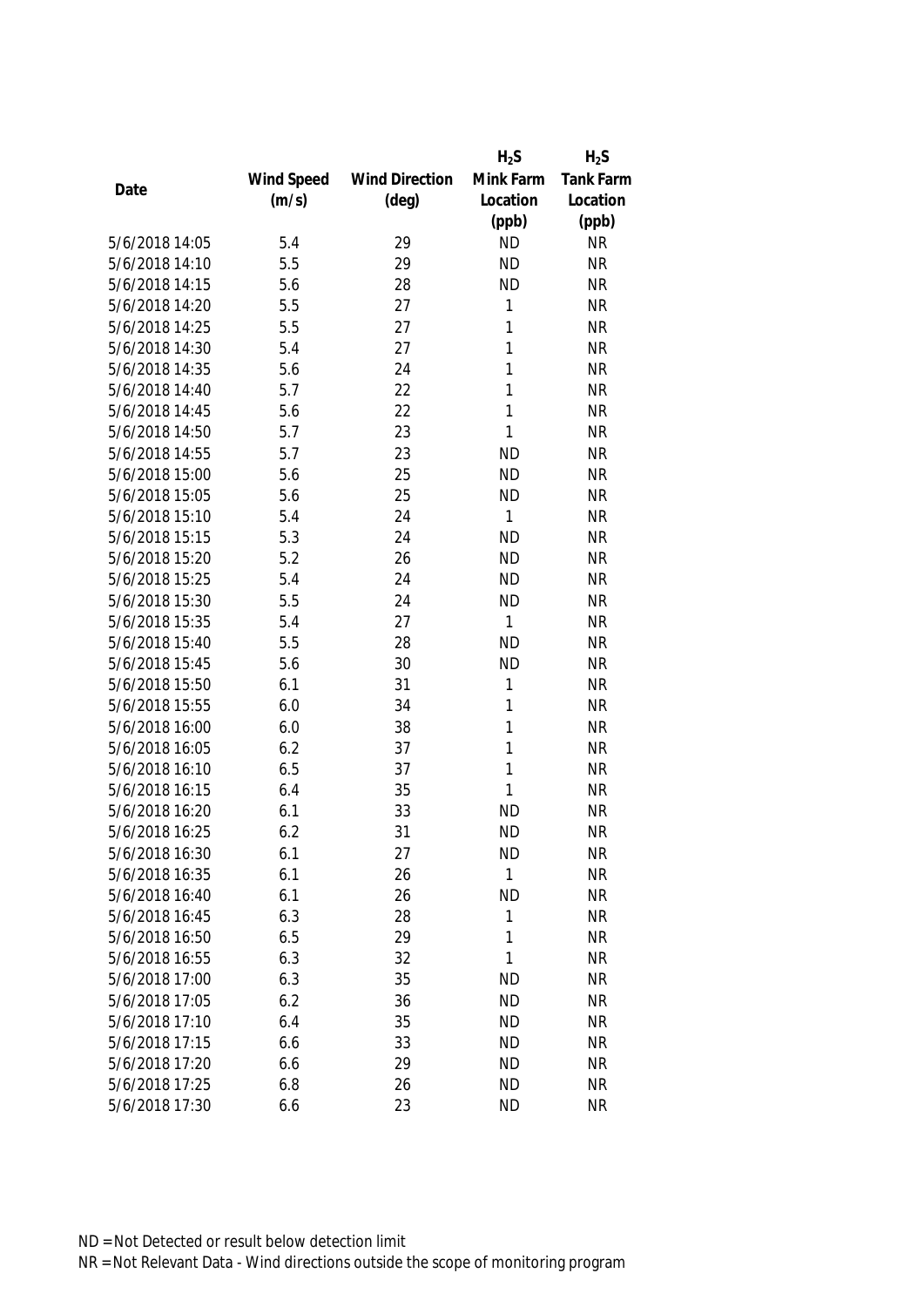|                |            |                       | $H_2S$       | $H_2S$           |
|----------------|------------|-----------------------|--------------|------------------|
|                | Wind Speed | <b>Wind Direction</b> | Mink Farm    | <b>Tank Farm</b> |
| Date           | (m/s)      | $(\text{deg})$        | Location     | Location         |
|                |            |                       | (ppb)        | (ppb)            |
| 5/6/2018 17:35 | 6.3        | 21                    | <b>ND</b>    | <b>NR</b>        |
| 5/6/2018 17:40 | 5.9        | 19                    | <b>ND</b>    | <b>NR</b>        |
| 5/6/2018 17:45 | 5.2        | 20                    | <b>ND</b>    | <b>NR</b>        |
| 5/6/2018 17:50 | 5.0        | 20                    | 1            | <b>NR</b>        |
| 5/6/2018 17:55 | 4.9        | 20                    | <b>ND</b>    | <b>NR</b>        |
| 5/6/2018 18:00 | 5.1        | 19                    | <b>ND</b>    | <b>NR</b>        |
| 5/6/2018 18:05 | 5.1        | 21                    | <b>ND</b>    | <b>NR</b>        |
| 5/6/2018 18:10 | 5.1        | 22                    | <b>ND</b>    | <b>NR</b>        |
| 5/6/2018 18:15 | 5.2        | 23                    | <b>ND</b>    | <b>NR</b>        |
| 5/6/2018 18:20 | 5.4        | 25                    | <b>ND</b>    | <b>NR</b>        |
| 5/6/2018 18:25 | 5.5        | 27                    | <b>ND</b>    | <b>NR</b>        |
| 5/6/2018 18:30 | 5.5        | 28                    | <b>ND</b>    | <b>NR</b>        |
| 5/6/2018 18:35 | 5.5        | 28                    | 1            | <b>NR</b>        |
| 5/6/2018 18:40 | 5.4        | 27                    | 1            | <b>NR</b>        |
| 5/6/2018 18:45 | 5.2        | 28                    | <b>ND</b>    | <b>NR</b>        |
| 5/6/2018 18:50 | 5.0        | 28                    | <b>ND</b>    | <b>NR</b>        |
| 5/6/2018 18:55 | 4.8        | 27                    | 1            | <b>NR</b>        |
| 5/6/2018 19:00 | 4.5        | 30                    | 1            | <b>NR</b>        |
| 5/6/2018 19:05 | 4.4        | 33                    | 1            | <b>NR</b>        |
| 5/6/2018 19:10 | 4.3        | 36                    | 1            | <b>NR</b>        |
| 5/6/2018 19:15 | 4.3        | 37                    | 1            | <b>NR</b>        |
| 5/6/2018 19:20 | 4.1        | 37                    | $\mathbf{1}$ | <b>NR</b>        |
| 5/6/2018 19:25 | 4.0        | 37                    | <b>ND</b>    | <b>NR</b>        |
| 5/6/2018 19:30 | 4.0        | 36                    | <b>ND</b>    | <b>NR</b>        |
| 5/6/2018 19:35 | 3.9        | 36                    | <b>ND</b>    | <b>NR</b>        |
| 5/6/2018 19:40 | 4.1        | 36                    | <b>ND</b>    | <b>NR</b>        |
| 5/6/2018 19:45 | 4.2        | 36                    | <b>ND</b>    | <b>NR</b>        |
| 5/6/2018 19:50 | 4.2        | 38                    | <b>ND</b>    | <b>NR</b>        |
| 5/6/2018 19:55 | 4.3        | 41                    | <b>NR</b>    | <b>NR</b>        |
| 5/6/2018 20:00 | 4.3        | 43                    | <b>NR</b>    | <b>NR</b>        |
| 5/6/2018 20:05 | 4.3        | 44                    | <b>NR</b>    | <b>NR</b>        |
| 5/6/2018 20:10 | 4.4        | 44                    | <b>NR</b>    | <b>NR</b>        |
| 5/6/2018 20:15 | 4.5        | 43                    | <b>NR</b>    | <b>NR</b>        |
| 5/6/2018 20:20 | 4.4        | 40                    | 1            | <b>NR</b>        |
| 5/6/2018 20:25 | 4.3        | 38                    | 1            | <b>NR</b>        |
| 5/6/2018 20:30 | 4.3        | 38                    | 1            | <b>NR</b>        |
| 5/6/2018 20:35 | 4.2        | 37                    | 1            | <b>NR</b>        |
| 5/6/2018 20:40 | 4.1        | 38                    | 1            | <b>NR</b>        |
| 5/6/2018 20:45 | 4.1        | 39                    | 1            | <b>NR</b>        |
| 5/6/2018 20:50 | 4.1        | 41                    | NR           | <b>NR</b>        |
| 5/6/2018 20:55 | 4.3        | 41                    | <b>NR</b>    | <b>NR</b>        |
|                |            |                       |              |                  |
| 5/6/2018 21:00 | 4.4        | 41                    | <b>NR</b>    | <b>NR</b>        |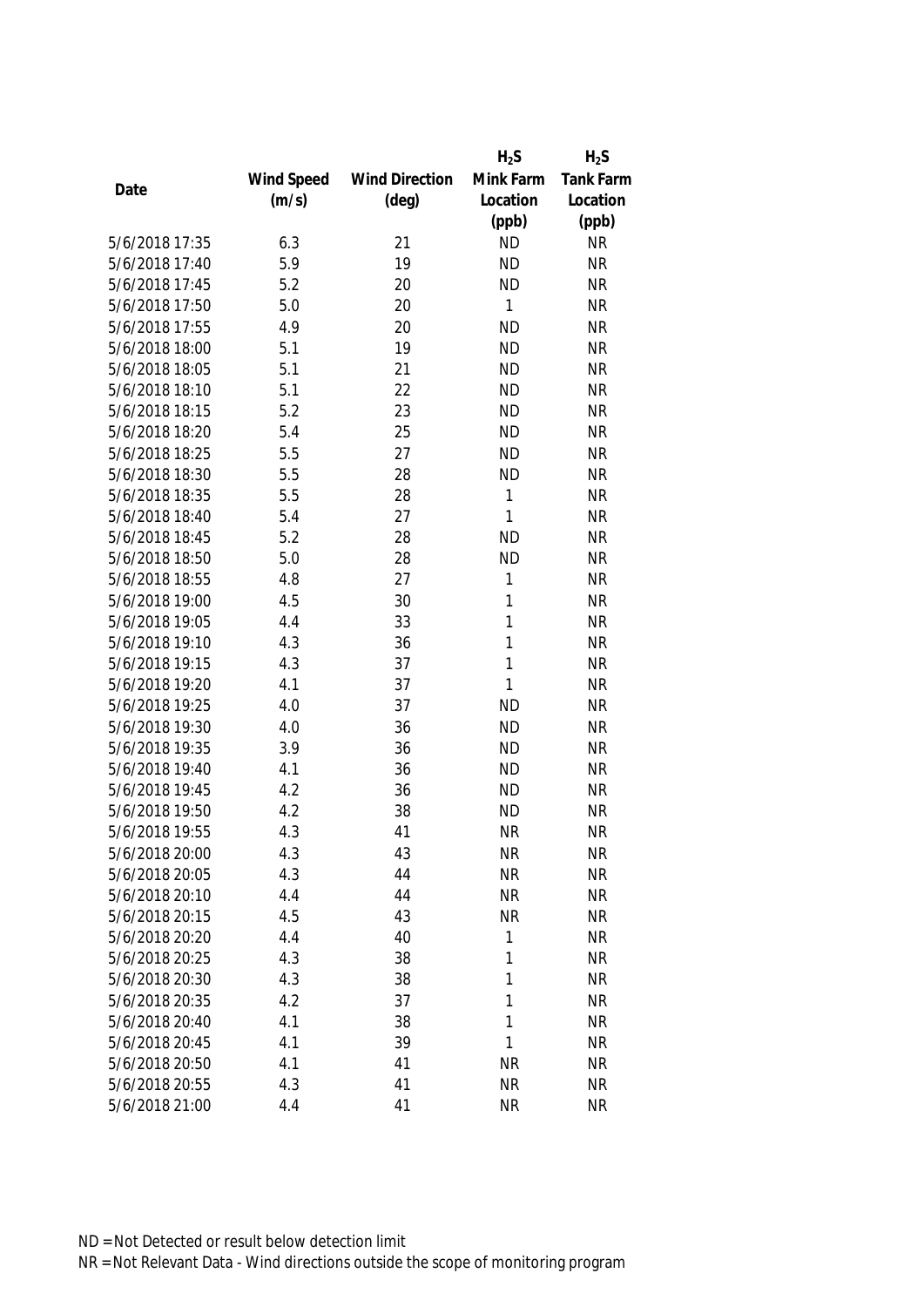|                |            |                       | $H_2S$    | $H_2S$           |
|----------------|------------|-----------------------|-----------|------------------|
|                | Wind Speed | <b>Wind Direction</b> | Mink Farm | <b>Tank Farm</b> |
| Date           | (m/s)      | $(\text{deg})$        | Location  | Location         |
|                |            |                       | (ppb)     | (ppb)            |
| 5/6/2018 21:05 | 4.6        | 40                    | 1         | <b>NR</b>        |
| 5/6/2018 21:10 | 4.6        | 39                    | 1         | <b>NR</b>        |
| 5/6/2018 21:15 | 4.7        | 37                    | <b>ND</b> | <b>NR</b>        |
| 5/6/2018 21:20 | 4.8        | 36                    | <b>ND</b> | <b>NR</b>        |
| 5/6/2018 21:25 | 4.9        | 36                    | <b>ND</b> | <b>NR</b>        |
| 5/6/2018 21:30 | 4.9        | 35                    | <b>ND</b> | <b>NR</b>        |
| 5/6/2018 21:35 | 4.8        | 34                    | <b>ND</b> | <b>NR</b>        |
| 5/6/2018 21:40 | 4.8        | 34                    | <b>ND</b> | <b>NR</b>        |
| 5/6/2018 21:45 | 4.8        | 34                    | <b>ND</b> | <b>NR</b>        |
| 5/6/2018 21:50 | 4.8        | 34                    | <b>ND</b> | <b>NR</b>        |
| 5/6/2018 21:55 | 4.7        | 35                    | <b>ND</b> | <b>NR</b>        |
| 5/6/2018 22:00 | 4.8        | 36                    | <b>ND</b> | <b>NR</b>        |
| 5/6/2018 22:05 | 4.9        | 37                    | <b>ND</b> | <b>NR</b>        |
| 5/6/2018 22:10 | 4.8        | 37                    | 1         | <b>NR</b>        |
| 5/6/2018 22:15 | 4.7        | 37                    | <b>ND</b> | <b>NR</b>        |
| 5/6/2018 22:20 | 4.7        | 36                    | 1         | <b>NR</b>        |
| 5/6/2018 22:25 | 4.6        | 35                    | 1         | <b>NR</b>        |
| 5/6/2018 22:30 | 4.5        | 34                    | 1         | <b>NR</b>        |
| 5/6/2018 22:35 | 4.3        | 33                    | 1         | <b>NR</b>        |
| 5/6/2018 22:40 | 4.1        | 33                    | 1         | <b>NR</b>        |
| 5/6/2018 22:45 | 4.0        | 32                    | 1         | <b>NR</b>        |
| 5/6/2018 22:50 | 3.8        | 32                    | 1         | <b>NR</b>        |
| 5/6/2018 22:55 | 3.5        | 32                    | <b>ND</b> | <b>NR</b>        |
| 5/6/2018 23:00 | 3.2        | 32                    | <b>ND</b> | <b>NR</b>        |
| 5/6/2018 23:05 | 3.0        | 32                    | <b>ND</b> | <b>NR</b>        |
| 5/6/2018 23:10 | 2.8        | 32                    | <b>ND</b> | <b>NR</b>        |
| 5/6/2018 23:15 | 2.7        | 30                    | <b>ND</b> | <b>NR</b>        |
| 5/6/2018 23:20 | 2.7        | 26                    | <b>ND</b> | <b>NR</b>        |
| 5/6/2018 23:25 | 2.7        | 22                    | <b>ND</b> | <b>NR</b>        |
| 5/6/2018 23:30 | 2.8        | 20                    | <b>ND</b> | <b>NR</b>        |
| 5/6/2018 23:35 | 2.9        | 18                    | <b>ND</b> | <b>NR</b>        |
| 5/6/2018 23:40 | 2.8        | 18                    | <b>ND</b> | <b>NR</b>        |
| 5/6/2018 23:45 | 2.7        | 20                    | <b>ND</b> | <b>NR</b>        |
| 5/6/2018 23:50 | 2.6        | 24                    | <b>ND</b> | <b>NR</b>        |
| 5/6/2018 23:55 | 2.4        | 30                    | <b>ND</b> | <b>NR</b>        |
| 5/6/2018 24:00 | 2.1        | 37                    | <b>ND</b> | <b>NR</b>        |
| 5/7/2018 00:05 | 2.0        | 42                    | <b>NR</b> | <b>NR</b>        |
| 5/7/2018 00:10 | 1.9        | 47                    | <b>NR</b> | <b>NR</b>        |
| 5/7/2018 00:15 | 1.9        | 52                    | <b>NR</b> | <b>NR</b>        |
| 5/7/2018 00:20 | 1.8        | 57                    | <b>NR</b> | <b>NR</b>        |
| 5/7/2018 00:25 | 1.9        | 59                    | <b>NR</b> | <b>NR</b>        |
| 5/7/2018 00:30 | 2.0        | 57                    | <b>NR</b> | <b>NR</b>        |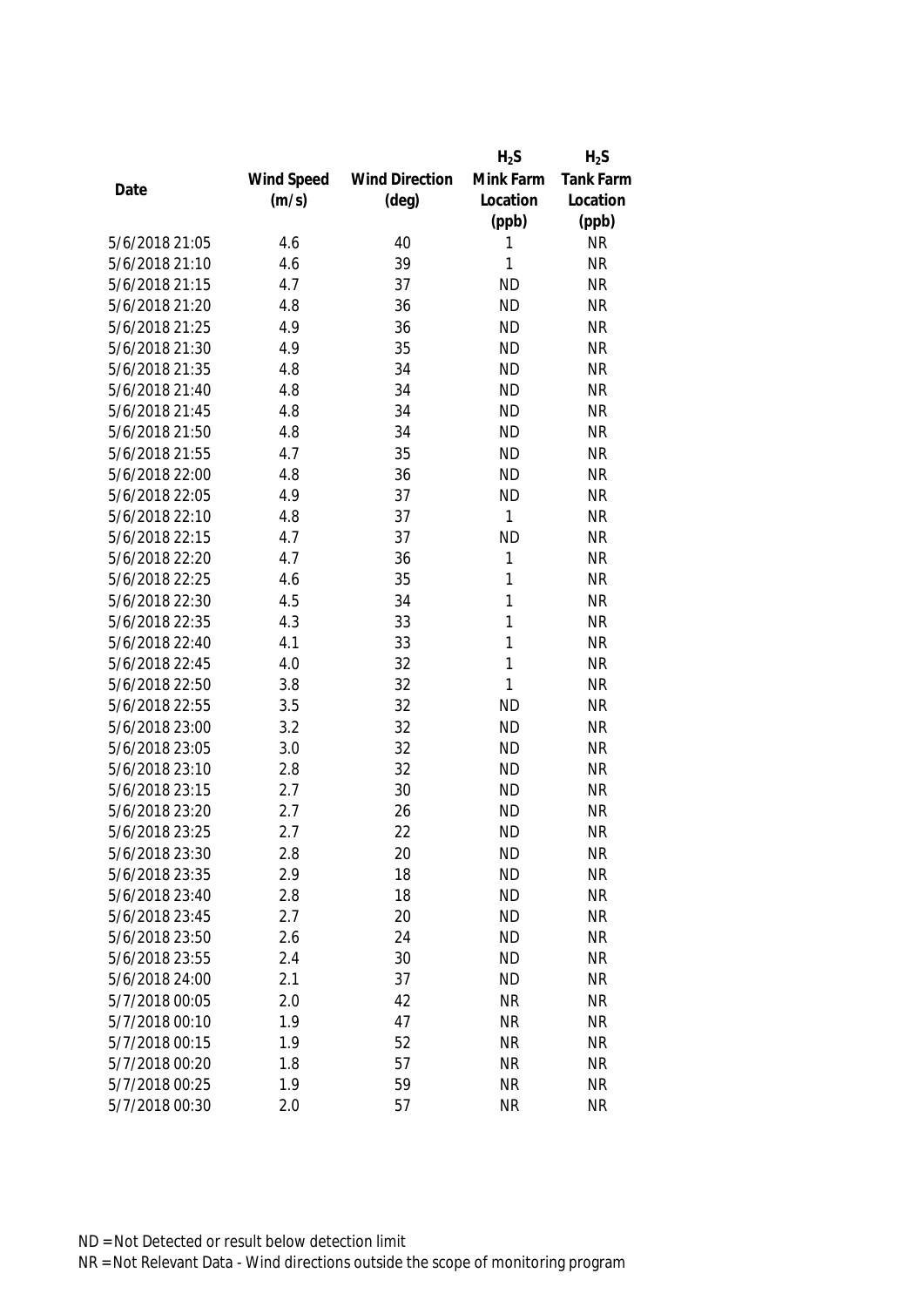|                |            |                       | $H_2S$    | $H_2S$           |
|----------------|------------|-----------------------|-----------|------------------|
|                | Wind Speed | <b>Wind Direction</b> | Mink Farm | <b>Tank Farm</b> |
| Date           | (m/s)      | $(\text{deg})$        | Location  | Location         |
|                |            |                       | (ppb)     | (ppb)            |
| 5/7/2018 00:35 | 2.0        | 57                    | <b>NR</b> | <b>NR</b>        |
| 5/7/2018 00:40 | 2.0        | 57                    | <b>NR</b> | <b>NR</b>        |
| 5/7/2018 00:45 | 2.0        | 59                    | <b>NR</b> | <b>NR</b>        |
| 5/7/2018 00:50 | 2.1        | 56                    | <b>NR</b> | <b>NR</b>        |
| 5/7/2018 00:55 | 2.1        | 54                    | <b>NR</b> | <b>NR</b>        |
| 5/7/2018 01:00 | 2.0        | 59                    | <b>NR</b> | <b>NR</b>        |
| 5/7/2018 01:05 | 2.1        | 58                    | <b>NR</b> | <b>NR</b>        |
| 5/7/2018 01:10 | 2.0        | 58                    | <b>NR</b> | <b>NR</b>        |
| 5/7/2018 01:15 | 2.1        | 53                    | <b>NR</b> | <b>NR</b>        |
| 5/7/2018 01:20 | 2.2        | 50                    | <b>NR</b> | <b>NR</b>        |
| 5/7/2018 01:25 | 2.2        | 48                    | <b>NR</b> | <b>NR</b>        |
| 5/7/2018 01:30 | 2.3        | 42                    | <b>NR</b> | <b>NR</b>        |
| 5/7/2018 01:35 | 2.3        | 38                    | <b>ND</b> | <b>NR</b>        |
| 5/7/2018 01:40 | 2.5        | 34                    | 1         | <b>NR</b>        |
| 5/7/2018 01:45 | 2.5        | 32                    | 1         | <b>NR</b>        |
| 5/7/2018 01:50 | 2.5        | 30                    | 1         | <b>NR</b>        |
| 5/7/2018 01:55 | 2.5        | 28                    | 1         | <b>NR</b>        |
| 5/7/2018 02:00 | 2.4        | 26                    | 1         | <b>NR</b>        |
| 5/7/2018 02:05 | 2.4        | 25                    | <b>ND</b> | <b>NR</b>        |
| 5/7/2018 02:10 | 2.2        | 27                    | 1         | <b>NR</b>        |
| 5/7/2018 02:15 | 2.2        | 28                    | 1         | <b>NR</b>        |
| 5/7/2018 02:20 | 2.1        | 30                    | 1         | <b>NR</b>        |
| 5/7/2018 02:25 | 2.1        | 33                    | 1         | <b>NR</b>        |
| 5/7/2018 02:30 | 2.2        | 35                    | 1         | <b>NR</b>        |
| 5/7/2018 02:35 | 2.3        | 38                    | 1         | <b>NR</b>        |
| 5/7/2018 02:40 | 2.5        | 38                    | 1         | <b>NR</b>        |
| 5/7/2018 02:45 | 2.5        | 39                    | 1         | <b>NR</b>        |
| 5/7/2018 02:50 | 2.6        | 39                    | 1         | <b>NR</b>        |
| 5/7/2018 02:55 | 2.7        | 37                    | 1         | <b>NR</b>        |
| 5/7/2018 03:00 | 2.6        | 37                    | 1         | <b>NR</b>        |
| 5/7/2018 03:05 | 2.7        | 36                    | <b>ND</b> | <b>NR</b>        |
| 5/7/2018 03:10 | 2.7        | 36                    | <b>ND</b> | <b>NR</b>        |
| 5/7/2018 03:15 | 2.6        | 36                    | <b>ND</b> | <b>NR</b>        |
| 5/7/2018 03:20 | 2.6        | 37                    | <b>ND</b> | <b>NR</b>        |
| 5/7/2018 03:25 | 2.7        | 38                    | <b>ND</b> | <b>NR</b>        |
| 5/7/2018 03:30 | 2.7        | 37                    | <b>ND</b> | <b>NR</b>        |
| 5/7/2018 03:35 | 2.7        | 38                    | <b>ND</b> | <b>NR</b>        |
| 5/7/2018 03:40 | 2.7        | 37                    | <b>ND</b> | <b>NR</b>        |
| 5/7/2018 03:45 | 2.7        | 36                    | <b>ND</b> | <b>NR</b>        |
| 5/7/2018 03:50 | 2.7        | 35                    | <b>ND</b> | <b>NR</b>        |
| 5/7/2018 03:55 | 2.6        | 35                    | <b>ND</b> | <b>NR</b>        |
| 5/7/2018 04:00 | 2.6        | 34                    | 1         | <b>NR</b>        |
|                |            |                       |           |                  |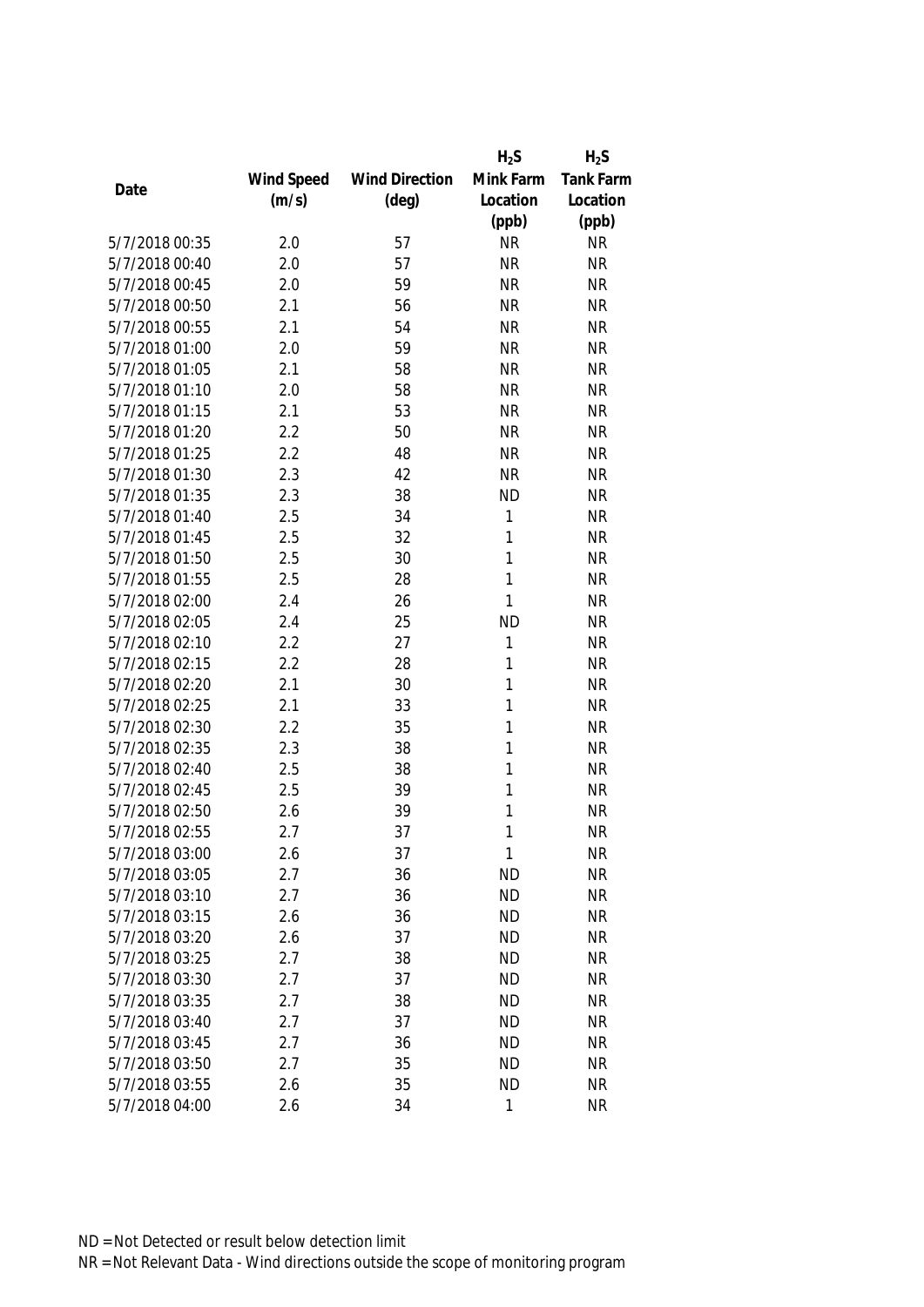|                |            |                       | $H_2S$    | $H_2S$    |
|----------------|------------|-----------------------|-----------|-----------|
|                | Wind Speed | <b>Wind Direction</b> | Mink Farm | Tank Farm |
| Date           | (m/s)      | $(\text{deg})$        | Location  | Location  |
|                |            |                       | (ppb)     | (ppb)     |
| 5/7/2018 04:05 | 2.6        | 35                    | 1         | <b>NR</b> |
| 5/7/2018 04:10 | 2.5        | 35                    | 1         | <b>NR</b> |
| 5/7/2018 04:15 | 2.5        | 37                    | 1         | <b>NR</b> |
| 5/7/2018 04:20 | 2.4        | 37                    | <b>ND</b> | <b>NR</b> |
| 5/7/2018 04:25 | 2.4        | 37                    | <b>ND</b> | <b>NR</b> |
| 5/7/2018 04:30 | 2.3        | 37                    | <b>ND</b> | <b>NR</b> |
| 5/7/2018 04:35 | 2.2        | 36                    | <b>ND</b> | <b>NR</b> |
| 5/7/2018 04:40 | 2.2        | 34                    | <b>ND</b> | <b>NR</b> |
| 5/7/2018 04:45 | 2.1        | 32                    | <b>ND</b> | <b>NR</b> |
| 5/7/2018 04:50 | 2.1        | 30                    | 1         | <b>NR</b> |
| 5/7/2018 04:55 | 2.1        | 29                    | 1         | <b>NR</b> |
| 5/7/2018 05:00 | 2.2        | 28                    | 1         | <b>NR</b> |
| 5/7/2018 05:05 | 2.2        | 28                    | 1         | <b>NR</b> |
| 5/7/2018 05:10 | 2.2        | 30                    | 1         | <b>NR</b> |
| 5/7/2018 05:15 | 2.2        | 31                    | 1         | <b>NR</b> |
| 5/7/2018 05:20 | 2.3        | 31                    | 1         | <b>NR</b> |
| 5/7/2018 05:25 | 2.3        | 32                    | 1         | <b>NR</b> |
| 5/7/2018 05:30 | 2.3        | 34                    | 1         | <b>NR</b> |
| 5/7/2018 05:35 | 2.2        | 35                    | 1         | <b>NR</b> |
| 5/7/2018 05:40 | 2.2        | 36                    | 1         | <b>NR</b> |
| 5/7/2018 05:45 | 2.2        | 36                    | 1         | <b>NR</b> |
| 5/7/2018 05:50 | 2.1        | 37                    | 1         | <b>NR</b> |
| 5/7/2018 05:55 | 2.1        | 39                    | 1         | <b>NR</b> |
| 5/7/2018 06:00 | 2.1        | 40                    | 1         | <b>NR</b> |
| 5/7/2018 06:05 | 2.0        | 42                    | <b>NR</b> | <b>NR</b> |
| 5/7/2018 06:10 | 2.0        | 43                    | <b>NR</b> | <b>NR</b> |
| 5/7/2018 06:15 | 1.9        | 46                    | <b>NR</b> | <b>NR</b> |
| 5/7/2018 06:20 | 1.8        | 47                    | <b>NR</b> | <b>NR</b> |
| 5/7/2018 06:25 | 1.7        | 47                    | <b>NR</b> | <b>NR</b> |
| 5/7/2018 06:30 | 1.7        | 46                    | <b>NR</b> | <b>NR</b> |
| 5/7/2018 06:35 | 1.8        | 43                    | <b>NR</b> | <b>NR</b> |
| 5/7/2018 06:40 | 1.8        | 41                    | <b>NR</b> | <b>NR</b> |
| 5/7/2018 06:45 | 1.9        | 39                    | 1         | <b>NR</b> |
| 5/7/2018 06:50 | 2.0        | 36                    | 1         | <b>NR</b> |
| 5/7/2018 06:55 | 2.2        | 33                    | 1         | <b>NR</b> |
| 5/7/2018 07:00 | 2.3        | 32                    | 1         | <b>NR</b> |
| 5/7/2018 07:05 | 2.3        | 31                    | 1         | <b>NR</b> |
| 5/7/2018 07:10 | 2.3        | 31                    | 1         | <b>NR</b> |
| 5/7/2018 07:15 | 2.3        | 28                    | 1         | <b>NR</b> |
| 5/7/2018 07:20 | 2.3        | 30                    | 1         | <b>NR</b> |
| 5/7/2018 07:25 | 2.2        | 31                    | 1         | <b>NR</b> |
| 5/7/2018 07:30 | 2.1        | 32                    | 1         | <b>NR</b> |
|                |            |                       |           |           |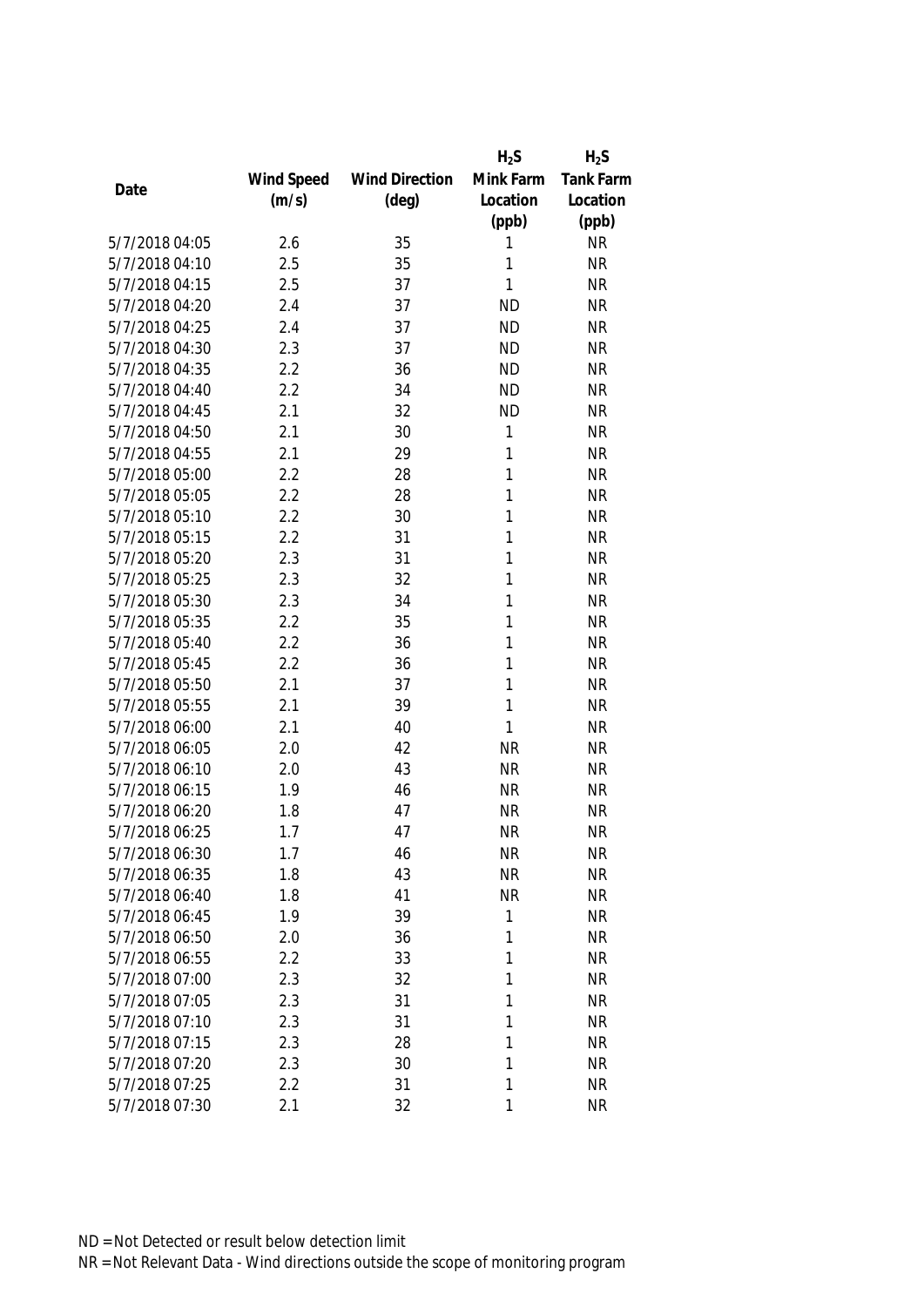|                |            |                       | $H_2S$    | $H_2S$           |
|----------------|------------|-----------------------|-----------|------------------|
|                | Wind Speed | <b>Wind Direction</b> | Mink Farm | <b>Tank Farm</b> |
| Date           | (m/s)      | $(\text{deg})$        | Location  | Location         |
|                |            |                       | (ppb)     | (ppb)            |
| 5/7/2018 07:35 | 2.0        | 32                    | 1         | <b>NR</b>        |
| 5/7/2018 07:40 | 2.0        | 32                    | 1         | <b>NR</b>        |
| 5/7/2018 07:45 | 2.0        | 33                    | 1         | <b>NR</b>        |
| 5/7/2018 07:50 | 1.9        | 33                    | 1         | <b>NR</b>        |
| 5/7/2018 07:55 | 1.8        | 35                    | 1         | <b>NR</b>        |
| 5/7/2018 08:00 | 1.8        | 39                    | 1         | <b>NR</b>        |
| 5/7/2018 08:05 | 1.9        | 42                    | <b>NR</b> | <b>NR</b>        |
| 5/7/2018 08:10 | 1.8        | 48                    | <b>NR</b> | <b>NR</b>        |
| 5/7/2018 08:15 | 1.7        | 61                    | <b>NR</b> | <b>NR</b>        |
| 5/7/2018 08:20 | 1.6        | 73                    | <b>NR</b> | <b>NR</b>        |
| 5/7/2018 08:25 | 1.5        | 82                    | <b>NR</b> | <b>NR</b>        |
| 5/7/2018 08:30 | 1.5        | 93                    | <b>NR</b> | <b>NR</b>        |
| 5/7/2018 08:35 | 1.5        | 106                   | <b>NR</b> | <b>NR</b>        |
| 5/7/2018 08:40 | 1.4        | 119                   | <b>NR</b> | <b>NR</b>        |
| 5/7/2018 08:45 | 1.4        | 125                   | <b>NR</b> | <b>NR</b>        |
| 5/7/2018 08:50 | 1.3        | 132                   | <b>NR</b> | <b>NR</b>        |
| 5/7/2018 08:55 | 1.3        | 139                   | <b>NR</b> | <b>NR</b>        |
| 5/7/2018 09:00 | 1.2        | 146                   | <b>NR</b> | <b>NR</b>        |
| 5/7/2018 09:05 | 1.2        | 152                   | <b>NR</b> | <b>NR</b>        |
| 5/7/2018 09:10 | 1.1        | 156                   | <b>NR</b> | <b>NR</b>        |
| 5/7/2018 09:15 | 1.0        | 153                   | <b>NR</b> | <b>NR</b>        |
| 5/7/2018 09:20 | 1.1        | 151                   | <b>NR</b> | <b>NR</b>        |
| 5/7/2018 09:25 | 1.1        | 148                   | <b>NR</b> | <b>NR</b>        |
| 5/7/2018 09:30 | 1.1        | 146                   | <b>NR</b> | <b>NR</b>        |
| 5/7/2018 09:35 | 1.1        | 148                   | <b>NR</b> | <b>NR</b>        |
| 5/7/2018 09:40 | 1.2        | 147                   | <b>NR</b> | <b>NR</b>        |
| 5/7/2018 09:45 | 1.2        | 153                   | <b>NR</b> | <b>NR</b>        |
| 5/7/2018 09:50 | 1.2        | 156                   | <b>NR</b> | <b>NR</b>        |
| 5/7/2018 09:55 | 1.3        | 163                   | <b>NR</b> | <b>NR</b>        |
| 5/7/2018 10:00 | 1.3        | 161                   | <b>NR</b> | <b>NR</b>        |
| 5/7/2018 10:05 | 1.4        | 155                   | <b>NR</b> | <b>NR</b>        |
| 5/7/2018 10:10 | 1.4        | 152                   | <b>NR</b> | <b>NR</b>        |
| 5/7/2018 10:15 | 1.5        | 150                   | <b>NR</b> | <b>NR</b>        |
| 5/7/2018 10:20 | 1.5        | 144                   | <b>NR</b> | <b>NR</b>        |
| 5/7/2018 10:25 | 1.6        | 134                   | <b>NR</b> | <b>NR</b>        |
| 5/7/2018 10:30 | 1.8        | 134                   | <b>NR</b> | <b>NR</b>        |
| 5/7/2018 10:35 | 1.8        | 135                   | <b>NR</b> | <b>NR</b>        |
| 5/7/2018 10:40 | 1.8        | 146                   | <b>NR</b> | <b>NR</b>        |
| 5/7/2018 10:45 | 1.8        | 140                   | <b>NR</b> | <b>NR</b>        |
| 5/7/2018 10:50 | 1.7        | 134                   | <b>NR</b> | <b>NR</b>        |
|                |            |                       |           |                  |
| 5/7/2018 10:55 | 1.6        | 130                   | <b>NR</b> | <b>NR</b>        |
| 5/7/2018 11:00 | 1.5        | 116                   | <b>NR</b> | <b>NR</b>        |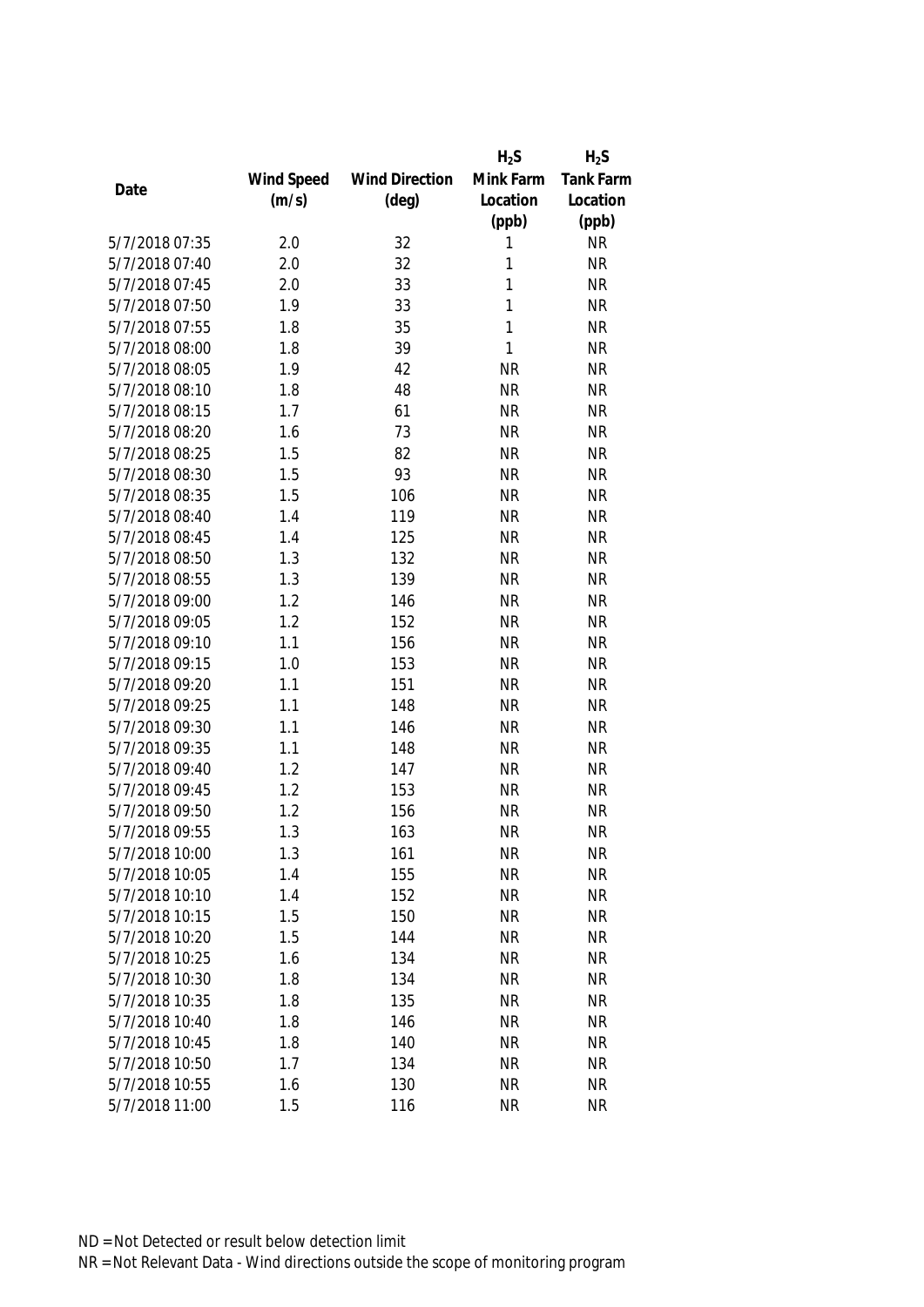|                |            |                       | $H_2S$    | $H_2S$           |
|----------------|------------|-----------------------|-----------|------------------|
|                | Wind Speed | <b>Wind Direction</b> | Mink Farm | <b>Tank Farm</b> |
| Date           | (m/s)      | $(\text{deg})$        | Location  | Location         |
|                |            |                       | (ppb)     | (ppb)            |
| 5/7/2018 11:05 | 1.4        | 94                    | <b>NR</b> | <b>NR</b>        |
| 5/7/2018 11:10 | 1.4        | 92                    | <b>NR</b> | <b>NR</b>        |
| 5/7/2018 11:15 | 1.5        | 62                    | <b>NR</b> | <b>NR</b>        |
| 5/7/2018 11:20 | 1.5        | 38                    | <b>NR</b> | <b>NR</b>        |
| 5/7/2018 11:25 | 1.6        | 15                    | <b>NR</b> | <b>NR</b>        |
| 5/7/2018 11:30 | 1.6        | 20                    | <b>NR</b> | <b>NR</b>        |
| 5/7/2018 11:35 | 1.6        | 29                    | <b>NR</b> | <b>NR</b>        |
| 5/7/2018 11:40 | 1.7        | 344                   | <b>NR</b> | <b>NR</b>        |
| 5/7/2018 11:45 | 1.7        | 346                   | <b>NR</b> | <b>NR</b>        |
| 5/7/2018 11:50 | 1.9        | 329                   | <b>NR</b> | <b>NR</b>        |
| 5/7/2018 11:55 | 2.0        | 326                   | <b>NR</b> | <b>NR</b>        |
| 5/7/2018 12:00 | 2.1        | 337                   | <b>NR</b> | <b>NR</b>        |
| 5/7/2018 12:05 | 2.3        | 318                   | <b>NR</b> | <b>NR</b>        |
| 5/7/2018 12:10 | 2.3        | 320                   | <b>NR</b> | <b>NR</b>        |
| 5/7/2018 12:15 | 2.2        | 300                   | <b>NR</b> | <b>NR</b>        |
| 5/7/2018 12:20 | 2.4        | 305                   | <b>NR</b> | <b>NR</b>        |
| 5/7/2018 12:25 | 2.3        | 305                   | <b>NR</b> | <b>NR</b>        |
| 5/7/2018 12:30 | 2.2        | 289                   | <b>NR</b> | <b>NR</b>        |
| 5/7/2018 12:35 | 2.1        | 300                   | <b>NR</b> | <b>NR</b>        |
| 5/7/2018 12:40 | 2.1        | 321                   | <b>NR</b> | <b>NR</b>        |
| 5/7/2018 12:45 | 2.0        | 353                   | <b>NR</b> | <b>NR</b>        |
| 5/7/2018 12:50 | 1.8        | 50                    | <b>NR</b> | <b>NR</b>        |
| 5/7/2018 12:55 | 1.8        | 130                   | <b>NR</b> | <b>NR</b>        |
| 5/7/2018 13:00 | 1.8        | 115                   | <b>NR</b> | <b>NR</b>        |
| 5/7/2018 13:05 | 1.8        | 116                   | <b>NR</b> | <b>NR</b>        |
| 5/7/2018 13:10 | 1.8        | 118                   | <b>NR</b> | <b>NR</b>        |
| 5/7/2018 13:15 | 2.0        | 137                   | <b>NR</b> | <b>NR</b>        |
| 5/7/2018 13:20 | 2.1        | 294                   | <b>NR</b> | <b>NR</b>        |
| 5/7/2018 13:25 | 2.2        | 290                   | <b>NR</b> | <b>NR</b>        |
| 5/7/2018 13:30 | 2.3        | 302                   | <b>NR</b> | <b>NR</b>        |
| 5/7/2018 13:35 | 2.3        | 300                   | <b>NR</b> | <b>NR</b>        |
| 5/7/2018 13:40 | 2.1        | 292                   | <b>NR</b> | <b>NR</b>        |
| 5/7/2018 13:45 | 2.2        | 311                   | <b>NR</b> | <b>NR</b>        |
| 5/7/2018 13:50 | 2.1        | 339                   | <b>NR</b> | <b>NR</b>        |
| 5/7/2018 13:55 | 1.9        | 12                    | <b>NR</b> | <b>NR</b>        |
| 5/7/2018 14:00 | 1.9        | 17                    | <b>NR</b> | <b>NR</b>        |
| 5/7/2018 14:05 | 2.1        | 16                    | <b>NR</b> | <b>NR</b>        |
| 5/7/2018 14:10 | 2.0        | 10                    | <b>NR</b> | <b>NR</b>        |
| 5/7/2018 14:15 | 1.9        | 358                   | <b>NR</b> | <b>NR</b>        |
| 5/7/2018 14:20 | 2.0        | 357                   | <b>NR</b> | <b>NR</b>        |
| 5/7/2018 14:25 | 2.2        | 358                   | <b>NR</b> | <b>NR</b>        |
| 5/7/2018 14:30 | 2.4        | 17                    | <b>NR</b> | <b>NR</b>        |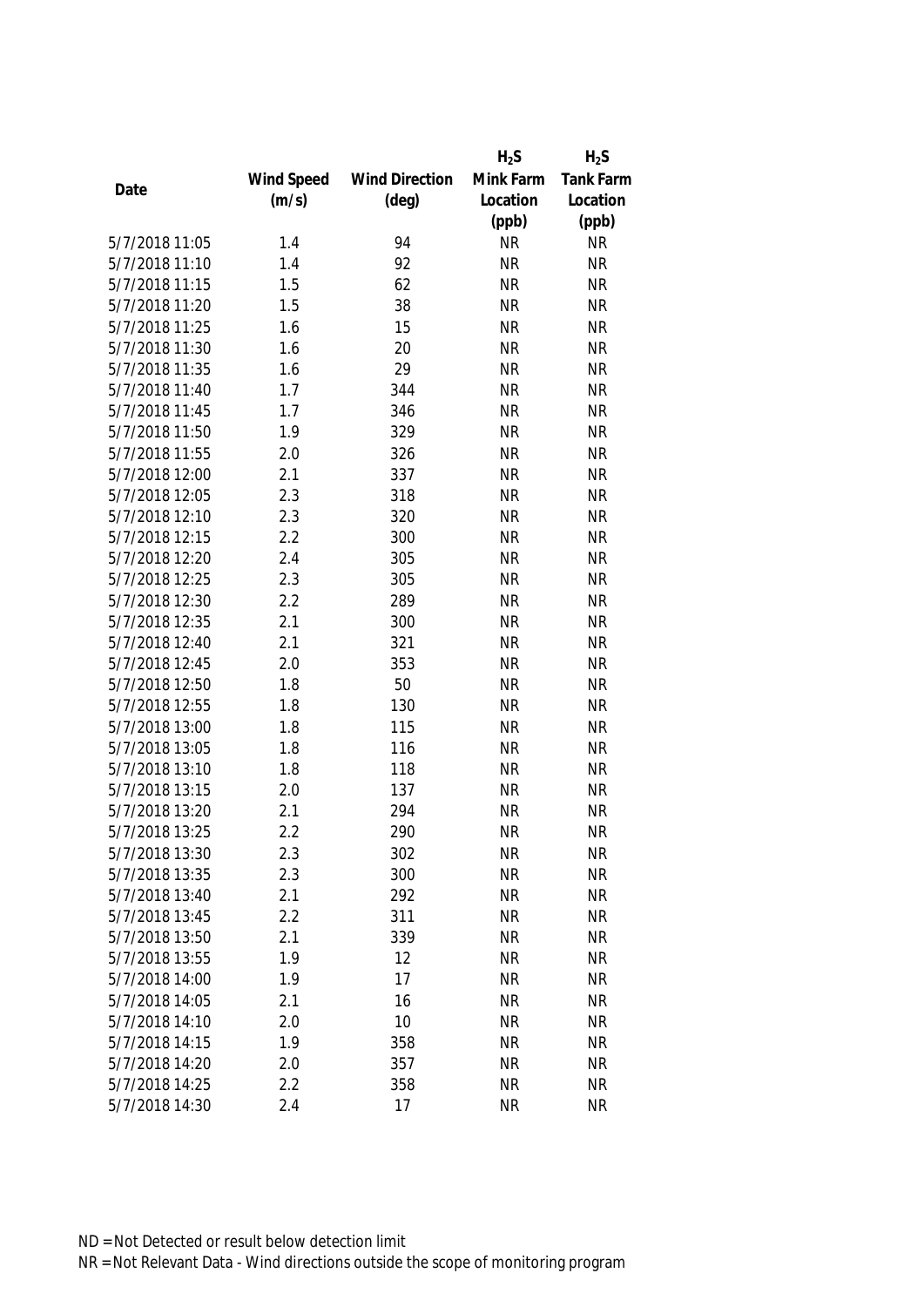|                |            |                       | $H_2S$    | $H_2S$           |
|----------------|------------|-----------------------|-----------|------------------|
|                | Wind Speed | <b>Wind Direction</b> | Mink Farm | <b>Tank Farm</b> |
| Date           | (m/s)      | $(\text{deg})$        | Location  | Location         |
|                |            |                       | (ppb)     | (ppb)            |
| 5/7/2018 14:35 | 2.2        | 47                    | <b>NR</b> | <b>NR</b>        |
| 5/7/2018 14:40 | 2.4        | 51                    | <b>NR</b> | <b>NR</b>        |
| 5/7/2018 14:45 | 2.5        | 59                    | <b>NR</b> | <b>NR</b>        |
| 5/7/2018 14:50 | 2.7        | 59                    | <b>NR</b> | <b>NR</b>        |
| 5/7/2018 14:55 | 2.6        | 49                    | <b>NR</b> | <b>NR</b>        |
| 5/7/2018 15:00 | 2.4        | 33                    | <b>NR</b> | <b>NR</b>        |
| 5/7/2018 15:05 | 2.2        | 19                    | <b>NR</b> | <b>NR</b>        |
| 5/7/2018 15:10 | 2.1        | 22                    | <b>NR</b> | <b>NR</b>        |
| 5/7/2018 15:15 | 2.0        | 355                   | <b>NR</b> | <b>NR</b>        |
| 5/7/2018 15:20 | 1.9        | 331                   | <b>NR</b> | <b>NR</b>        |
| 5/7/2018 15:25 | 1.7        | 332                   | <b>NR</b> | <b>NR</b>        |
| 5/7/2018 15:30 | 1.7        | 338                   | <b>NR</b> | <b>NR</b>        |
| 5/7/2018 15:35 | 1.7        | 349                   | <b>NR</b> | <b>NR</b>        |
| 5/7/2018 15:40 | 1.7        | 349                   | <b>NR</b> | <b>NR</b>        |
| 5/7/2018 15:45 | 1.6        | 24                    | <b>NR</b> | <b>NR</b>        |
| 5/7/2018 15:50 | 1.4        | 112                   | <b>NR</b> | <b>NR</b>        |
| 5/7/2018 15:55 | 1.6        | 96                    | <b>NR</b> | <b>NR</b>        |
| 5/7/2018 16:00 | 1.7        | 86                    | <b>NR</b> | <b>NR</b>        |
| 5/7/2018 16:05 | 1.8        | 71                    | <b>NR</b> | <b>NR</b>        |
| 5/7/2018 16:10 | 1.9        | 31                    | <b>NR</b> | <b>NR</b>        |
| 5/7/2018 16:15 | 1.8        | 21                    | <b>NR</b> | <b>NR</b>        |
| 5/7/2018 16:20 | 1.9        | $\overline{4}$        | <b>NR</b> | <b>NR</b>        |
| 5/7/2018 16:25 | 2.1        | 353                   | <b>NR</b> | <b>NR</b>        |
| 5/7/2018 16:30 | 2.0        | 331                   | <b>NR</b> | <b>NR</b>        |
| 5/7/2018 16:35 | 1.9        | 328                   | <b>NR</b> | <b>NR</b>        |
| 5/7/2018 16:40 | 1.8        | 314                   | <b>NR</b> | <b>NR</b>        |
| 5/7/2018 16:45 | 1.9        | 294                   | <b>NR</b> | <b>NR</b>        |
| 5/7/2018 16:50 | 1.9        | 268                   | <b>NR</b> | <b>NR</b>        |
| 5/7/2018 16:55 | 2.0        | 250                   | <b>NR</b> | <b>NR</b>        |
| 5/7/2018 17:00 | 2.1        | 251                   | <b>NR</b> | <b>NR</b>        |
| 5/7/2018 17:05 | 2.2        | 252                   | <b>NR</b> | <b>NR</b>        |
| 5/7/2018 17:10 | 2.2        | 290                   | <b>NR</b> | <b>NR</b>        |
| 5/7/2018 17:15 | 2.0        | 335                   | <b>NR</b> | <b>NR</b>        |
| 5/7/2018 17:20 | 1.8        | 338                   | <b>NR</b> | <b>NR</b>        |
| 5/7/2018 17:25 | 1.6        | 318                   | <b>NR</b> | <b>NR</b>        |
| 5/7/2018 17:30 | 1.5        | 307                   | <b>NR</b> | <b>NR</b>        |
| 5/7/2018 17:35 | 1.6        | 308                   | <b>NR</b> | <b>NR</b>        |
| 5/7/2018 17:40 | 1.8        | 313                   | <b>NR</b> | <b>NR</b>        |
| 5/7/2018 17:45 | 2.0        | 312                   | <b>NR</b> | <b>NR</b>        |
| 5/7/2018 17:50 | 2.1        | 326                   | <b>NR</b> | <b>NR</b>        |
| 5/7/2018 17:55 | 2.2        | 348                   | <b>NR</b> | <b>NR</b>        |
| 5/7/2018 18:00 | 2.4        | 9                     | <b>NR</b> | <b>NR</b>        |
|                |            |                       |           |                  |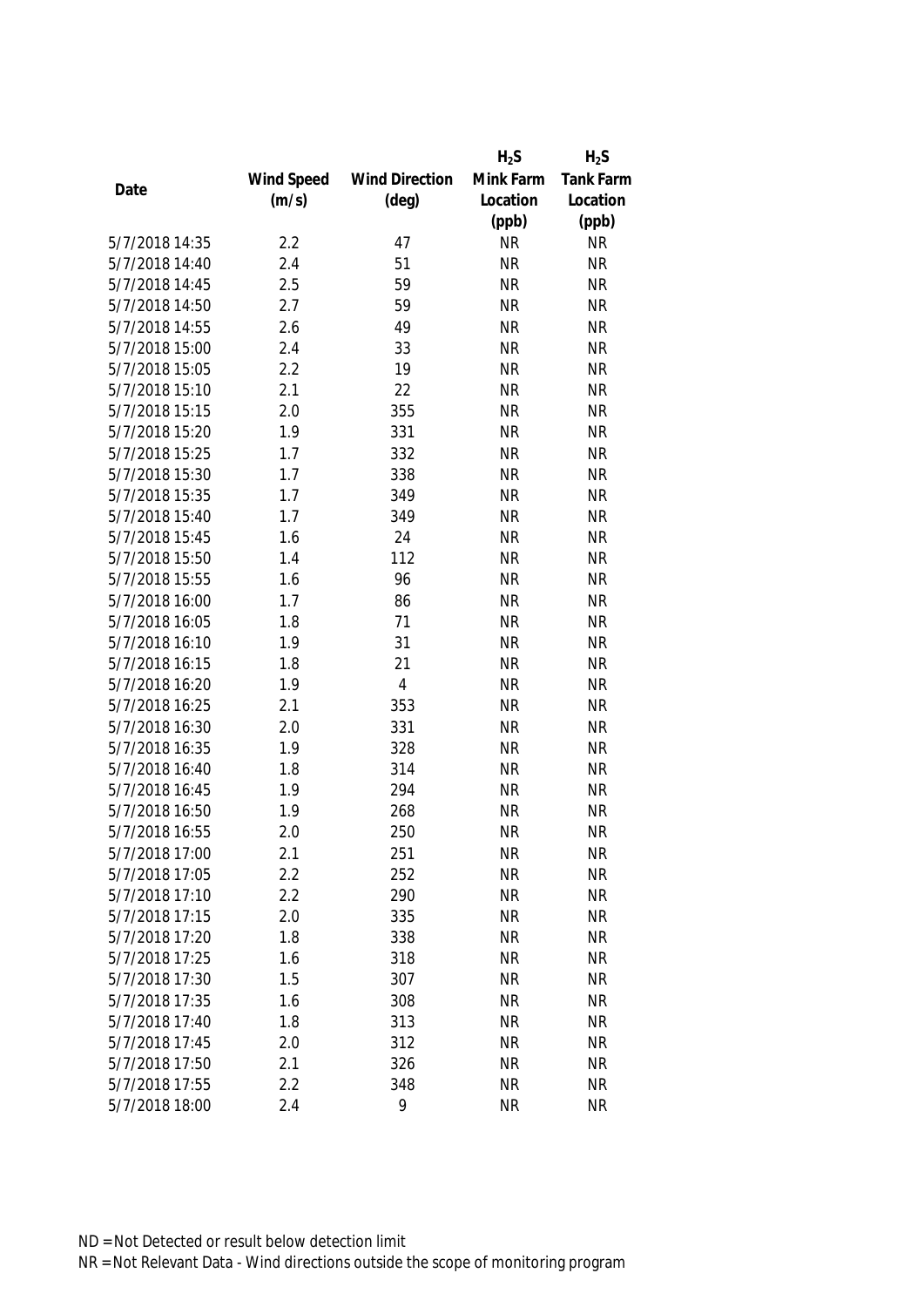|                |            |                       | $H_2S$    | $H_2S$    |
|----------------|------------|-----------------------|-----------|-----------|
|                | Wind Speed | <b>Wind Direction</b> | Mink Farm | Tank Farm |
| Date           | (m/s)      | $(\text{deg})$        | Location  | Location  |
|                |            |                       | (ppb)     | (ppb)     |
| 5/7/2018 18:05 | 2.6        | 32                    | <b>NR</b> | <b>NR</b> |
| 5/7/2018 18:10 | 2.9        | 64                    | <b>NR</b> | <b>NR</b> |
| 5/7/2018 18:15 | 3.1        | 86                    | <b>NR</b> | <b>NR</b> |
| 5/7/2018 18:20 | 3.5        | 98                    | <b>NR</b> | <b>NR</b> |
| 5/7/2018 18:25 | 3.7        | 111                   | <b>NR</b> | <b>NR</b> |
| 5/7/2018 18:30 | 3.7        | 119                   | <b>NR</b> | <b>NR</b> |
| 5/7/2018 18:35 | 3.7        | 121                   | <b>NR</b> | <b>NR</b> |
| 5/7/2018 18:40 | 3.3        | 118                   | <b>NR</b> | <b>NR</b> |
| 5/7/2018 18:45 | 3.1        | 114                   | <b>NR</b> | <b>NR</b> |
| 5/7/2018 18:50 | 2.8        | 113                   | <b>NR</b> | <b>NR</b> |
| 5/7/2018 18:55 | 2.8        | 113                   | <b>NR</b> | <b>NR</b> |
| 5/7/2018 19:00 | 3.1        | 113                   | <b>NR</b> | <b>NR</b> |
| 5/7/2018 19:05 | 3.1        | 115                   | <b>NR</b> | <b>NR</b> |
| 5/7/2018 19:10 | 3.2        | 119                   | <b>NR</b> | <b>NR</b> |
| 5/7/2018 19:15 | 3.3        | 122                   | <b>NR</b> | <b>NR</b> |
| 5/7/2018 19:20 | 3.2        | 122                   | <b>NR</b> | <b>NR</b> |
| 5/7/2018 19:25 | 3.1        | 124                   | <b>NR</b> | <b>NR</b> |
| 5/7/2018 19:30 | 2.8        | 126                   | <b>NR</b> | <b>NR</b> |
| 5/7/2018 19:35 | 2.8        | 127                   | <b>NR</b> | <b>NR</b> |
| 5/7/2018 19:40 | 2.9        | 125                   | <b>NR</b> | <b>NR</b> |
| 5/7/2018 19:45 | 3.2        | 127                   | <b>NR</b> | <b>NR</b> |
| 5/7/2018 19:50 | 3.6        | 129                   | <b>NR</b> | <b>NR</b> |
| 5/7/2018 19:55 | 3.7        | 130                   | <b>NR</b> | <b>NR</b> |
| 5/7/2018 20:00 | 3.9        | 130                   | <b>NR</b> | <b>NR</b> |
| 5/7/2018 20:05 | 3.9        | 131                   | <b>NR</b> | <b>NR</b> |
| 5/7/2018 20:10 | 3.7        | 134                   | <b>NR</b> | <b>NR</b> |
| 5/7/2018 20:15 | 3.6        | 136                   | <b>NR</b> | <b>NR</b> |
| 5/7/2018 20:20 | 3.5        | 136                   | <b>NR</b> | <b>NR</b> |
| 5/7/2018 20:25 | 3.5        | 135                   | <b>NR</b> | <b>NR</b> |
| 5/7/2018 20:30 | 3.4        | 135                   | <b>NR</b> | <b>NR</b> |
| 5/7/2018 20:35 | 3.3        | 134                   | <b>NR</b> | <b>NR</b> |
| 5/7/2018 20:40 | 3.3        | 134                   | <b>NR</b> | <b>NR</b> |
| 5/7/2018 20:45 | 3.2        | 133                   | <b>NR</b> | <b>NR</b> |
| 5/7/2018 20:50 | 3.2        | 134                   | <b>NR</b> | <b>NR</b> |
| 5/7/2018 20:55 | 3.2        | 134                   | <b>NR</b> | <b>NR</b> |
| 5/7/2018 21:00 | 3.2        | 135                   | <b>NR</b> | <b>NR</b> |
| 5/7/2018 21:05 | 3.2        | 135                   | <b>NR</b> | <b>NR</b> |
| 5/7/2018 21:10 | 3.2        | 136                   | <b>NR</b> | <b>NR</b> |
| 5/7/2018 21:15 | 3.1        | 137                   | <b>NR</b> | <b>NR</b> |
| 5/7/2018 21:20 | 3.1        | 137                   | <b>NR</b> | <b>NR</b> |
| 5/7/2018 21:25 | 3.1        | 137                   | <b>NR</b> | <b>NR</b> |
| 5/7/2018 21:30 | 3.1        | 138                   | <b>NR</b> | <b>NR</b> |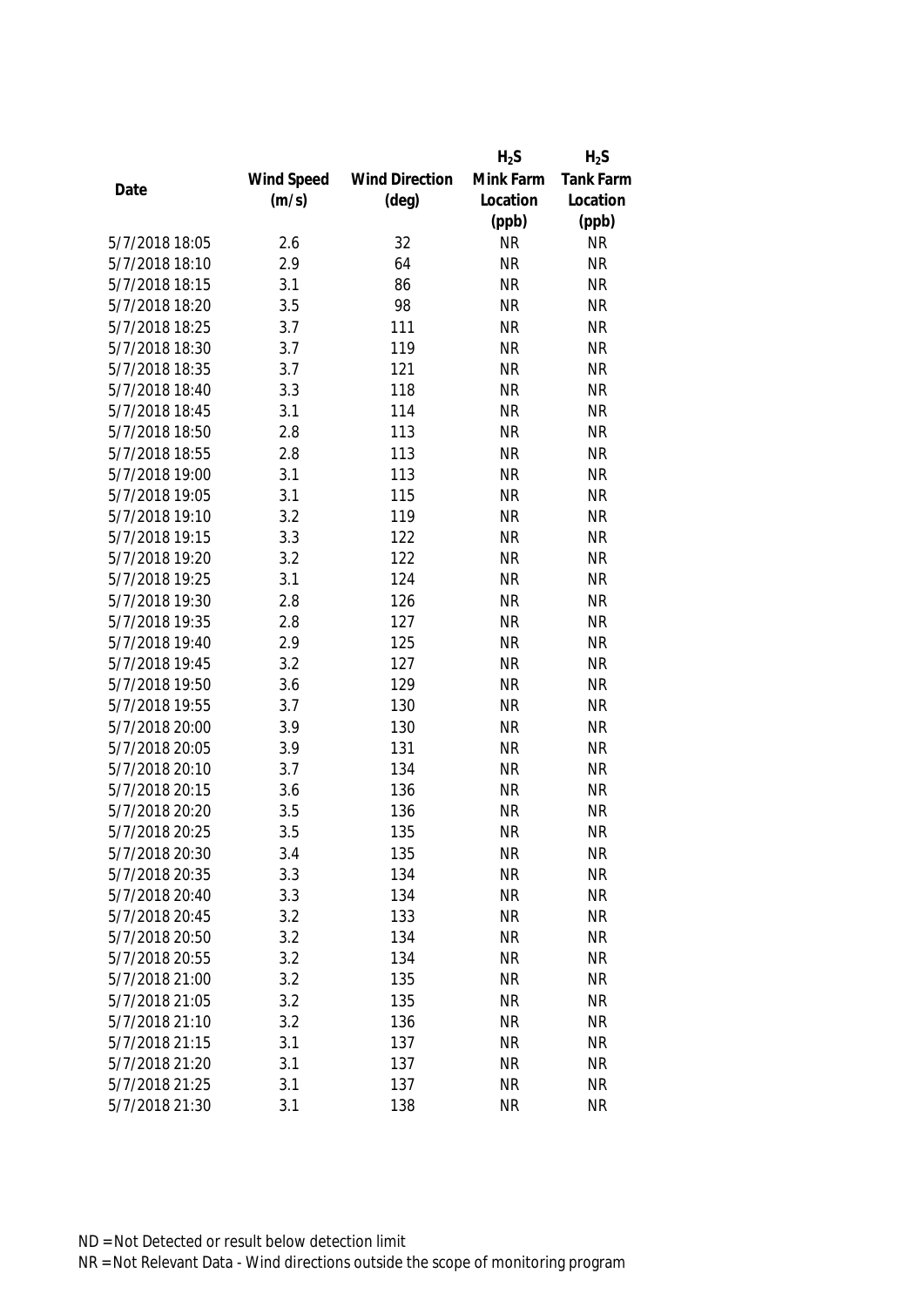|                |            |                       | $H_2S$    | $H_2S$    |
|----------------|------------|-----------------------|-----------|-----------|
|                | Wind Speed | <b>Wind Direction</b> | Mink Farm | Tank Farm |
| Date           | (m/s)      | $(\text{deg})$        | Location  | Location  |
|                |            |                       | (ppb)     | (ppb)     |
| 5/7/2018 21:35 | 3.1        | 138                   | <b>NR</b> | <b>NR</b> |
| 5/7/2018 21:40 | 3.2        | 139                   | <b>NR</b> | <b>NR</b> |
| 5/7/2018 21:45 | 3.2        | 139                   | <b>NR</b> | <b>NR</b> |
| 5/7/2018 21:50 | 3.2        | 140                   | <b>NR</b> | <b>NR</b> |
| 5/7/2018 21:55 | 3.2        | 141                   | <b>NR</b> | <b>NR</b> |
| 5/7/2018 22:00 | 3.1        | 143                   | <b>NR</b> | <b>NR</b> |
| 5/7/2018 22:05 | 3.1        | 143                   | <b>NR</b> | <b>NR</b> |
| 5/7/2018 22:10 | 3.1        | 144                   | <b>NR</b> | <b>NR</b> |
| 5/7/2018 22:15 | 3.0        | 145                   | <b>NR</b> | <b>NR</b> |
| 5/7/2018 22:20 | 2.9        | 146                   | <b>NR</b> | <b>NR</b> |
| 5/7/2018 22:25 | 2.8        | 147                   | <b>NR</b> | <b>NR</b> |
| 5/7/2018 22:30 | 2.9        | 149                   | <b>NR</b> | <b>NR</b> |
| 5/7/2018 22:35 | 2.9        | 151                   | <b>NR</b> | <b>NR</b> |
| 5/7/2018 22:40 | 3.0        | 152                   | <b>NR</b> | <b>NR</b> |
| 5/7/2018 22:45 | 3.2        | 153                   | <b>NR</b> | <b>NR</b> |
| 5/7/2018 22:50 | 3.4        | 154                   | <b>NR</b> | <b>NR</b> |
| 5/7/2018 22:55 | 3.6        | 156                   | <b>NR</b> | <b>NR</b> |
| 5/7/2018 23:00 | 3.7        | 156                   | <b>NR</b> | <b>NR</b> |
| 5/7/2018 23:05 | 3.6        | 156                   | <b>NR</b> | <b>NR</b> |
| 5/7/2018 23:10 | 3.7        | 157                   | <b>NR</b> | <b>NR</b> |
| 5/7/2018 23:15 | 3.6        | 157                   | <b>NR</b> | <b>NR</b> |
| 5/7/2018 23:20 | 3.6        | 158                   | <b>NR</b> | <b>NR</b> |
| 5/7/2018 23:25 | 3.5        | 159                   | <b>NR</b> | <b>NR</b> |
| 5/7/2018 23:30 | 3.4        | 159                   | <b>NR</b> | <b>NR</b> |
| 5/7/2018 23:35 | 3.5        | 161                   | <b>NR</b> | <b>NR</b> |
| 5/7/2018 23:40 | 3.5        | 163                   | <b>NR</b> | <b>NR</b> |
| 5/7/2018 23:45 | 3.5        | 164                   | <b>NR</b> | <b>NR</b> |
| 5/7/2018 23:50 | 3.5        | 164                   | <b>NR</b> | <b>NR</b> |
| 5/7/2018 23:55 | 3.6        | 164                   | <b>NR</b> | <b>NR</b> |
| 5/7/2018 24:00 | 3.7        | 163                   | <b>NR</b> | <b>NR</b> |
| 5/8/2018 00:05 | 3.8        | 163                   | <b>NR</b> | <b>NR</b> |
| 5/8/2018 00:10 | 3.8        | 162                   | <b>NR</b> | <b>NR</b> |
| 5/8/2018 00:15 | 3.8        | 162                   | <b>NR</b> | <b>NR</b> |
| 5/8/2018 00:20 | 3.8        | 162                   | <b>NR</b> | <b>NR</b> |
| 5/8/2018 00:25 | 3.8        | 162                   | <b>NR</b> | <b>NR</b> |
| 5/8/2018 00:30 | 3.7        | 163                   | <b>NR</b> | <b>NR</b> |
| 5/8/2018 00:35 | 3.7        | 164                   | <b>NR</b> | <b>NR</b> |
| 5/8/2018 00:40 | 3.7        | 165                   | <b>NR</b> | <b>NR</b> |
| 5/8/2018 00:45 | 3.5        | 166                   | <b>NR</b> | <b>NR</b> |
| 5/8/2018 00:50 | 3.5        | 167                   | <b>NR</b> | <b>NR</b> |
| 5/8/2018 00:55 | 3.5        | 169                   | <b>NR</b> | <b>NR</b> |
| 5/8/2018 01:00 | 3.4        | 171                   | <b>NR</b> | 1         |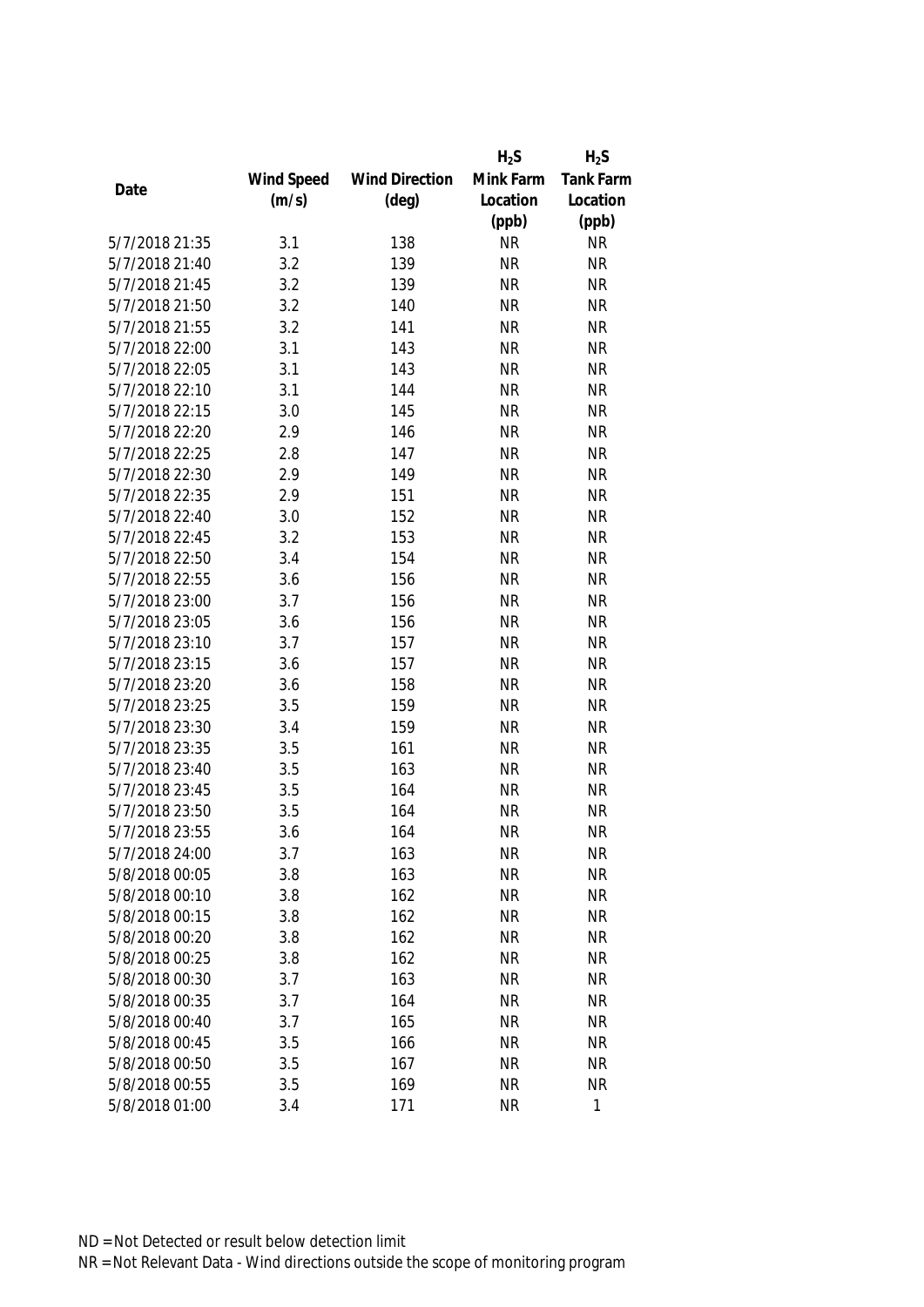|                |            |                       | $H_2S$    | $H_2S$           |
|----------------|------------|-----------------------|-----------|------------------|
|                | Wind Speed | <b>Wind Direction</b> | Mink Farm | <b>Tank Farm</b> |
| Date           | (m/s)      | $(\text{deg})$        | Location  | Location         |
|                |            |                       | (ppb)     | (ppb)            |
| 5/8/2018 01:05 | 3.3        | 172                   | <b>NR</b> | 1                |
| 5/8/2018 01:10 | 3.2        | 174                   | <b>NR</b> | $\overline{2}$   |
| 5/8/2018 01:15 | 3.2        | 177                   | <b>NR</b> | 1                |
| 5/8/2018 01:20 | 3.2        | 177                   | <b>NR</b> | 1                |
| 5/8/2018 01:25 | 3.3        | 177                   | <b>NR</b> | 1                |
| 5/8/2018 01:30 | 3.5        | 176                   | <b>NR</b> | 1                |
| 5/8/2018 01:35 | 3.6        | 174                   | <b>NR</b> | 1                |
| 5/8/2018 01:40 | 3.8        | 171                   | <b>NR</b> | $\mathbf{1}$     |
| 5/8/2018 01:45 | 3.9        | 169                   | <b>NR</b> | <b>NR</b>        |
| 5/8/2018 01:50 | 3.9        | 168                   | <b>NR</b> | <b>NR</b>        |
| 5/8/2018 01:55 | 4.0        | 168                   | <b>NR</b> | <b>NR</b>        |
| 5/8/2018 02:00 | 3.9        | 169                   | <b>NR</b> | <b>NR</b>        |
| 5/8/2018 02:05 | 3.8        | 173                   | <b>NR</b> | 1                |
| 5/8/2018 02:10 | 3.6        | 179                   | <b>NR</b> | 1                |
| 5/8/2018 02:15 | 3.3        | 182                   | <b>NR</b> | <b>ND</b>        |
| 5/8/2018 02:20 | 3.0        | 185                   | <b>NR</b> | 1                |
| 5/8/2018 02:25 | 2.8        | 188                   | <b>NR</b> | 1                |
| 5/8/2018 02:30 | 2.6        | 189                   | <b>NR</b> | 1                |
| 5/8/2018 02:35 | 2.7        | 188                   | <b>NR</b> | 1                |
| 5/8/2018 02:40 | 2.9        | 185                   | <b>NR</b> | 1                |
| 5/8/2018 02:45 | 3.0        | 186                   | <b>NR</b> | $\mathbf{1}$     |
| 5/8/2018 02:50 | 3.0        | 186                   | <b>NR</b> | 1                |
| 5/8/2018 02:55 | 3.1        | 185                   | <b>NR</b> | $\mathbf{1}$     |
| 5/8/2018 03:00 | 3.1        | 184                   | <b>NR</b> | $\mathbf{1}$     |
| 5/8/2018 03:05 | 3.0        | 184                   | <b>NR</b> | 1                |
| 5/8/2018 03:10 | 3.1        | 182                   | <b>NR</b> | 1                |
| 5/8/2018 03:15 | 3.2        | 180                   | <b>NR</b> | 1                |
| 5/8/2018 03:20 | 3.3        | 179                   | <b>NR</b> | 1                |
| 5/8/2018 03:25 | 3.4        | 176                   | <b>NR</b> | 1                |
| 5/8/2018 03:30 | 3.5        | 175                   | <b>NR</b> | 1                |
| 5/8/2018 03:35 | 3.6        | 175                   | <b>NR</b> | 1                |
| 5/8/2018 03:40 | 3.5        | 176                   | <b>NR</b> | 1                |
| 5/8/2018 03:45 | 3.4        | 176                   | <b>NR</b> | 1                |
| 5/8/2018 03:50 | 3.4        | 176                   | NR        | 1                |
| 5/8/2018 03:55 | 3.5        | 176                   | <b>NR</b> | 1                |
| 5/8/2018 04:00 | 3.5        | 176                   | <b>NR</b> | 1                |
| 5/8/2018 04:05 | 3.5        | 175                   | <b>NR</b> | 1                |
| 5/8/2018 04:10 | 3.5        | 175                   | <b>NR</b> | 1                |
| 5/8/2018 04:15 | 3.4        | 176                   | <b>NR</b> | 1                |
| 5/8/2018 04:20 | 3.3        | 177                   | <b>NR</b> | 1                |
| 5/8/2018 04:25 | 3.2        | 179                   | <b>NR</b> | 1                |
| 5/8/2018 04:30 | 3.0        | 181                   | <b>NR</b> | 1                |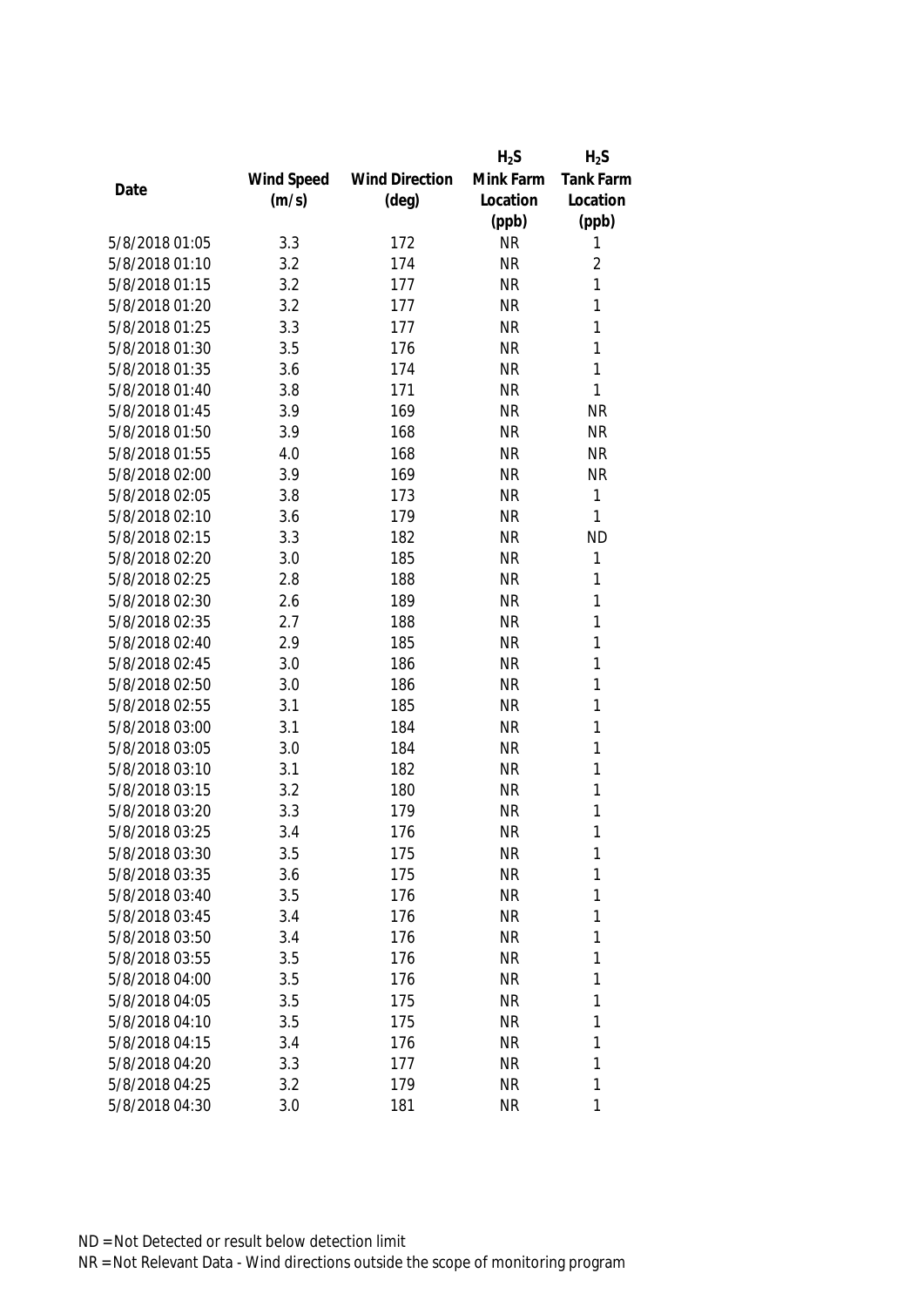|                |            |                       | $H_2S$    | $H_2S$           |
|----------------|------------|-----------------------|-----------|------------------|
|                | Wind Speed | <b>Wind Direction</b> | Mink Farm | <b>Tank Farm</b> |
| Date           | (m/s)      | $(\text{deg})$        | Location  | Location         |
|                |            |                       | (ppb)     | (ppb)            |
| 5/8/2018 04:35 | 2.9        | 185                   | <b>NR</b> | 1                |
| 5/8/2018 04:40 | 2.8        | 189                   | <b>NR</b> | 1                |
| 5/8/2018 04:45 | 2.8        | 192                   | <b>NR</b> | 1                |
| 5/8/2018 04:50 | 2.6        | 193                   | <b>NR</b> | 1                |
| 5/8/2018 04:55 | 2.6        | 194                   | <b>NR</b> | 1                |
| 5/8/2018 05:00 | 2.4        | 196                   | <b>NR</b> | 1                |
| 5/8/2018 05:05 | 2.3        | 197                   | <b>NR</b> | 1                |
| 5/8/2018 05:10 | 2.2        | 196                   | <b>NR</b> | $\mathbf{1}$     |
| 5/8/2018 05:15 | 2.1        | 197                   | <b>NR</b> | 1                |
| 5/8/2018 05:20 | 2.1        | 201                   | <b>NR</b> | 1                |
| 5/8/2018 05:25 | 1.9        | 202                   | <b>NR</b> | 1                |
| 5/8/2018 05:30 | 1.9        | 203                   | <b>NR</b> | 1                |
| 5/8/2018 05:35 | 1.9        | 200                   | <b>NR</b> | 1                |
| 5/8/2018 05:40 | 1.9        | 199                   | <b>NR</b> | 1                |
| 5/8/2018 05:45 | 1.9        | 198                   | <b>NR</b> | 1                |
| 5/8/2018 05:50 | 1.8        | 196                   | <b>NR</b> | $\mathbf{1}$     |
| 5/8/2018 05:55 | 1.8        | 195                   | <b>NR</b> | 1                |
| 5/8/2018 06:00 | 1.7        | 192                   | <b>NR</b> | 1                |
| 5/8/2018 06:05 | 1.8        | 192                   | <b>NR</b> | 1                |
| 5/8/2018 06:10 | 1.9        | 189                   | <b>NR</b> | 1                |
| 5/8/2018 06:15 | 1.9        | 187                   | <b>NR</b> | 1                |
| 5/8/2018 06:20 | 2.0        | 184                   | <b>NR</b> | 1                |
| 5/8/2018 06:25 | 2.1        | 180                   | <b>NR</b> | $\overline{2}$   |
| 5/8/2018 06:30 | 2.2        | 179                   | <b>NR</b> | $\mathbf{1}$     |
| 5/8/2018 06:35 | 2.2        | 179                   | <b>NR</b> | 1                |
| 5/8/2018 06:40 | 2.2        | 182                   | <b>NR</b> | 1                |
| 5/8/2018 06:45 | 2.2        | 181                   | <b>NR</b> | 1                |
| 5/8/2018 06:50 | 2.3        | 182                   | <b>NR</b> | 1                |
| 5/8/2018 06:55 | 2.4        | 184                   | <b>NR</b> | 1                |
| 5/8/2018 07:00 | 2.4        | 186                   | <b>NR</b> | 1                |
| 5/8/2018 07:05 | 2.5        | 186                   | <b>NR</b> | 1                |
| 5/8/2018 07:10 | 2.5        | 185                   | <b>NR</b> | 1                |
| 5/8/2018 07:15 | 2.6        | 185                   | <b>NR</b> | 1                |
| 5/8/2018 07:20 | 2.7        | 185                   | NR        | 1                |
| 5/8/2018 07:25 | 2.7        | 183                   | <b>NR</b> | 1                |
| 5/8/2018 07:30 | 2.7        | 181                   | <b>NR</b> | 1                |
| 5/8/2018 07:35 | 2.8        | 180                   | <b>NR</b> | 1                |
| 5/8/2018 07:40 | 2.8        | 179                   | <b>NR</b> | 1                |
| 5/8/2018 07:45 | 2.9        | 179                   | <b>NR</b> | 1                |
| 5/8/2018 07:50 | 2.8        | 179                   | <b>NR</b> | 1                |
| 5/8/2018 07:55 | 2.8        | 178                   | <b>NR</b> | 1                |
| 5/8/2018 08:00 | 2.8        | 178                   | <b>NR</b> | 1                |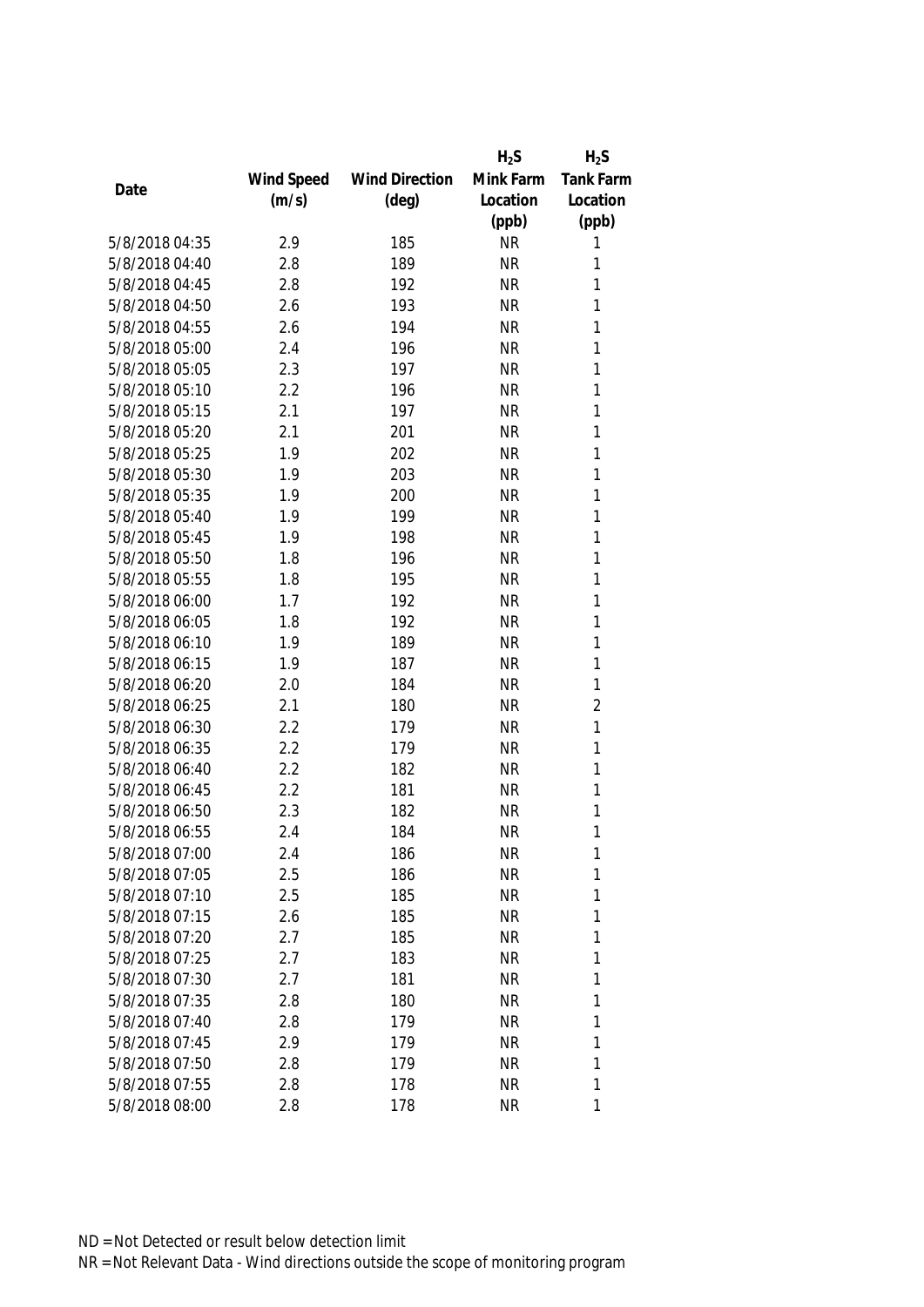|                |            |                       | $H_2S$    | $H_2S$           |
|----------------|------------|-----------------------|-----------|------------------|
|                | Wind Speed | <b>Wind Direction</b> | Mink Farm | <b>Tank Farm</b> |
| Date           | (m/s)      | $(\text{deg})$        | Location  | Location         |
|                |            |                       | (ppb)     | (ppb)            |
| 5/8/2018 08:05 | 2.7        | 180                   | <b>NR</b> | 1                |
| 5/8/2018 08:10 | 2.7        | 180                   | <b>NR</b> | 1                |
| 5/8/2018 08:15 | 2.5        | 181                   | <b>NR</b> | 1                |
| 5/8/2018 08:20 | 2.5        | 184                   | <b>NR</b> | 1                |
| 5/8/2018 08:25 | 2.5        | 187                   | <b>NR</b> | 1                |
| 5/8/2018 08:30 | 2.5        | 188                   | <b>NR</b> | 1                |
| 5/8/2018 08:35 | 2.6        | 186                   | <b>NR</b> | 1                |
| 5/8/2018 08:40 | 2.6        | 187                   | <b>NR</b> | <b>ND</b>        |
| 5/8/2018 08:45 | 2.7        | 185                   | <b>NR</b> | 1                |
| 5/8/2018 08:50 | 2.6        | 185                   | <b>NR</b> | 1                |
| 5/8/2018 08:55 | 2.6        | 188                   | <b>NR</b> | 1                |
| 5/8/2018 09:00 | 2.7        | 189                   | <b>NR</b> | 1                |
| 5/8/2018 09:05 | 2.8        | 195                   | <b>NR</b> | 1                |
| 5/8/2018 09:10 | 2.9        | 197                   | <b>NR</b> | 1                |
| 5/8/2018 09:15 | 3.2        | 202                   | <b>NR</b> | $\mathbf{1}$     |
| 5/8/2018 09:20 | 3.4        | 202                   | <b>NR</b> | $\overline{2}$   |
| 5/8/2018 09:25 | 3.3        | 201                   | <b>NR</b> | 1                |
| 5/8/2018 09:30 | 3.2        | 203                   | <b>NR</b> | 1                |
| 5/8/2018 09:35 | 3.1        | 202                   | <b>NR</b> | 1                |
| 5/8/2018 09:40 | 3.0        | 200                   | <b>NR</b> | 1                |
| 5/8/2018 09:45 | 2.7        | 197                   | <b>NR</b> | 1                |
| 5/8/2018 09:50 | 2.7        | 197                   | <b>NR</b> | 1                |
| 5/8/2018 09:55 | 2.9        | 194                   | <b>NR</b> | 1                |
| 5/8/2018 10:00 | 2.9        | 192                   | <b>NR</b> | $\overline{2}$   |
| 5/8/2018 10:05 | 2.9        | 188                   | <b>NR</b> | 1                |
| 5/8/2018 10:10 | 2.9        | 190                   | <b>NR</b> | 1                |
| 5/8/2018 10:15 | 3.0        | 190                   | <b>NR</b> | 1                |
| 5/8/2018 10:20 | 2.9        | 192                   | <b>NR</b> | 1                |
| 5/8/2018 10:25 | 2.9        | 191                   | <b>NR</b> | 1                |
| 5/8/2018 10:30 | 3.0        | 196                   | <b>NR</b> | 1                |
| 5/8/2018 10:35 | 3.0        | 199                   | <b>NR</b> | $\mathbf{1}$     |
| 5/8/2018 10:40 | 3.0        | 200                   | <b>NR</b> | $\overline{2}$   |
| 5/8/2018 10:45 | 3.0        | 203                   | <b>NR</b> | $\overline{2}$   |
| 5/8/2018 10:50 | 3.1        | 196                   | <b>NR</b> | $\overline{2}$   |
| 5/8/2018 10:55 | 2.9        | 196                   | <b>NR</b> | $\mathbf{1}$     |
| 5/8/2018 11:00 | 3.0        | 194                   | <b>NR</b> | $\mathbf{1}$     |
| 5/8/2018 11:05 | 3.1        | 195                   | <b>NR</b> | 1                |
| 5/8/2018 11:10 | 3.2        | 195                   | <b>NR</b> | 1                |
| 5/8/2018 11:15 | 3.2        | 190                   | <b>NR</b> | 1                |
| 5/8/2018 11:20 | 3.0        | 192                   | <b>NR</b> | 1                |
| 5/8/2018 11:25 | 3.1        | 193                   | <b>NR</b> | 1                |
| 5/8/2018 11:30 | 3.0        | 195                   | <b>NR</b> | 1                |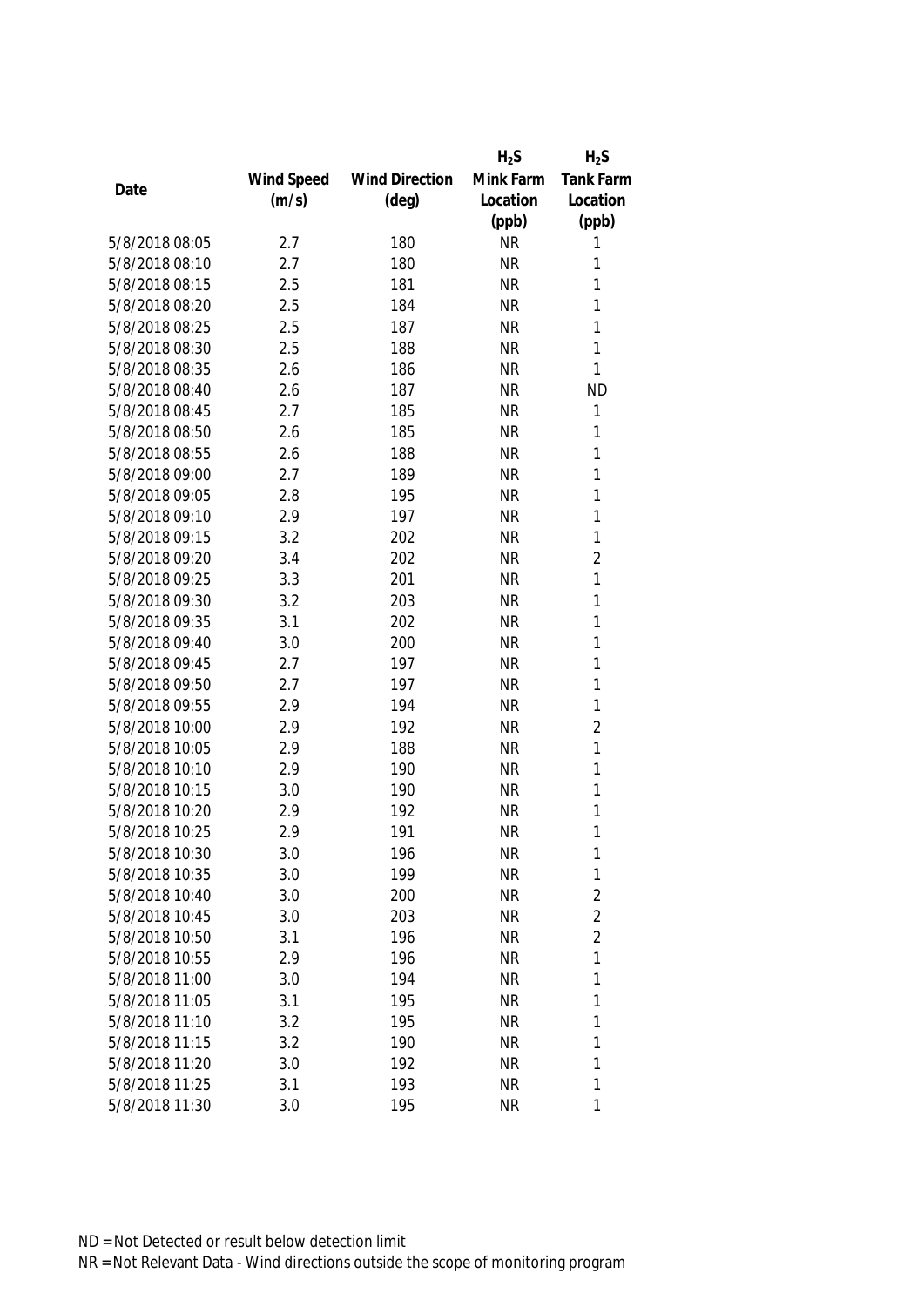|                |            |                       | $H_2S$       | $H_2S$    |
|----------------|------------|-----------------------|--------------|-----------|
|                | Wind Speed | <b>Wind Direction</b> | Mink Farm    | Tank Farm |
| Date           | (m/s)      | $(\text{deg})$        | Location     | Location  |
|                |            |                       | (ppb)        | (ppb)     |
| 5/8/2018 11:35 | 2.7        | 196                   | <b>NR</b>    | 1         |
| 5/8/2018 11:40 | 2.7        | 198                   | <b>NR</b>    | 1         |
| 5/8/2018 11:45 | 2.7        | 204                   | <b>NR</b>    | 1         |
| 5/8/2018 11:50 | 2.7        | 206                   | <b>NR</b>    | 1         |
| 5/8/2018 11:55 | 2.4        | 211                   | <b>NR</b>    | 1         |
| 5/8/2018 12:00 | 2.3        | 217                   | <b>NR</b>    | 1         |
| 5/8/2018 12:05 | 2.3        | 224                   | <b>NR</b>    | 1         |
| 5/8/2018 12:10 | 2.3        | 231                   | 1            | 1         |
| 5/8/2018 12:15 | 2.3        | 240                   | $\mathbf{1}$ | 1         |
| 5/8/2018 12:20 | 2.2        | 255                   | 1            | 1         |
| 5/8/2018 12:25 | 2.2        | 261                   | <b>ND</b>    | 1         |
| 5/8/2018 12:30 | 2.2        | 252                   | <b>NR</b>    | <b>NR</b> |
| 5/8/2018 12:35 | 2.3        | 243                   | <b>NR</b>    | <b>NR</b> |
| 5/8/2018 12:40 | 2.4        | 234                   | <b>NR</b>    | <b>NR</b> |
| 5/8/2018 12:45 | 2.4        | 216                   | <b>NR</b>    | <b>NR</b> |
| 5/8/2018 12:50 | 2.6        | 194                   | <b>NR</b>    | <b>NR</b> |
| 5/8/2018 12:55 | 3.0        | 184                   | <b>NR</b>    | 1         |
| 5/8/2018 13:00 | 3.0        | 192                   | <b>NR</b>    | <b>NR</b> |
| 5/8/2018 13:05 | 3.0        | 184                   | <b>NR</b>    | <b>NR</b> |
| 5/8/2018 13:10 | 2.9        | 179                   | <b>NR</b>    | <b>NR</b> |
| 5/8/2018 13:15 | 3.1        | 190                   | <b>NR</b>    | <b>NR</b> |
| 5/8/2018 13:20 | 2.8        | 209                   | <b>NR</b>    | <b>NR</b> |
| 5/8/2018 13:25 | 2.7        | 211                   | <b>NR</b>    | <b>NR</b> |
| 5/8/2018 13:30 | 3.0        | 194                   | <b>NR</b>    | <b>NR</b> |
| 5/8/2018 13:35 | 2.9        | 191                   | <b>NR</b>    | <b>NR</b> |
| 5/8/2018 13:40 | 3.0        | 180                   | <b>NR</b>    | <b>NR</b> |
| 5/8/2018 13:45 | 2.7        | 158                   | <b>NR</b>    | <b>NR</b> |
| 5/8/2018 13:50 | 2.7        | 145                   | <b>NR</b>    | <b>NR</b> |
| 5/8/2018 13:55 | 2.8        | 150                   | <b>NR</b>    | <b>NR</b> |
| 5/8/2018 14:00 | 2.5        | 147                   | <b>NR</b>    | <b>NR</b> |
| 5/8/2018 14:05 | 2.4        | 145                   | <b>NR</b>    | <b>NR</b> |
| 5/8/2018 14:10 | 2.3        | 144                   | <b>NR</b>    | <b>NR</b> |
| 5/8/2018 14:15 | 2.5        | 151                   | <b>NR</b>    | <b>NR</b> |
| 5/8/2018 14:20 | 2.5        | 148                   | <b>NR</b>    | <b>NR</b> |
| 5/8/2018 14:25 | 2.4        | 135                   | <b>NR</b>    | <b>NR</b> |
| 5/8/2018 14:30 | 2.3        | 137                   | <b>NR</b>    | <b>NR</b> |
| 5/8/2018 14:35 | 2.2        | 145                   | <b>NR</b>    | <b>NR</b> |
| 5/8/2018 14:40 | 2.2        | 157                   | <b>NR</b>    | <b>NR</b> |
| 5/8/2018 14:45 | 2.1        | 168                   | <b>NR</b>    | <b>NR</b> |
| 5/8/2018 14:50 | 2.3        | 175                   | <b>NR</b>    | <b>NR</b> |
| 5/8/2018 14:55 | 2.2        | 184                   | <b>NR</b>    | <b>NR</b> |
| 5/8/2018 15:00 | 2.1        | 185                   | <b>NR</b>    | <b>NR</b> |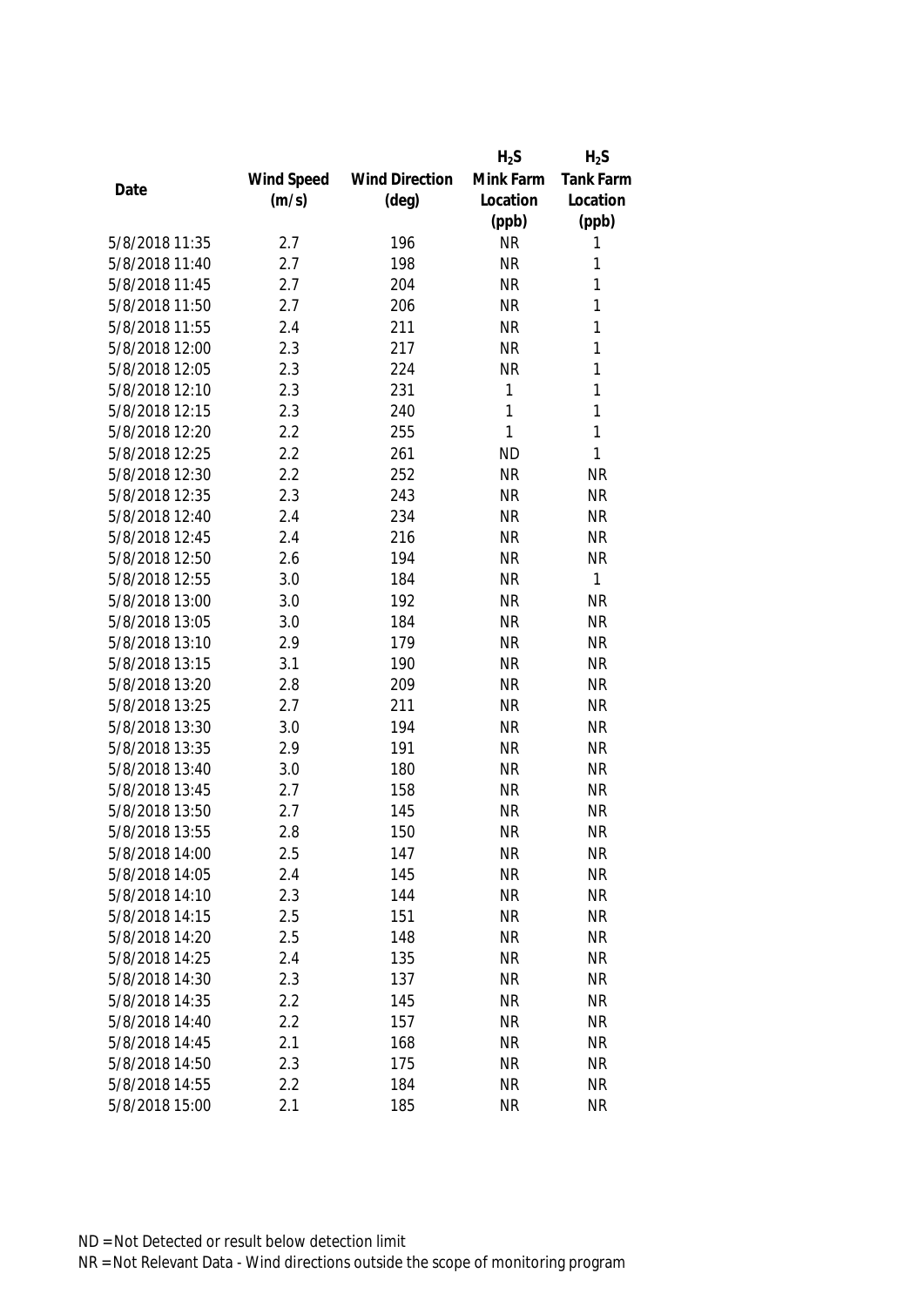|                |            |                       | $H_2S$    | $H_2S$    |
|----------------|------------|-----------------------|-----------|-----------|
|                | Wind Speed | <b>Wind Direction</b> | Mink Farm | Tank Farm |
| Date           | (m/s)      | $(\text{deg})$        | Location  | Location  |
|                |            |                       | (ppb)     | (ppb)     |
| 5/8/2018 15:05 | 2.0        | 173                   | <b>NR</b> | <b>NR</b> |
| 5/8/2018 15:10 | 2.0        | 157                   | <b>NR</b> | <b>NR</b> |
| 5/8/2018 15:15 | 2.0        | 143                   | <b>NR</b> | <b>NR</b> |
| 5/8/2018 15:20 | 2.0        | 137                   | <b>NR</b> | <b>NR</b> |
| 5/8/2018 15:25 | 2.3        | 126                   | <b>NR</b> | <b>NR</b> |
| 5/8/2018 15:30 | 2.6        | 137                   | <b>NR</b> | <b>NR</b> |
| 5/8/2018 15:35 | 3.1        | 143                   | <b>NR</b> | <b>NR</b> |
| 5/8/2018 15:40 | 3.3        | 142                   | <b>NR</b> | <b>NR</b> |
| 5/8/2018 15:45 | 3.5        | 146                   | <b>NR</b> | <b>NR</b> |
| 5/8/2018 15:50 | 3.7        | 146                   | <b>NR</b> | <b>NR</b> |
| 5/8/2018 15:55 | 3.7        | 147                   | <b>NR</b> | <b>NR</b> |
| 5/8/2018 16:00 | 3.9        | 141                   | <b>NR</b> | <b>NR</b> |
| 5/8/2018 16:05 | 3.7        | 138                   | <b>NR</b> | <b>NR</b> |
| 5/8/2018 16:10 | 3.9        | 137                   | <b>NR</b> | <b>NR</b> |
| 5/8/2018 16:15 | 4.0        | 140                   | <b>NR</b> | <b>NR</b> |
| 5/8/2018 16:20 | 3.9        | 142                   | <b>NR</b> | <b>NR</b> |
| 5/8/2018 16:25 | 3.8        | 145                   | <b>NR</b> | <b>NR</b> |
| 5/8/2018 16:30 | 3.8        | 144                   | <b>NR</b> | <b>NR</b> |
| 5/8/2018 16:35 | 4.1        | 147                   | <b>NR</b> | <b>NR</b> |
| 5/8/2018 16:40 | 3.7        | 150                   | <b>NR</b> | <b>NR</b> |
| 5/8/2018 16:45 | 3.9        | 144                   | <b>NR</b> | <b>NR</b> |
| 5/8/2018 16:50 | 3.9        | 142                   | <b>NR</b> | <b>NR</b> |
| 5/8/2018 16:55 | 3.7        | 144                   | <b>NR</b> | <b>NR</b> |
| 5/8/2018 17:00 | 3.7        | 145                   | <b>NR</b> | <b>NR</b> |
| 5/8/2018 17:05 | 3.9        | 144                   | <b>NR</b> | <b>NR</b> |
| 5/8/2018 17:10 | 4.2        | 140                   | <b>NR</b> | <b>NR</b> |
| 5/8/2018 17:15 | 4.1        | 141                   | <b>NR</b> | <b>NR</b> |
| 5/8/2018 17:20 | 4.2        | 140                   | <b>NR</b> | <b>NR</b> |
| 5/8/2018 17:25 | 4.2        | 136                   | <b>NR</b> | <b>NR</b> |
| 5/8/2018 17:30 | 4.3        | 140                   | <b>NR</b> | <b>NR</b> |
| 5/8/2018 17:35 | 4.1        | 143                   | <b>NR</b> | <b>NR</b> |
| 5/8/2018 17:40 | 4.0        | 142                   | <b>NR</b> | <b>NR</b> |
| 5/8/2018 17:45 | 3.9        | 141                   | <b>NR</b> | <b>NR</b> |
| 5/8/2018 17:50 | 4.2        | 142                   | <b>NR</b> | <b>NR</b> |
| 5/8/2018 17:55 | 4.4        | 142                   | <b>NR</b> | <b>NR</b> |
| 5/8/2018 18:00 | 4.4        | 137                   | <b>NR</b> | <b>NR</b> |
| 5/8/2018 18:05 | 4.3        | 134                   | <b>NR</b> | <b>NR</b> |
| 5/8/2018 18:10 | 4.2        | 133                   | <b>NR</b> | <b>NR</b> |
| 5/8/2018 18:15 | 4.4        | 133                   | <b>NR</b> | <b>NR</b> |
| 5/8/2018 18:20 | 4.2        | 133                   | <b>NR</b> | <b>NR</b> |
| 5/8/2018 18:25 | 4.2        | 133                   | <b>NR</b> | <b>NR</b> |
| 5/8/2018 18:30 | 4.1        | 135                   | <b>NR</b> | <b>NR</b> |
|                |            |                       |           |           |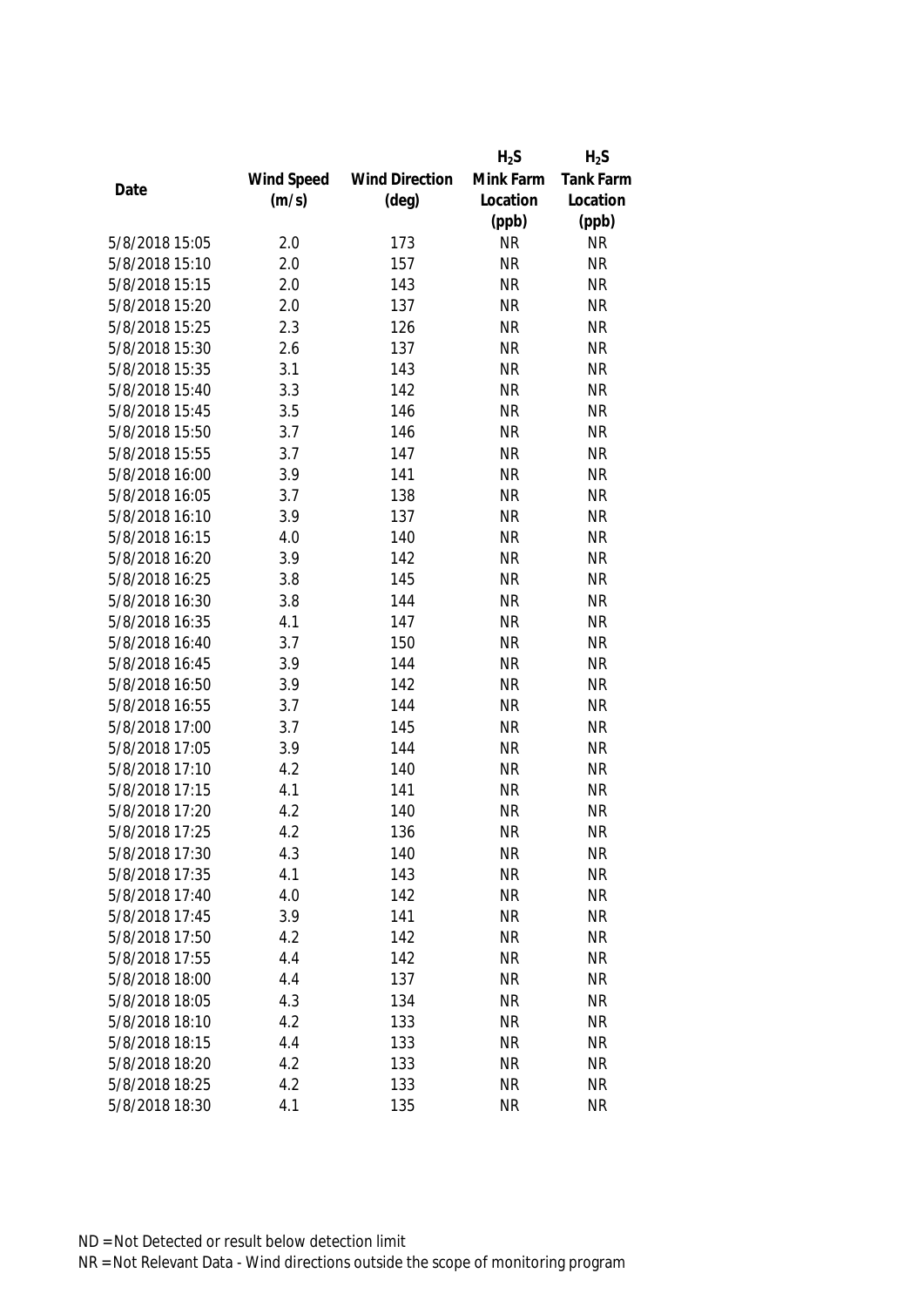|                |            |                       | $H_2S$    | $H_2S$           |
|----------------|------------|-----------------------|-----------|------------------|
|                | Wind Speed | <b>Wind Direction</b> | Mink Farm | <b>Tank Farm</b> |
| Date           | (m/s)      | $(\text{deg})$        | Location  | Location         |
|                |            |                       | (ppb)     | (ppb)            |
| 5/8/2018 18:35 | 3.8        | 135                   | <b>NR</b> | <b>NR</b>        |
| 5/8/2018 18:40 | 3.8        | 137                   | <b>NR</b> | <b>NR</b>        |
| 5/8/2018 18:45 | 3.7        | 136                   | <b>NR</b> | <b>NR</b>        |
| 5/8/2018 18:50 | 3.5        | 137                   | <b>NR</b> | <b>NR</b>        |
| 5/8/2018 18:55 | 3.2        | 138                   | <b>NR</b> | <b>NR</b>        |
| 5/8/2018 19:00 | 3.1        | 138                   | <b>NR</b> | <b>NR</b>        |
| 5/8/2018 19:05 | 3.2        | 139                   | <b>NR</b> | <b>NR</b>        |
| 5/8/2018 19:10 | 3.2        | 139                   | <b>NR</b> | <b>NR</b>        |
| 5/8/2018 19:15 | 3.1        | 140                   | <b>NR</b> | <b>NR</b>        |
| 5/8/2018 19:20 | 3.0        | 139                   | <b>NR</b> | <b>NR</b>        |
| 5/8/2018 19:25 | 3.1        | 139                   | <b>NR</b> | <b>NR</b>        |
| 5/8/2018 19:30 | 3.1        | 139                   | <b>NR</b> | <b>NR</b>        |
| 5/8/2018 19:35 | 3.1        | 140                   | <b>NR</b> | <b>NR</b>        |
| 5/8/2018 19:40 | 3.1        | 140                   | <b>NR</b> | <b>NR</b>        |
| 5/8/2018 19:45 | 3.0        | 141                   | <b>NR</b> | <b>NR</b>        |
| 5/8/2018 19:50 | 3.0        | 141                   | <b>NR</b> | <b>NR</b>        |
| 5/8/2018 19:55 | 2.9        | 141                   | <b>NR</b> | <b>NR</b>        |
| 5/8/2018 20:00 | 2.9        | 141                   | <b>NR</b> | <b>NR</b>        |
| 5/8/2018 20:05 | 2.8        | 141                   | <b>NR</b> | <b>NR</b>        |
| 5/8/2018 20:10 | 2.8        | 141                   | <b>NR</b> | <b>NR</b>        |
| 5/8/2018 20:15 | 2.8        | 140                   | <b>NR</b> | <b>NR</b>        |
| 5/8/2018 20:20 | 2.8        | 140                   | <b>NR</b> | <b>NR</b>        |
| 5/8/2018 20:25 | 2.9        | 140                   | <b>NR</b> | <b>NR</b>        |
| 5/8/2018 20:30 | 3.0        | 140                   | <b>NR</b> | <b>NR</b>        |
| 5/8/2018 20:35 | 3.0        | 141                   | <b>NR</b> | <b>NR</b>        |
| 5/8/2018 20:40 | 3.0        | 142                   | <b>NR</b> | <b>NR</b>        |
| 5/8/2018 20:45 | 3.0        | 143                   | <b>NR</b> | <b>NR</b>        |
| 5/8/2018 20:50 | 2.9        | 144                   | <b>NR</b> | <b>NR</b>        |
| 5/8/2018 20:55 | 2.8        | 144                   | <b>NR</b> | <b>NR</b>        |
| 5/8/2018 21:00 | 2.8        | 143                   | <b>NR</b> | <b>NR</b>        |
| 5/8/2018 21:05 | 2.7        | 143                   | <b>NR</b> | <b>NR</b>        |
| 5/8/2018 21:10 | 2.7        | 142                   | <b>NR</b> | <b>NR</b>        |
| 5/8/2018 21:15 | 2.7        | 141                   | <b>NR</b> | <b>NR</b>        |
| 5/8/2018 21:20 | 2.8        | 141                   | <b>NR</b> | <b>NR</b>        |
| 5/8/2018 21:25 | 2.9        | 140                   | <b>NR</b> | <b>NR</b>        |
| 5/8/2018 21:30 | 2.9        | 139                   | <b>NR</b> | <b>NR</b>        |
| 5/8/2018 21:35 | 3.0        | 139                   | <b>NR</b> | <b>NR</b>        |
| 5/8/2018 21:40 | 3.0        | 139                   | <b>NR</b> | <b>NR</b>        |
| 5/8/2018 21:45 | 3.1        | 139                   | <b>NR</b> | <b>NR</b>        |
| 5/8/2018 21:50 | 3.2        | 139                   | <b>NR</b> | <b>NR</b>        |
| 5/8/2018 21:55 | 3.2        | 140                   | <b>NR</b> | <b>NR</b>        |
| 5/8/2018 22:00 | 3.3        | 141                   | <b>NR</b> | <b>NR</b>        |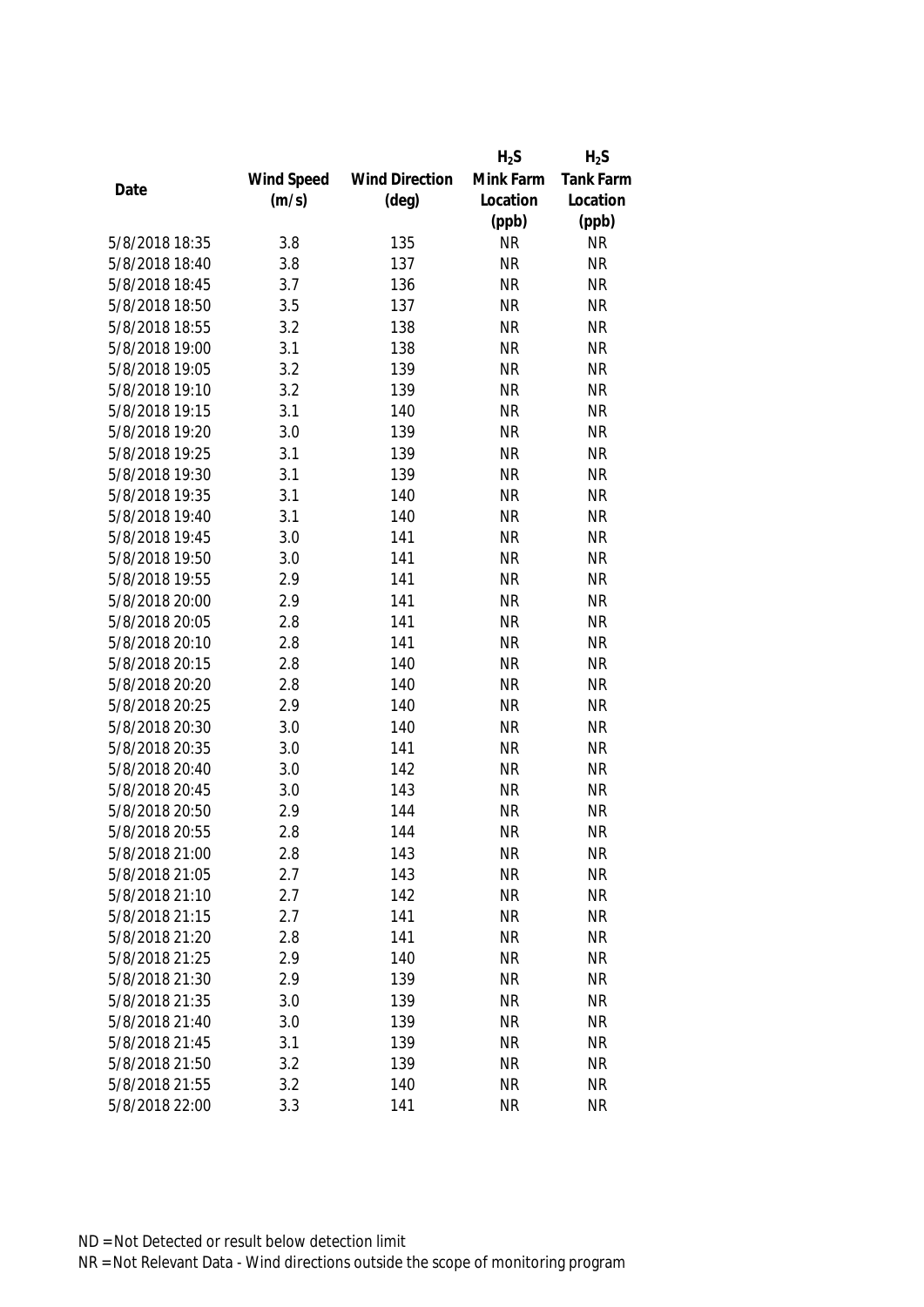|                |            |                       | $H_2S$    | $H_2S$    |
|----------------|------------|-----------------------|-----------|-----------|
|                | Wind Speed | <b>Wind Direction</b> | Mink Farm | Tank Farm |
| Date           | (m/s)      | $(\text{deg})$        | Location  | Location  |
|                |            |                       | (ppb)     | (ppb)     |
| 5/8/2018 22:05 | 3.4        | 141                   | <b>NR</b> | <b>NR</b> |
| 5/8/2018 22:10 | 3.5        | 142                   | <b>NR</b> | <b>NR</b> |
| 5/8/2018 22:15 | 3.6        | 143                   | <b>NR</b> | <b>NR</b> |
| 5/8/2018 22:20 | 3.6        | 144                   | <b>NR</b> | <b>NR</b> |
| 5/8/2018 22:25 | 3.8        | 145                   | <b>NR</b> | <b>NR</b> |
| 5/8/2018 22:30 | 3.9        | 147                   | <b>NR</b> | <b>NR</b> |
| 5/8/2018 22:35 | 3.8        | 149                   | <b>NR</b> | <b>NR</b> |
| 5/8/2018 22:40 | 3.8        | 150                   | <b>NR</b> | <b>NR</b> |
| 5/8/2018 22:45 | 3.8        | 152                   | <b>NR</b> | <b>NR</b> |
| 5/8/2018 22:50 | 3.9        | 153                   | <b>NR</b> | <b>NR</b> |
| 5/8/2018 22:55 | 3.8        | 154                   | <b>NR</b> | <b>NR</b> |
| 5/8/2018 23:00 | 3.8        | 156                   | <b>NR</b> | <b>NR</b> |
| 5/8/2018 23:05 | 4.0        | 158                   | <b>NR</b> | <b>NR</b> |
| 5/8/2018 23:10 | 4.0        | 159                   | <b>NR</b> | <b>NR</b> |
| 5/8/2018 23:15 | 4.1        | 160                   | <b>NR</b> | <b>NR</b> |
| 5/8/2018 23:20 | 4.1        | 160                   | <b>NR</b> | <b>NR</b> |
| 5/8/2018 23:25 | 4.1        | 159                   | <b>NR</b> | <b>NR</b> |
| 5/8/2018 23:30 | 4.0        | 158                   | <b>NR</b> | <b>NR</b> |
| 5/8/2018 23:35 | 3.9        | 155                   | <b>NR</b> | <b>NR</b> |
| 5/8/2018 23:40 | 3.9        | 152                   | <b>NR</b> | <b>NR</b> |
| 5/8/2018 23:45 | 3.8        | 150                   | <b>NR</b> | <b>NR</b> |
| 5/8/2018 23:50 | 3.8        | 150                   | <b>NR</b> | <b>NR</b> |
| 5/8/2018 23:55 | 3.8        | 150                   | <b>NR</b> | <b>NR</b> |
| 5/8/2018 24:00 | 3.7        | 148                   | <b>NR</b> | <b>NR</b> |
| 5/9/2018 00:05 | 3.8        | 147                   | <b>NR</b> | <b>NR</b> |
| 5/9/2018 00:10 | 3.9        | 146                   | <b>NR</b> | <b>NR</b> |
| 5/9/2018 00:15 | 4.0        | 146                   | <b>NR</b> | <b>NR</b> |
| 5/9/2018 00:20 | 4.0        | 145                   | <b>NR</b> | <b>NR</b> |
| 5/9/2018 00:25 | 4.0        | 145                   | <b>NR</b> | <b>NR</b> |
| 5/9/2018 00:30 | 4.1        | 147                   | <b>NR</b> | <b>NR</b> |
| 5/9/2018 00:35 | 4.0        | 150                   | <b>NR</b> | <b>NR</b> |
| 5/9/2018 00:40 | 4.1        | 154                   | <b>NR</b> | <b>NR</b> |
| 5/9/2018 00:45 | 4.0        | 157                   | <b>NR</b> | <b>NR</b> |
| 5/9/2018 00:50 | 4.0        | 160                   | <b>NR</b> | <b>NR</b> |
| 5/9/2018 00:55 |            |                       |           | <b>NR</b> |
|                | 4.0        | 162                   | <b>NR</b> | <b>NR</b> |
| 5/9/2018 01:00 | 4.0        | 163                   | <b>NR</b> |           |
| 5/9/2018 01:05 | 4.0        | 165                   | <b>NR</b> | <b>NR</b> |
| 5/9/2018 01:10 | 4.0        | 167                   | <b>NR</b> | <b>NR</b> |
| 5/9/2018 01:15 | 3.8        | 167                   | <b>NR</b> | <b>NR</b> |
| 5/9/2018 01:20 | 3.7        | 167                   | <b>NR</b> | <b>NR</b> |
| 5/9/2018 01:25 | 3.6        | 168                   | <b>NR</b> | <b>NR</b> |
| 5/9/2018 01:30 | 3.7        | 168                   | <b>NR</b> | <b>NR</b> |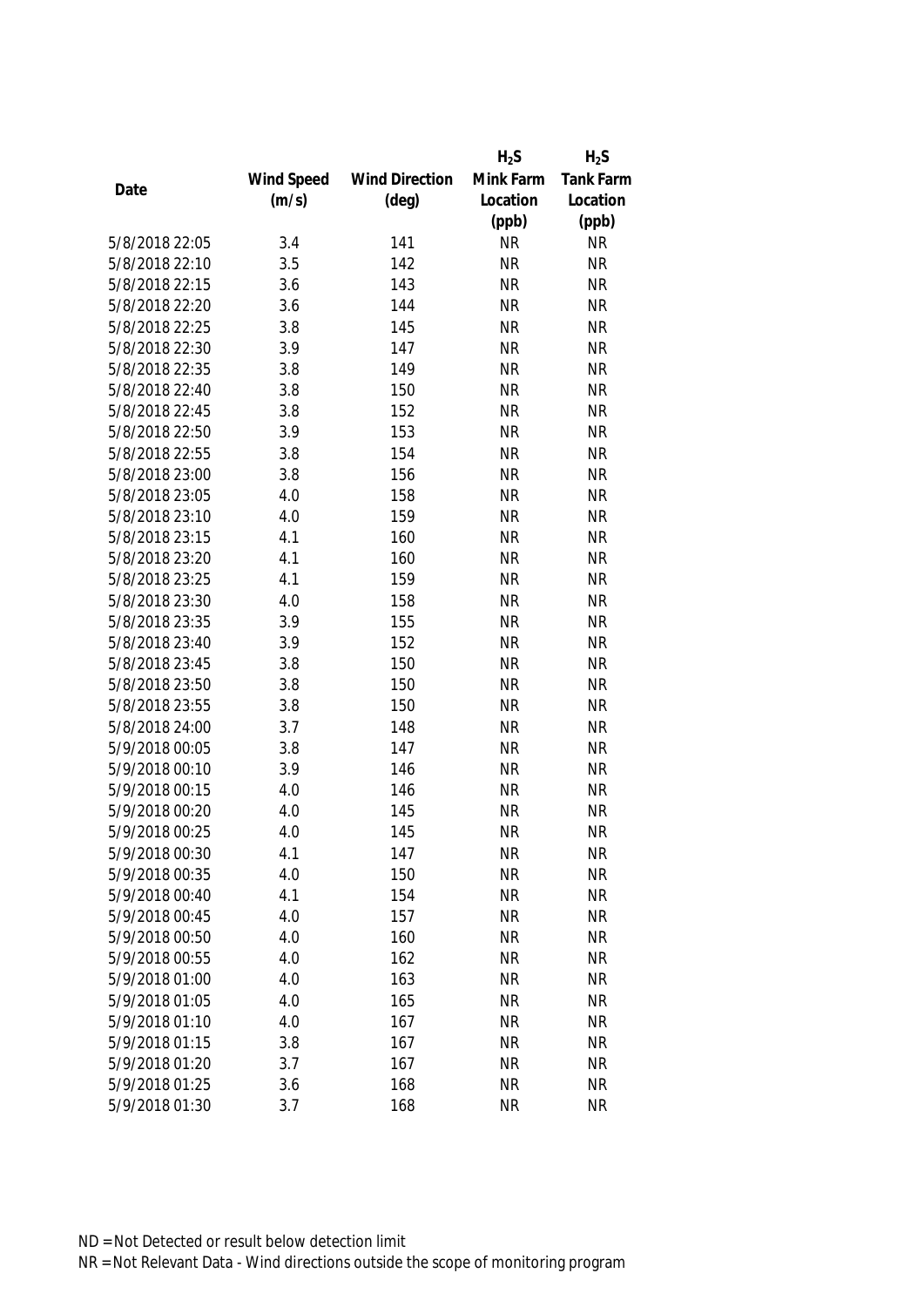|                |            |                       | $H_2S$    | $H_2S$    |
|----------------|------------|-----------------------|-----------|-----------|
|                | Wind Speed | <b>Wind Direction</b> | Mink Farm | Tank Farm |
| Date           | (m/s)      | $(\text{deg})$        | Location  | Location  |
|                |            |                       | (ppb)     | (ppb)     |
| 5/9/2018 01:35 | 3.6        | 168                   | <b>NR</b> | <b>NR</b> |
| 5/9/2018 01:40 | 3.7        | 167                   | <b>NR</b> | <b>NR</b> |
| 5/9/2018 01:45 | 3.8        | 168                   | <b>NR</b> | <b>NR</b> |
| 5/9/2018 01:50 | 3.9        | 169                   | <b>NR</b> | <b>NR</b> |
| 5/9/2018 01:55 | 4.0        | 169                   | <b>NR</b> | <b>NR</b> |
| 5/9/2018 02:00 | 4.0        | 169                   | <b>NR</b> | <b>NR</b> |
| 5/9/2018 02:05 | 4.0        | 167                   | <b>NR</b> | <b>NR</b> |
| 5/9/2018 02:10 | 4.1        | 165                   | <b>NR</b> | <b>NR</b> |
| 5/9/2018 02:15 | 4.1        | 163                   | <b>NR</b> | <b>NR</b> |
| 5/9/2018 02:20 | 4.1        | 161                   | <b>NR</b> | <b>NR</b> |
| 5/9/2018 02:25 | 4.1        | 159                   | <b>NR</b> | <b>NR</b> |
| 5/9/2018 02:30 | 4.1        | 158                   | <b>NR</b> | <b>NR</b> |
| 5/9/2018 02:35 | 4.1        | 158                   | <b>NR</b> | <b>NR</b> |
| 5/9/2018 02:40 | 4.0        | 158                   | <b>NR</b> | <b>NR</b> |
| 5/9/2018 02:45 | 3.9        | 159                   | <b>NR</b> | <b>NR</b> |
| 5/9/2018 02:50 | 3.8        | 160                   | <b>NR</b> | <b>NR</b> |
| 5/9/2018 02:55 | 3.8        | 161                   | <b>NR</b> | <b>NR</b> |
| 5/9/2018 03:00 | 3.8        | 162                   | <b>NR</b> | <b>NR</b> |
| 5/9/2018 03:05 | 3.9        | 162                   | <b>NR</b> | <b>NR</b> |
| 5/9/2018 03:10 | 3.9        | 163                   | <b>NR</b> | <b>NR</b> |
| 5/9/2018 03:15 | 4.0        | 164                   | <b>NR</b> | <b>NR</b> |
| 5/9/2018 03:20 | 4.0        | 165                   | <b>NR</b> | <b>NR</b> |
| 5/9/2018 03:25 | 4.1        | 165                   | <b>NR</b> | <b>NR</b> |
| 5/9/2018 03:30 | 4.0        | 163                   | <b>NR</b> | <b>NR</b> |
| 5/9/2018 03:35 | 4.0        | 162                   | <b>NR</b> | <b>NR</b> |
| 5/9/2018 03:40 | 4.0        | 161                   | <b>NR</b> | <b>NR</b> |
| 5/9/2018 03:45 | 4.0        | 160                   | <b>NR</b> | <b>NR</b> |
| 5/9/2018 03:50 | 4.0        | 159                   | <b>NR</b> | <b>NR</b> |
| 5/9/2018 03:55 | 4.0        | 160                   | <b>NR</b> | <b>NR</b> |
| 5/9/2018 04:00 | 4.1        | 162                   | <b>NR</b> | <b>NR</b> |
| 5/9/2018 04:05 | 4.1        | 163                   | <b>NR</b> | <b>NR</b> |
| 5/9/2018 04:10 | 4.0        | 164                   | <b>NR</b> | <b>NR</b> |
| 5/9/2018 04:15 | 4.0        | 163                   | <b>NR</b> | <b>NR</b> |
| 5/9/2018 04:20 | 4.1        | 162                   | <b>NR</b> | <b>NR</b> |
| 5/9/2018 04:25 | 4.1        | 160                   | <b>NR</b> | <b>NR</b> |
| 5/9/2018 04:30 | 4.2        | 158                   | <b>NR</b> | <b>NR</b> |
| 5/9/2018 04:35 | 4.3        | 158                   | <b>NR</b> | <b>NR</b> |
| 5/9/2018 04:40 | 4.5        | 157                   | <b>NR</b> | <b>NR</b> |
| 5/9/2018 04:45 | 4.5        | 158                   | <b>NR</b> | <b>NR</b> |
| 5/9/2018 04:50 | 4.6        | 158                   | <b>NR</b> | <b>NR</b> |
| 5/9/2018 04:55 | 4.6        | 158                   | <b>NR</b> | <b>NR</b> |
| 5/9/2018 05:00 | 4.5        | 157                   | <b>NR</b> | <b>NR</b> |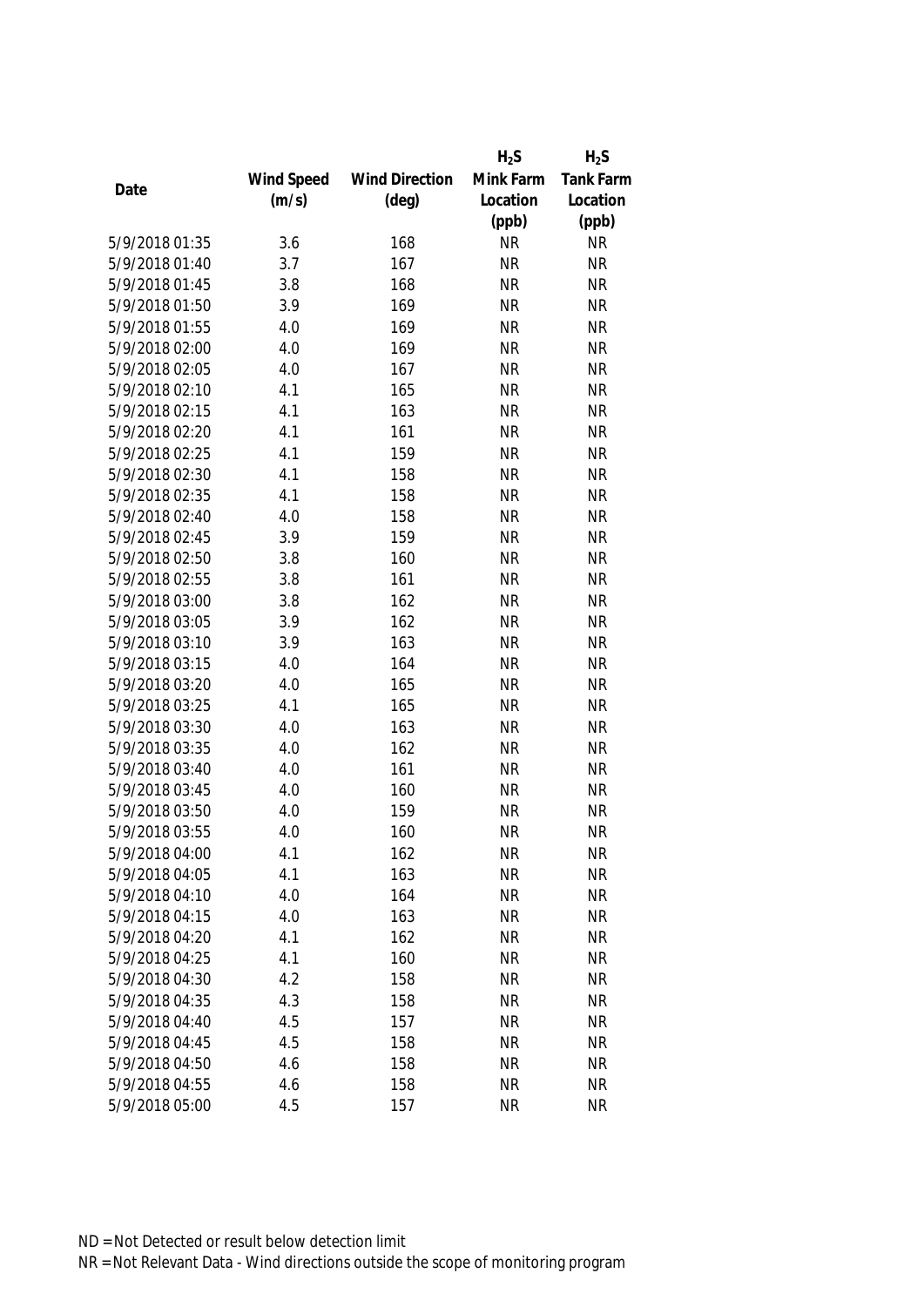|                |            |                       | $H_2S$    | $H_2S$    |
|----------------|------------|-----------------------|-----------|-----------|
|                | Wind Speed | <b>Wind Direction</b> | Mink Farm | Tank Farm |
| Date           | (m/s)      | $(\text{deg})$        | Location  | Location  |
|                |            |                       | (ppb)     | (ppb)     |
| 5/9/2018 05:05 | 4.7        | 156                   | <b>NR</b> | <b>NR</b> |
| 5/9/2018 05:10 | 4.8        | 157                   | <b>NR</b> | <b>NR</b> |
| 5/9/2018 05:15 | 4.9        | 157                   | <b>NR</b> | <b>NR</b> |
| 5/9/2018 05:20 | 5.1        | 158                   | <b>NR</b> | <b>NR</b> |
| 5/9/2018 05:25 | 5.3        | 160                   | <b>NR</b> | <b>NR</b> |
| 5/9/2018 05:30 | 5.6        | 161                   | <b>NR</b> | <b>NR</b> |
| 5/9/2018 05:35 | 5.7        | 161                   | <b>NR</b> | <b>NR</b> |
| 5/9/2018 05:40 | 5.9        | 162                   | <b>NR</b> | <b>NR</b> |
| 5/9/2018 05:45 | 6.2        | 162                   | <b>NR</b> | <b>NR</b> |
| 5/9/2018 05:50 | 6.3        | 162                   | <b>NR</b> | <b>NR</b> |
| 5/9/2018 05:55 | 6.5        | 161                   | <b>NR</b> | <b>NR</b> |
| 5/9/2018 06:00 | 6.8        | 161                   | <b>NR</b> | <b>NR</b> |
| 5/9/2018 06:05 | 6.8        | 161                   | <b>NR</b> | <b>NR</b> |
| 5/9/2018 06:10 | 7.0        | 161                   | <b>NR</b> | <b>NR</b> |
| 5/9/2018 06:15 | 7.0        | 160                   | <b>NR</b> | <b>NR</b> |
| 5/9/2018 06:20 | 7.2        | 160                   | <b>NR</b> | <b>NR</b> |
| 5/9/2018 06:25 | 7.4        | 160                   | <b>NR</b> | <b>NR</b> |
| 5/9/2018 06:30 | 7.3        | 160                   | <b>NR</b> | <b>NR</b> |
| 5/9/2018 06:35 | 7.3        | 161                   | <b>NR</b> | <b>NR</b> |
| 5/9/2018 06:40 | 7.2        | 161                   | <b>NR</b> | <b>NR</b> |
| 5/9/2018 06:45 | 7.1        | 161                   | <b>NR</b> | <b>NR</b> |
| 5/9/2018 06:50 | 6.7        | 165                   | <b>NR</b> | <b>NR</b> |
| 5/9/2018 06:55 | 6.1        | 172                   | <b>NR</b> | 1         |
| 5/9/2018 07:00 | 5.5        | 178                   | <b>NR</b> | 1         |
| 5/9/2018 07:05 | 5.3        | 185                   | <b>NR</b> | 1         |
| 5/9/2018 07:10 | 5.1        | 186                   | <b>NR</b> | 1         |
| 5/9/2018 07:15 | 5.0        | 186                   | <b>NR</b> | 1         |
| 5/9/2018 07:20 | 4.7        | 186                   | <b>NR</b> | 1         |
| 5/9/2018 07:25 | 4.6        | 182                   | <b>NR</b> | 1         |
| 5/9/2018 07:30 | 4.5        | 175                   | <b>NR</b> | 1         |
| 5/9/2018 07:35 | 4.2        | 167                   | <b>NR</b> | NR        |
| 5/9/2018 07:40 | 3.9        | 164                   | <b>NR</b> | <b>NR</b> |
| 5/9/2018 07:45 | 3.7        | 163                   | <b>NR</b> | <b>NR</b> |
| 5/9/2018 07:50 | 4.0        | 158                   | <b>NR</b> | <b>NR</b> |
| 5/9/2018 07:55 | 4.3        | 152                   | <b>NR</b> | <b>NR</b> |
| 5/9/2018 08:00 | 4.5        | 150                   | <b>NR</b> | <b>NR</b> |
| 5/9/2018 08:05 | 4.8        | 149                   | <b>NR</b> | <b>NR</b> |
| 5/9/2018 08:10 | 5.1        | 148                   | <b>NR</b> | <b>NR</b> |
| 5/9/2018 08:15 | 5.5        | 147                   | <b>NR</b> | <b>NR</b> |
| 5/9/2018 08:20 | 5.7        | 146                   | <b>NR</b> | <b>NR</b> |
| 5/9/2018 08:25 | 6.1        | 146                   | <b>NR</b> | <b>NR</b> |
| 5/9/2018 08:30 | 7.0        | 144                   | <b>NR</b> | <b>NR</b> |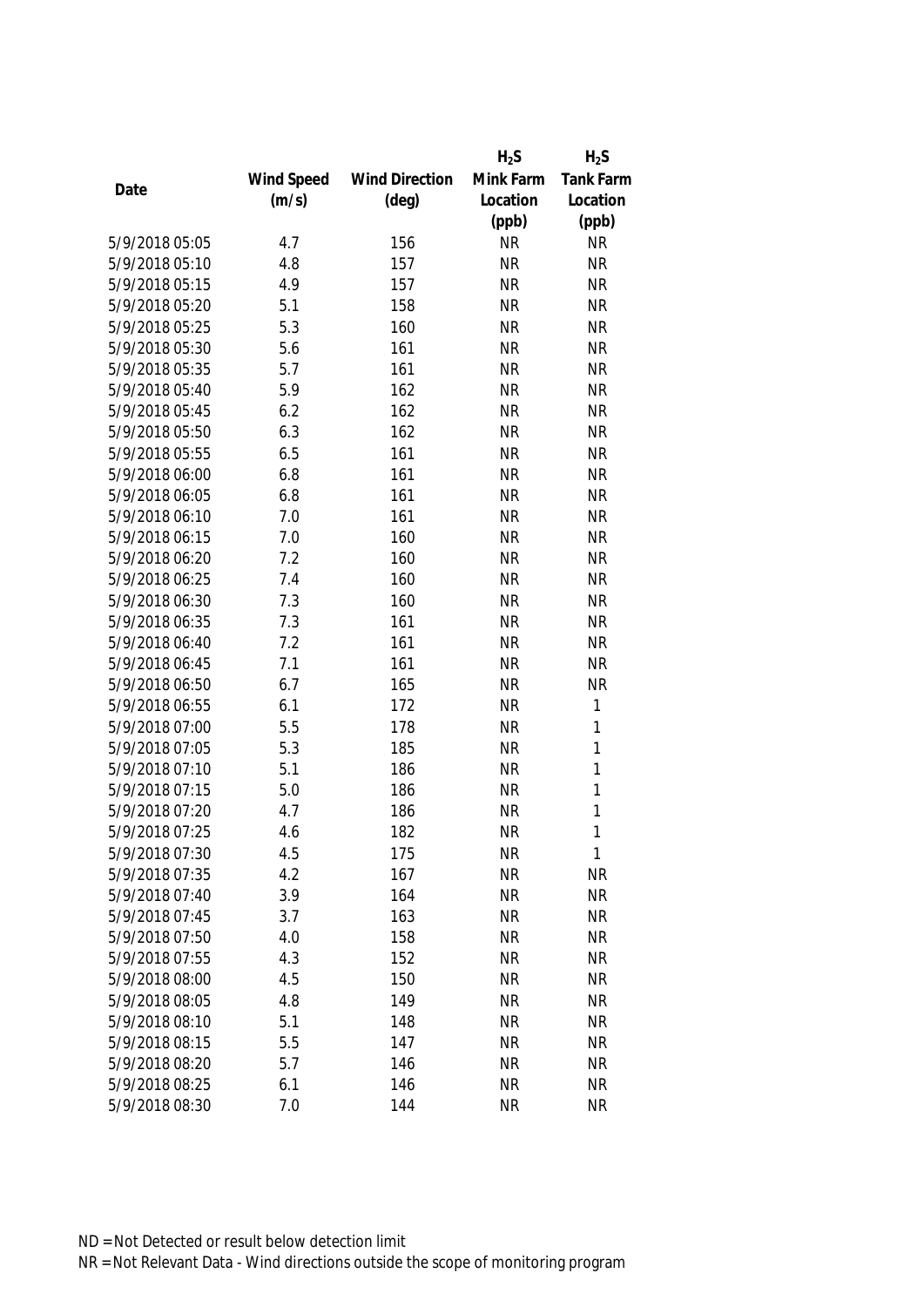|                |            |                       | $H_2S$    | $H_2S$           |
|----------------|------------|-----------------------|-----------|------------------|
|                | Wind Speed | <b>Wind Direction</b> | Mink Farm | <b>Tank Farm</b> |
| Date           | (m/s)      | $(\text{deg})$        | Location  | Location         |
|                |            |                       | (ppb)     | (ppb)            |
| 5/9/2018 08:35 | 7.3        | 145                   | <b>NR</b> | <b>NR</b>        |
| 5/9/2018 08:40 | 7.6        | 147                   | <b>NR</b> | <b>NR</b>        |
| 5/9/2018 08:45 | 7.8        | 149                   | <b>NR</b> | <b>NR</b>        |
| 5/9/2018 08:50 | 7.8        | 153                   | <b>NR</b> | <b>NR</b>        |
| 5/9/2018 08:55 | 7.3        | 159                   | <b>NR</b> | <b>NR</b>        |
| 5/9/2018 09:00 | 6.4        | 166                   | <b>NR</b> | <b>NR</b>        |
| 5/9/2018 09:05 | 6.1        | 170                   | <b>NR</b> | 1                |
| 5/9/2018 09:10 | 5.9        | 174                   | <b>NR</b> | 1                |
| 5/9/2018 09:15 | 5.6        | 175                   | <b>NR</b> | $\mathbf{1}$     |
| 5/9/2018 09:20 | 5.3        | 177                   | <b>NR</b> | 1                |
| 5/9/2018 09:25 | 5.3        | 177                   | <b>NR</b> | 1                |
| 5/9/2018 09:30 | 5.3        | 176                   | <b>NR</b> | 1                |
| 5/9/2018 09:35 | 5.2        | 177                   | <b>NR</b> | 1                |
| 5/9/2018 09:40 | 5.1        | 179                   | <b>NR</b> | 1                |
| 5/9/2018 09:45 | 4.8        | 182                   | <b>NR</b> | 1                |
| 5/9/2018 09:50 | 4.6        | 182                   | <b>NR</b> | $\mathbf{1}$     |
| 5/9/2018 09:55 | 4.5        | 180                   | <b>NR</b> | 1                |
| 5/9/2018 10:00 | 4.4        | 181                   | <b>NR</b> | $\mathbf{1}$     |
| 5/9/2018 10:05 | 4.3        | 180                   | <b>NR</b> | 1                |
| 5/9/2018 10:10 | 4.3        | 179                   | <b>NR</b> | 1                |
| 5/9/2018 10:15 | 4.3        | 177                   | <b>NR</b> | $\mathbf{1}$     |
| 5/9/2018 10:20 | 4.4        | 178                   | <b>NR</b> | $\mathbf{1}$     |
| 5/9/2018 10:25 | 4.5        | 180                   | <b>NR</b> | 1                |
| 5/9/2018 10:30 | 4.5        | 181                   | <b>NR</b> | 1                |
| 5/9/2018 10:35 | 4.5        | 181                   | <b>NR</b> | 1                |
| 5/9/2018 10:40 | 4.3        | 182                   | <b>NR</b> | 1                |
| 5/9/2018 10:45 | 4.2        | 184                   | <b>NR</b> | 1                |
| 5/9/2018 10:50 | 4.1        | 185                   | <b>NR</b> | 1                |
| 5/9/2018 10:55 | 3.9        | 185                   | <b>NR</b> | 1                |
| 5/9/2018 11:00 | 4.0        | 185                   | <b>NR</b> | 1                |
| 5/9/2018 11:05 | 4.0        | 187                   | <b>NR</b> | 1                |
| 5/9/2018 11:10 | 4.2        | 188                   | <b>NR</b> | 1                |
| 5/9/2018 11:15 | 4.3        | 189                   | <b>NR</b> | 1                |
| 5/9/2018 11:20 | 4.3        | 189                   | <b>NR</b> | 1                |
| 5/9/2018 11:25 | 4.5        | 188                   | <b>NR</b> | 1                |
| 5/9/2018 11:30 | 4.8        | 187                   | <b>NR</b> | 1                |
| 5/9/2018 11:35 | 5.0        | 186                   | <b>NR</b> | 1                |
| 5/9/2018 11:40 | 5.1        | 186                   | <b>NR</b> | 1                |
| 5/9/2018 11:45 | 5.3        | 185                   | <b>NR</b> | 1                |
| 5/9/2018 11:50 | 5.4        | 186                   | <b>NR</b> | 1                |
| 5/9/2018 11:55 | 5.5        | 188                   | <b>NR</b> | 1                |
| 5/9/2018 12:00 | 5.2        | 187                   | <b>NR</b> | 1                |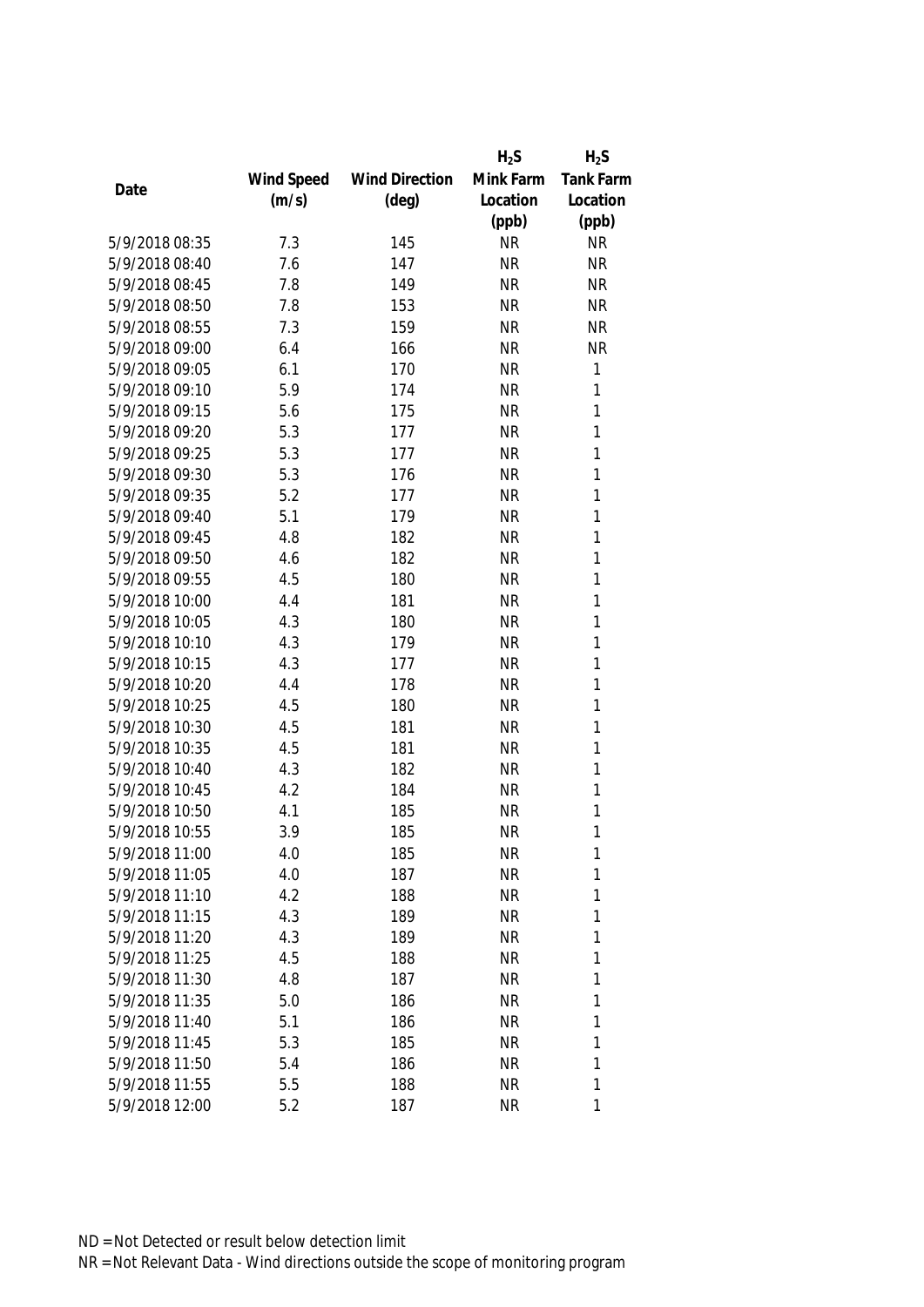|                |            |                       | $H_2S$    | $H_2S$           |
|----------------|------------|-----------------------|-----------|------------------|
|                | Wind Speed | <b>Wind Direction</b> | Mink Farm | <b>Tank Farm</b> |
| Date           | (m/s)      | $(\text{deg})$        | Location  | Location         |
|                |            |                       | (ppb)     | (ppb)            |
| 5/9/2018 12:05 | 5.1        | 188                   | <b>NR</b> | 1                |
| 5/9/2018 12:10 | 4.8        | 192                   | <b>NR</b> | 1                |
| 5/9/2018 12:15 | 4.7        | 197                   | <b>NR</b> | 1                |
| 5/9/2018 12:20 | 5.1        | 202                   | <b>NR</b> | 1                |
| 5/9/2018 12:25 | 5.5        | 206                   | <b>NR</b> | 1                |
| 5/9/2018 12:30 | 6.3        | 215                   | <b>NR</b> | 1                |
| 5/9/2018 12:35 | 6.9        | 219                   | <b>NR</b> | 1                |
| 5/9/2018 12:40 | 7.6        | 219                   | <b>NR</b> | 1                |
| 5/9/2018 12:45 | 8.4        | 220                   | <b>NR</b> | 1                |
| 5/9/2018 12:50 | 8.5        | 222                   | <b>NR</b> | 1                |
| 5/9/2018 12:55 | 8.3        | 221                   | <b>NR</b> | 1                |
| 5/9/2018 13:00 | 7.9        | 217                   | <b>NR</b> | 1                |
| 5/9/2018 13:05 | 7.8        | 215                   | <b>NR</b> | 1                |
| 5/9/2018 13:10 | 7.7        | 213                   | <b>NR</b> | 1                |
| 5/9/2018 13:15 | 7.4        | 210                   | <b>NR</b> | 1                |
| 5/9/2018 13:20 | 7.1        | 208                   | <b>NR</b> | $\mathbf{1}$     |
| 5/9/2018 13:25 | 7.3        | 208                   | <b>NR</b> | 1                |
| 5/9/2018 13:30 | 7.1        | 209                   | <b>NR</b> | 1                |
| 5/9/2018 13:35 | 6.8        | 210                   | <b>NR</b> | $\overline{2}$   |
| 5/9/2018 13:40 | 6.9        | 210                   | <b>NR</b> | $\mathbf{1}$     |
| 5/9/2018 13:45 | 6.9        | 210                   | <b>NR</b> | 1                |
| 5/9/2018 13:50 | 7.2        | 212                   | <b>NR</b> | 1                |
| 5/9/2018 13:55 | 7.4        | 212                   | <b>NR</b> | 1                |
| 5/9/2018 14:00 | 7.9        | 214                   | <b>NR</b> | 1                |
| 5/9/2018 14:05 | 8.2        | 215                   | <b>NR</b> | 1                |
| 5/9/2018 14:10 | 8.0        | 217                   | <b>NR</b> | 1                |
| 5/9/2018 14:15 | 7.9        | 218                   | <b>NR</b> | 1                |
| 5/9/2018 14:20 | 7.9        | 218                   | <b>NR</b> | <b>ND</b>        |
| 5/9/2018 14:25 | 7.7        | 217                   | <b>NR</b> | 1                |
| 5/9/2018 14:30 | 7.6        | 217                   | <b>NR</b> | 1                |
| 5/9/2018 14:35 | 7.4        | 215                   | <b>NR</b> | 1                |
| 5/9/2018 14:40 | 7.8        | 217                   | <b>NR</b> | 1                |
| 5/9/2018 14:45 | 7.7        | 217                   | <b>NR</b> | 1                |
| 5/9/2018 14:50 | 7.6        | 218                   | <b>NR</b> | 1                |
| 5/9/2018 14:55 | 7.7        | 218                   | <b>NR</b> | 1                |
| 5/9/2018 15:00 | 7.6        | 217                   | <b>NR</b> | 1                |
| 5/9/2018 15:05 | 7.8        | 219                   | <b>NR</b> | 1                |
| 5/9/2018 15:10 | 7.4        | 217                   | <b>NR</b> | 1                |
| 5/9/2018 15:15 | 7.6        | 219                   | <b>NR</b> | 1                |
| 5/9/2018 15:20 | 7.4        | 218                   | <b>NR</b> | 1                |
| 5/9/2018 15:25 | 7.4        | 217                   | <b>NR</b> | 1                |
| 5/9/2018 15:30 | 7.5        | 218                   | <b>NR</b> | 1                |
|                |            |                       |           |                  |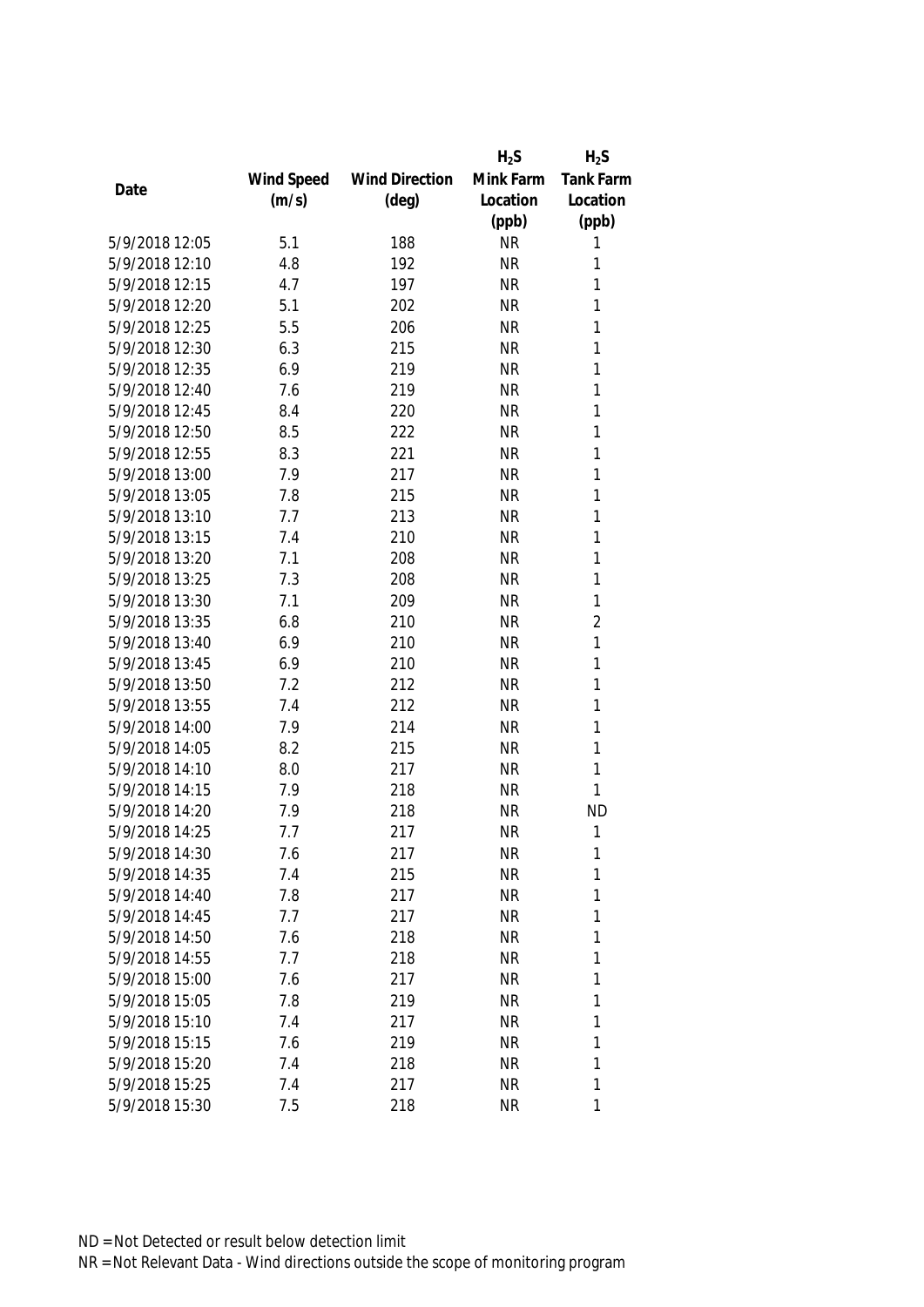|                |            |                       | $H_2S$    | $H_2S$           |
|----------------|------------|-----------------------|-----------|------------------|
|                | Wind Speed | <b>Wind Direction</b> | Mink Farm | <b>Tank Farm</b> |
| Date           | (m/s)      | $(\text{deg})$        | Location  | Location         |
|                |            |                       | (ppb)     | (ppb)            |
| 5/9/2018 15:35 | 7.6        | 218                   | <b>NR</b> | 1                |
| 5/9/2018 15:40 | 7.5        | 219                   | <b>NR</b> | 1                |
| 5/9/2018 15:45 | 7.6        | 220                   | <b>NR</b> | 1                |
| 5/9/2018 15:50 | 7.6        | 221                   | <b>NR</b> | 1                |
| 5/9/2018 15:55 | 7.7        | 222                   | <b>NR</b> | 1                |
| 5/9/2018 16:00 | 7.3        | 225                   | <b>NR</b> | 1                |
| 5/9/2018 16:05 | 7.2        | 226                   | <b>NR</b> | 1                |
| 5/9/2018 16:10 | 7.3        | 229                   | <b>NR</b> | 1                |
| 5/9/2018 16:15 | 7.2        | 228                   | <b>NR</b> | 1                |
| 5/9/2018 16:20 | 7.2        | 231                   | <b>ND</b> | 1                |
| 5/9/2018 16:25 | 7.2        | 232                   | 1         | 1                |
| 5/9/2018 16:30 | 7.3        | 230                   | 1         | 1                |
| 5/9/2018 16:35 | 7.5        | 229                   | <b>NR</b> | 1                |
| 5/9/2018 16:40 | 7.6        | 228                   | <b>NR</b> | 1                |
| 5/9/2018 16:45 | 7.8        | 227                   | <b>NR</b> | 1                |
| 5/9/2018 16:50 | 8.0        | 224                   | <b>NR</b> | 1                |
| 5/9/2018 16:55 | 8.1        | 224                   | <b>NR</b> | 1                |
| 5/9/2018 17:00 | 8.5        | 223                   | <b>NR</b> | 1                |
| 5/9/2018 17:05 | 8.5        | 222                   | <b>NR</b> | 1                |
| 5/9/2018 17:10 | 8.7        | 221                   | <b>NR</b> | 1                |
| 5/9/2018 17:15 | 9.1        | 222                   | <b>NR</b> | 1                |
| 5/9/2018 17:20 | 9.4        | 223                   | <b>NR</b> | 1                |
| 5/9/2018 17:25 | 9.5        | 224                   | <b>NR</b> | 1                |
| 5/9/2018 17:30 | 9.6        | 225                   | <b>NR</b> | 1                |
| 5/9/2018 17:35 | 9.6        | 226                   | <b>NR</b> | 1                |
| 5/9/2018 17:40 | 9.7        | 226                   | <b>NR</b> | 1                |
| 5/9/2018 17:45 | 9.5        | 226                   | <b>NR</b> | 1                |
| 5/9/2018 17:50 | 9.2        | 226                   | <b>NR</b> | 1                |
| 5/9/2018 17:55 | 8.7        | 226                   | <b>NR</b> | 1                |
| 5/9/2018 18:00 | 8.5        | 227                   | <b>NR</b> | 1                |
| 5/9/2018 18:05 | 8.3        | 231                   | ND        | 1                |
| 5/9/2018 18:10 | 8.1        | 235                   | 1         | 1                |
| 5/9/2018 18:15 | 7.8        | 239                   | 1         | $\overline{2}$   |
| 5/9/2018 18:20 | 8.0        | 243                   | <b>ND</b> | $\overline{2}$   |
| 5/9/2018 18:25 | 8.2        | 245                   | <b>ND</b> | $\overline{2}$   |
| 5/9/2018 18:30 | 8.0        | 248                   | 1         | $\overline{2}$   |
| 5/9/2018 18:35 | 7.7        | 248                   | 1         | $\overline{2}$   |
| 5/9/2018 18:40 | 7.6        | 248                   | 1         | $\overline{2}$   |
| 5/9/2018 18:45 | 7.4        | 249                   | 1         | 1                |
| 5/9/2018 18:50 | 7.0        | 249                   | 1         | 1                |
| 5/9/2018 18:55 | 6.7        | 249                   | 1         | 1                |
| 5/9/2018 19:00 | 6.5        | 248                   | 1         | 1                |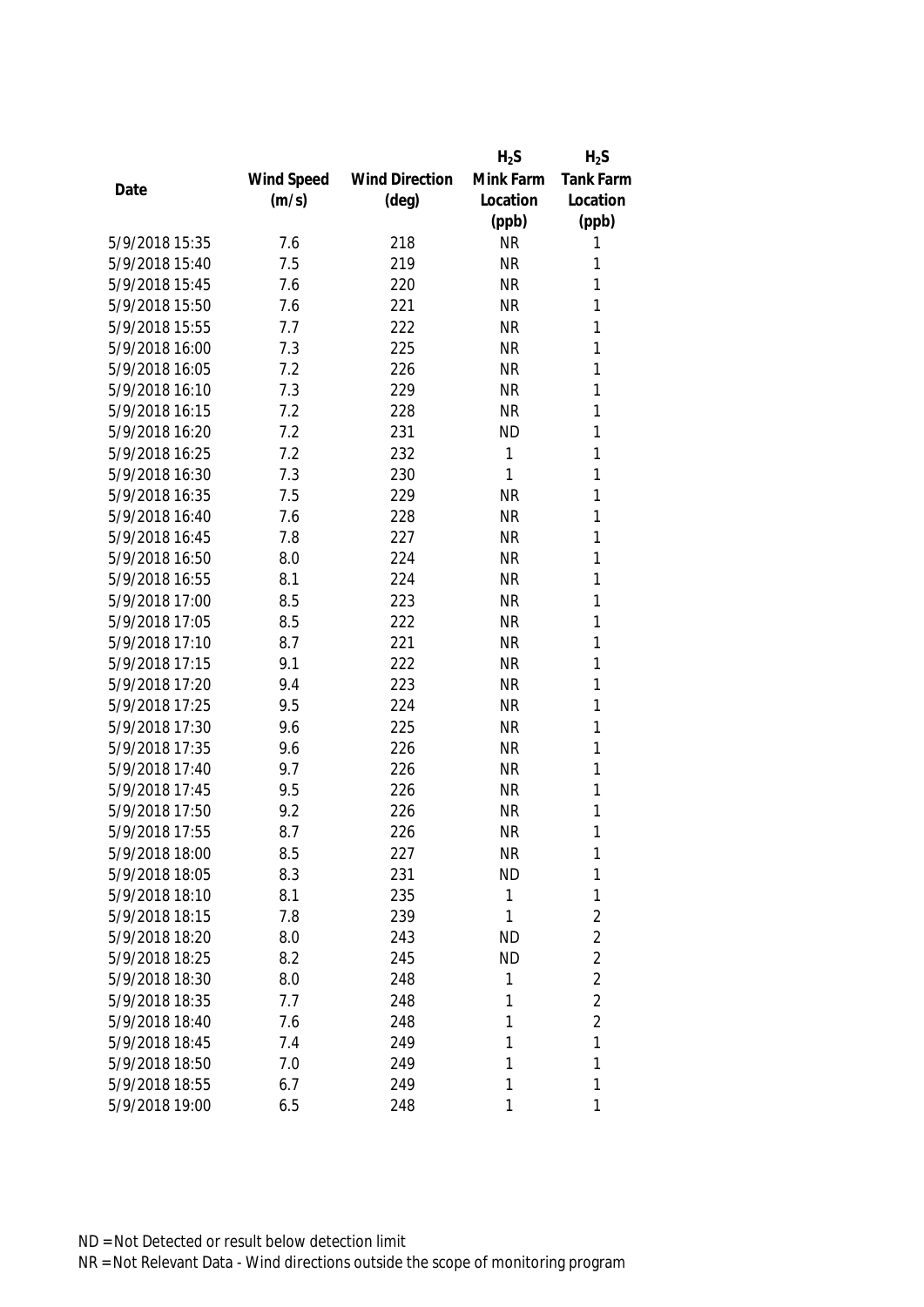|                |            |                       | $H_2S$         | $H_2S$         |
|----------------|------------|-----------------------|----------------|----------------|
|                | Wind Speed | <b>Wind Direction</b> | Mink Farm      | Tank Farm      |
| Date           | (m/s)      | $(\text{deg})$        | Location       | Location       |
|                |            |                       | (ppb)          | (ppb)          |
| 5/9/2018 19:05 | 6.4        | 248                   | 1              | 1              |
| 5/9/2018 19:10 | 6.3        | 247                   | 1              | 1              |
| 5/9/2018 19:15 | 6.1        | 246                   | <b>ND</b>      | $\overline{2}$ |
| 5/9/2018 19:20 | 6.2        | 246                   | 1              | 1              |
| 5/9/2018 19:25 | 6.3        | 246                   | <b>ND</b>      | 1              |
| 5/9/2018 19:30 | 6.4        | 246                   | <b>ND</b>      | $\overline{2}$ |
| 5/9/2018 19:35 | 6.3        | 248                   | <b>ND</b>      | $\overline{2}$ |
| 5/9/2018 19:40 | 5.8        | 251                   | 1              | $\mathbf{1}$   |
| 5/9/2018 19:45 | 5.5        | 254                   | 1              | $\overline{2}$ |
| 5/9/2018 19:50 | 5.2        | 257                   | 1              | $\overline{2}$ |
| 5/9/2018 19:55 | 4.9        | 261                   | 1              | $\overline{2}$ |
| 5/9/2018 20:00 | 4.6        | 265                   | 1              | 1              |
| 5/9/2018 20:05 | 4.7        | 269                   | 1              | 1              |
| 5/9/2018 20:10 | 4.8        | 271                   | 1              | $\mathbf{1}$   |
| 5/9/2018 20:15 | 5.0        | 275                   | $\overline{2}$ | 1              |
| 5/9/2018 20:20 | 5.2        | 280                   | 3              | <b>NR</b>      |
| 5/9/2018 20:25 | 5.4        | 285                   | 3              | <b>NR</b>      |
| 5/9/2018 20:30 | 5.4        | 290                   | 4              | <b>NR</b>      |
| 5/9/2018 20:35 | 5.3        | 293                   | 5              | <b>NR</b>      |
| 5/9/2018 20:40 | 5.3        | 297                   | 5              | <b>NR</b>      |
| 5/9/2018 20:45 | 5.5        | 299                   | 5              | <b>NR</b>      |
| 5/9/2018 20:50 | 5.6        | 301                   | 5              | <b>NR</b>      |
| 5/9/2018 20:55 | 5.6        | 303                   | 4              | <b>NR</b>      |
| 5/9/2018 21:00 | 5.7        | 303                   | 4              | <b>NR</b>      |
| 5/9/2018 21:05 | 5.6        | 304                   | 3              | <b>NR</b>      |
| 5/9/2018 21:10 | 5.6        | 303                   | $\overline{2}$ | <b>NR</b>      |
| 5/9/2018 21:15 | 5.2        | 299                   | $\overline{2}$ | <b>NR</b>      |
| 5/9/2018 21:20 | 4.8        | 296                   | $\overline{2}$ | <b>NR</b>      |
| 5/9/2018 21:25 | 4.6        | 292                   | 3              | <b>NR</b>      |
| 5/9/2018 21:30 | 4.4        | 290                   | 3              | <b>NR</b>      |
| 5/9/2018 21:35 | 4.4        | 287                   | 4              | <b>NR</b>      |
| 5/9/2018 21:40 | 4.2        | 285                   | 4              | <b>NR</b>      |
| 5/9/2018 21:45 | 4.0        | 284                   | 3              | <b>NR</b>      |
| 5/9/2018 21:50 | 3.8        | 282                   | 3              | <b>NR</b>      |
| 5/9/2018 21:55 | 3.6        | 282                   | 3              | <b>NR</b>      |
| 5/9/2018 22:00 | 3.5        | 282                   | $\overline{2}$ | <b>NR</b>      |
| 5/9/2018 22:05 | 3.5        | 282                   | $\overline{2}$ | <b>NR</b>      |
| 5/9/2018 22:10 | 3.7        | 283                   | $\overline{2}$ | <b>NR</b>      |
| 5/9/2018 22:15 | 3.9        | 286                   | 1              | <b>NR</b>      |
| 5/9/2018 22:20 | 4.0        | 288                   | 1              | <b>NR</b>      |
| 5/9/2018 22:25 | 4.1        | 290                   | 1              | <b>NR</b>      |
| 5/9/2018 22:30 | 4.2        | 291                   | $\overline{2}$ | <b>NR</b>      |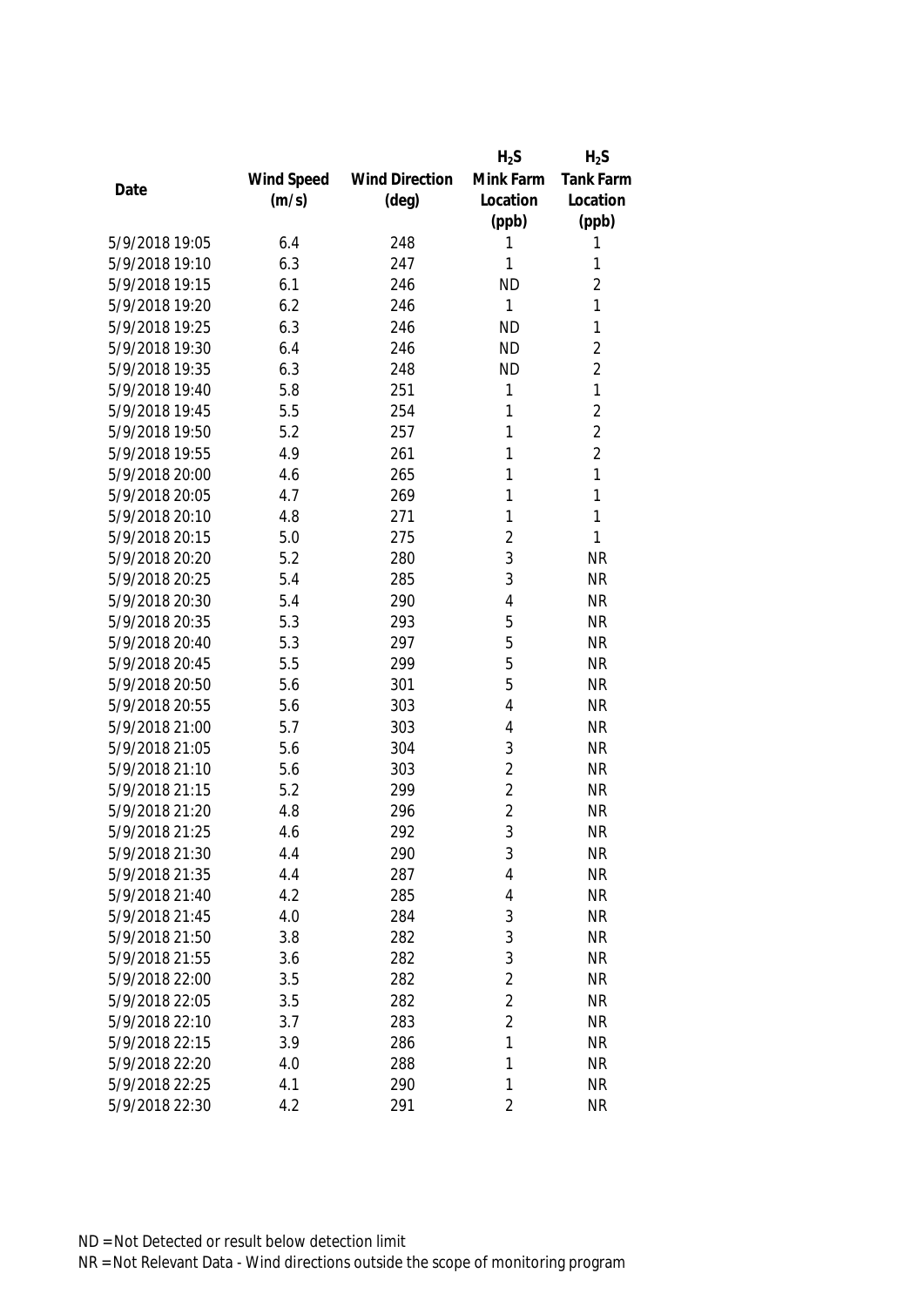|                 |            |                       | $H_2S$         | $H_2S$           |
|-----------------|------------|-----------------------|----------------|------------------|
|                 | Wind Speed | <b>Wind Direction</b> | Mink Farm      | <b>Tank Farm</b> |
| Date            | (m/s)      | $(\text{deg})$        | Location       | Location         |
|                 |            |                       | (ppb)          | (ppb)            |
| 5/9/2018 22:35  | 4.3        | 290                   | 2              | <b>NR</b>        |
| 5/9/2018 22:40  | 4.2        | 291                   | $\overline{2}$ | <b>NR</b>        |
| 5/9/2018 22:45  | 4.2        | 292                   | $\overline{2}$ | <b>NR</b>        |
| 5/9/2018 22:50  | 4.3        | 292                   | $\overline{2}$ | <b>NR</b>        |
| 5/9/2018 22:55  | 4.5        | 293                   | $\overline{2}$ | <b>NR</b>        |
| 5/9/2018 23:00  | 4.4        | 293                   | $\overline{2}$ | <b>NR</b>        |
| 5/9/2018 23:05  | 4.2        | 294                   | $\overline{2}$ | <b>NR</b>        |
| 5/9/2018 23:10  | 4.1        | 292                   | $\overline{2}$ | <b>NR</b>        |
| 5/9/2018 23:15  | 3.9        | 291                   | $\overline{2}$ | <b>NR</b>        |
| 5/9/2018 23:20  | 3.6        | 290                   | $\overline{2}$ | <b>NR</b>        |
| 5/9/2018 23:25  | 3.4        | 289                   | $\overline{2}$ | <b>NR</b>        |
| 5/9/2018 23:30  | 3.3        | 288                   | 1              | <b>NR</b>        |
| 5/9/2018 23:35  | 3.2        | 287                   | 1              | <b>NR</b>        |
| 5/9/2018 23:40  | 3.1        | 287                   | 1              | <b>NR</b>        |
| 5/9/2018 23:45  | 3.1        | 285                   | 1              | <b>NR</b>        |
| 5/9/2018 23:50  | 3.1        | 284                   | 1              | <b>NR</b>        |
| 5/9/2018 23:55  | 2.9        | 281                   | 1              | <b>NR</b>        |
| 5/9/2018 24:00  | 2.8        | 275                   | 1              | 1                |
| 5/10/2018 00:05 | 2.7        | 273                   | 1              | 1                |
| 5/10/2018 00:10 | 2.6        | 270                   | 1              | 1                |
| 5/10/2018 00:15 | 2.6        | 269                   | 1              | 1                |
| 5/10/2018 00:20 | 2.5        | 266                   | 1              | 1                |
| 5/10/2018 00:25 | 2.4        | 267                   | 1              | 1                |
| 5/10/2018 00:30 | 2.4        | 269                   | 1              | 1                |
| 5/10/2018 00:35 | 2.4        | 268                   | 1              | 1                |
| 5/10/2018 00:40 | 2.3        | 270                   | 1              | 1                |
| 5/10/2018 00:45 | 2.3        | 274                   | 1              | 1                |
| 5/10/2018 00:50 | 2.3        | 276                   | 1              | <b>NR</b>        |
| 5/10/2018 00:55 | 2.4        | 276                   | $\overline{2}$ | <b>NR</b>        |
| 5/10/2018 01:00 | 2.4        | 277                   | 2              | <b>NR</b>        |
| 5/10/2018 01:05 | 2.4        | 277                   | $\overline{2}$ | <b>NR</b>        |
| 5/10/2018 01:10 | 2.3        | 278                   | $\overline{2}$ | <b>NR</b>        |
| 5/10/2018 01:15 | 2.3        | 277                   | 1              | <b>NR</b>        |
| 5/10/2018 01:20 | 2.3        | 277                   | 1              | <b>NR</b>        |
| 5/10/2018 01:25 | 2.2        | 278                   | 1              | <b>NR</b>        |
| 5/10/2018 01:30 | 2.2        | 280                   | 1              | <b>NR</b>        |
| 5/10/2018 01:35 | 2.2        | 281                   | 1              | <b>NR</b>        |
| 5/10/2018 01:40 | 2.2        | 278                   | 1              | <b>NR</b>        |
| 5/10/2018 01:45 | 2.1        | 275                   | 1              | 1                |
| 5/10/2018 01:50 | 2.1        | 270                   | 1              | $\overline{2}$   |
| 5/10/2018 01:55 | 2.1        | 266                   | 1              | 1                |
| 5/10/2018 02:00 | 2.0        | 261                   | 2              | 1                |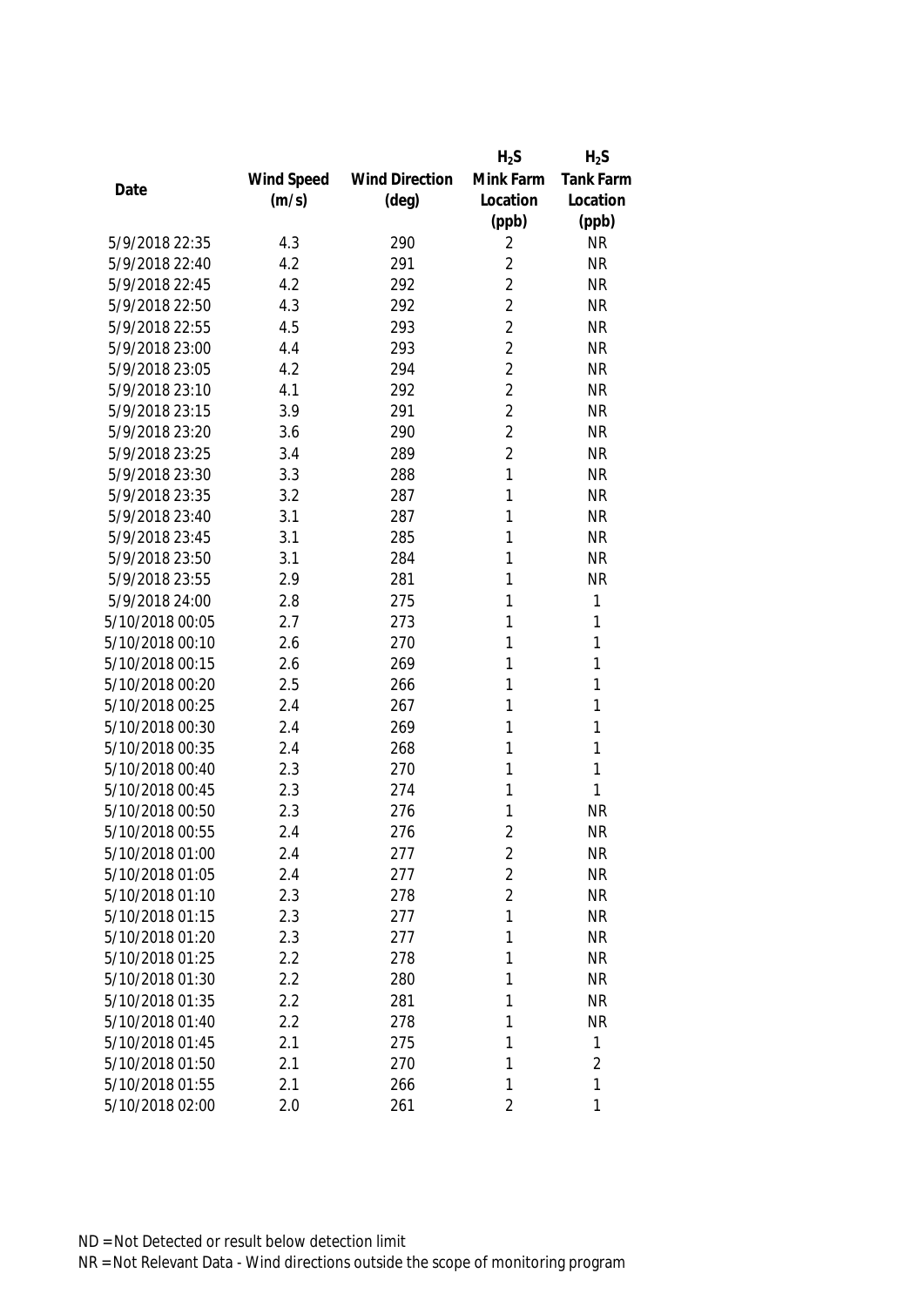|                 |            |                       | $H_2S$    | $H_2S$           |
|-----------------|------------|-----------------------|-----------|------------------|
|                 | Wind Speed | <b>Wind Direction</b> | Mink Farm | <b>Tank Farm</b> |
| Date            | (m/s)      | $(\text{deg})$        | Location  | Location         |
|                 |            |                       | (ppb)     | (ppb)            |
| 5/10/2018 02:05 | 1.9        | 259                   | 2         | 1                |
| 5/10/2018 02:10 | 1.9        | 257                   | 1         | 1                |
| 5/10/2018 02:15 | 2.0        | 255                   | 1         | 1                |
| 5/10/2018 02:20 | 2.1        | 255                   | 1         | 1                |
| 5/10/2018 02:25 | 2.1        | 254                   | 1         | 1                |
| 5/10/2018 02:30 | 2.1        | 254                   | 1         | 1                |
| 5/10/2018 02:35 | 2.0        | 253                   | <b>ND</b> | 1                |
| 5/10/2018 02:40 | 2.0        | 254                   | <b>ND</b> | 1                |
| 5/10/2018 02:45 | 2.0        | 256                   | 1         | 1                |
| 5/10/2018 02:50 | 1.9        | 258                   | 1         | 1                |
| 5/10/2018 02:55 | 1.9        | 255                   | 1         | 1                |
| 5/10/2018 03:00 | 2.1        | 252                   | 1         | 1                |
| 5/10/2018 03:05 | 2.4        | 249                   | 1         | 1                |
| 5/10/2018 03:10 | 2.6        | 247                   | 1         | 1                |
| 5/10/2018 03:15 | 2.9        | 245                   | 1         | 1                |
| 5/10/2018 03:20 | 3.2        | 244                   | 1         | 1                |
| 5/10/2018 03:25 | 3.4        | 245                   | 1         | 1                |
| 5/10/2018 03:30 | 3.5        | 248                   | 1         | 1                |
| 5/10/2018 03:35 | 3.5        | 248                   | 1         | 1                |
| 5/10/2018 03:40 | 3.6        | 248                   | <b>ND</b> | 1                |
| 5/10/2018 03:45 | 3.5        | 249                   | <b>ND</b> | 1                |
| 5/10/2018 03:50 | 3.5        | 249                   | <b>ND</b> | 1                |
| 5/10/2018 03:55 | 3.5        | 250                   | 1         | 1                |
| 5/10/2018 04:00 | 3.4        | 250                   | 1         | 1                |
| 5/10/2018 04:05 | 3.3        | 251                   | 1         | 1                |
| 5/10/2018 04:10 | 3.1        | 254                   | 1         | 1                |
| 5/10/2018 04:15 | 3.0        | 257                   | 1         | 1                |
| 5/10/2018 04:20 | 3.0        | 258                   | 1         | 1                |
| 5/10/2018 04:25 | 2.9        | 258                   | 1         | 1                |
| 5/10/2018 04:30 | 3.0        | 258                   | 1         | 1                |
| 5/10/2018 04:35 | 2.9        | 259                   | 1         | 1                |
| 5/10/2018 04:40 | 3.0        | 258                   | 1         | 1                |
| 5/10/2018 04:45 | 2.9        | 258                   | 1         | 1                |
| 5/10/2018 04:50 | 2.8        | 259                   | 1         | 1                |
| 5/10/2018 04:55 | 2.8        | 260                   | 1         | 1                |
| 5/10/2018 05:00 | 2.6        | 262                   | 1         | 1                |
| 5/10/2018 05:05 | 2.5        | 262                   | 1         | 1                |
| 5/10/2018 05:10 | 2.5        | 262                   | 1         | 1                |
| 5/10/2018 05:15 | 2.4        | 261                   | 1         | 1                |
| 5/10/2018 05:20 | 2.4        | 259                   | 1         | 1                |
| 5/10/2018 05:25 | 2.3        | 257                   | 1         | 1                |
| 5/10/2018 05:30 | 2.3        | 255                   | 1         | 1                |
|                 |            |                       |           |                  |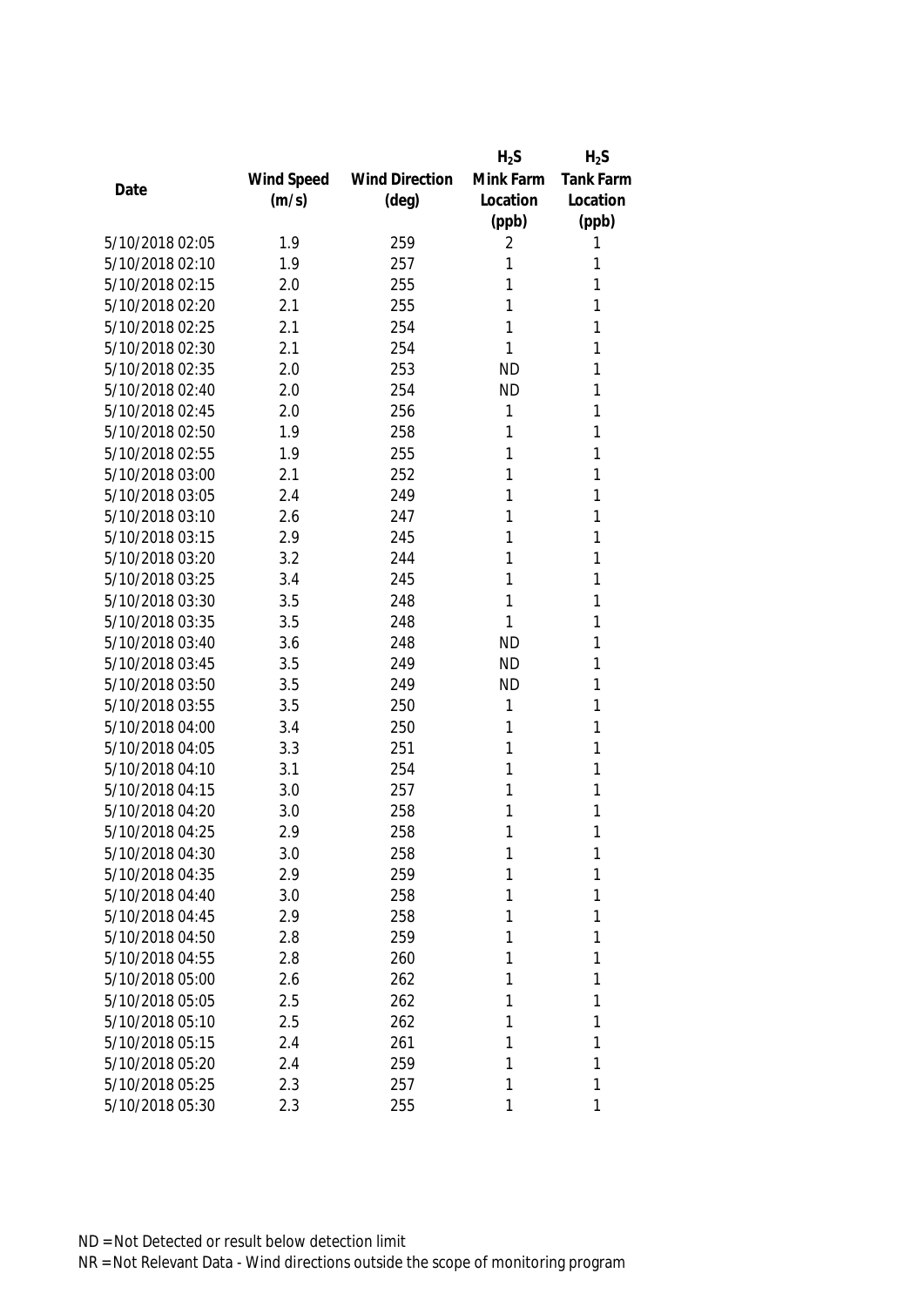|                 |            |                       | $H_2S$    | $H_2S$         |
|-----------------|------------|-----------------------|-----------|----------------|
|                 | Wind Speed | <b>Wind Direction</b> | Mink Farm | Tank Farm      |
| Date            | (m/s)      | $(\text{deg})$        | Location  | Location       |
|                 |            |                       | (ppb)     | (ppb)          |
| 5/10/2018 05:35 | 2.3        | 253                   | 1         | 1              |
| 5/10/2018 05:40 | 2.4        | 252                   | 1         | 1              |
| 5/10/2018 05:45 | 2.4        | 252                   | 1         | 1              |
| 5/10/2018 05:50 | 2.5        | 253                   | 1         | 1              |
| 5/10/2018 05:55 | 2.5        | 253                   | 1         | 1              |
| 5/10/2018 06:00 | 2.5        | 253                   | 1         | 1              |
| 5/10/2018 06:05 | 2.4        | 252                   | 1         | 1              |
| 5/10/2018 06:10 | 2.4        | 252                   | 1         | 1              |
| 5/10/2018 06:15 | 2.4        | 250                   | 1         | 1              |
| 5/10/2018 06:20 | 2.4        | 249                   | 1         | 1              |
| 5/10/2018 06:25 | 2.4        | 247                   | 1         | $\overline{2}$ |
| 5/10/2018 06:30 | 2.4        | 247                   | 1         | $\overline{2}$ |
| 5/10/2018 06:35 | 2.6        | 247                   | <b>ND</b> | $\overline{2}$ |
| 5/10/2018 06:40 | 2.7        | 246                   | <b>ND</b> | $\overline{2}$ |
| 5/10/2018 06:45 | 2.7        | 247                   | <b>ND</b> | $\overline{2}$ |
| 5/10/2018 06:50 | 2.8        | 247                   | <b>ND</b> | $\mathbf{1}$   |
| 5/10/2018 06:55 | 2.9        | 248                   | 1         | 1              |
| 5/10/2018 07:00 | 2.9        | 249                   | 1         | 1              |
| 5/10/2018 07:05 | 2.8        | 253                   | 1         | 1              |
| 5/10/2018 07:10 | 2.8        | 257                   | 1         | 1              |
| 5/10/2018 07:15 | 2.7        | 260                   | 1         | 1              |
| 5/10/2018 07:20 | 2.6        | 264                   | 1         | 1              |
| 5/10/2018 07:25 | 2.6        | 268                   | 1         | 1              |
| 5/10/2018 07:30 | 2.8        | 273                   | 1         | 1              |
| 5/10/2018 07:35 | 3.0        | 275                   | 1         | 1              |
| 5/10/2018 07:40 | 3.2        | 278                   | 1         | <b>NR</b>      |
| 5/10/2018 07:45 | 3.3        | 281                   | 1         | <b>NR</b>      |
| 5/10/2018 07:50 | 3.4        | 284                   | 1         | <b>NR</b>      |
| 5/10/2018 07:55 | 3.6        | 285                   | 1         | <b>NR</b>      |
| 5/10/2018 08:00 | 3.5        | 288                   | 1         | <b>NR</b>      |
| 5/10/2018 08:05 | 3.5        | 291                   | 1         | <b>NR</b>      |
| 5/10/2018 08:10 | 3.4        | 290                   | 1         | <b>NR</b>      |
| 5/10/2018 08:15 | 3.7        | 293                   | 1         | <b>NR</b>      |
| 5/10/2018 08:20 | 3.8        | 296                   | 1         | <b>NR</b>      |
| 5/10/2018 08:25 | 4.0        | 298                   | 1         | <b>NR</b>      |
| 5/10/2018 08:30 | 4.0        | 299                   | 1         | <b>NR</b>      |
| 5/10/2018 08:35 | 4.1        | 301                   | 1         | <b>NR</b>      |
| 5/10/2018 08:40 | 4.2        | 306                   | 1         | <b>NR</b>      |
| 5/10/2018 08:45 | 4.2        | 309                   | 1         | <b>NR</b>      |
| 5/10/2018 08:50 | 4.3        | 311                   | <b>ND</b> | <b>NR</b>      |
| 5/10/2018 08:55 | 4.2        | 314                   | <b>ND</b> | <b>NR</b>      |
| 5/10/2018 09:00 | 4.3        | 315                   | 1         | <b>NR</b>      |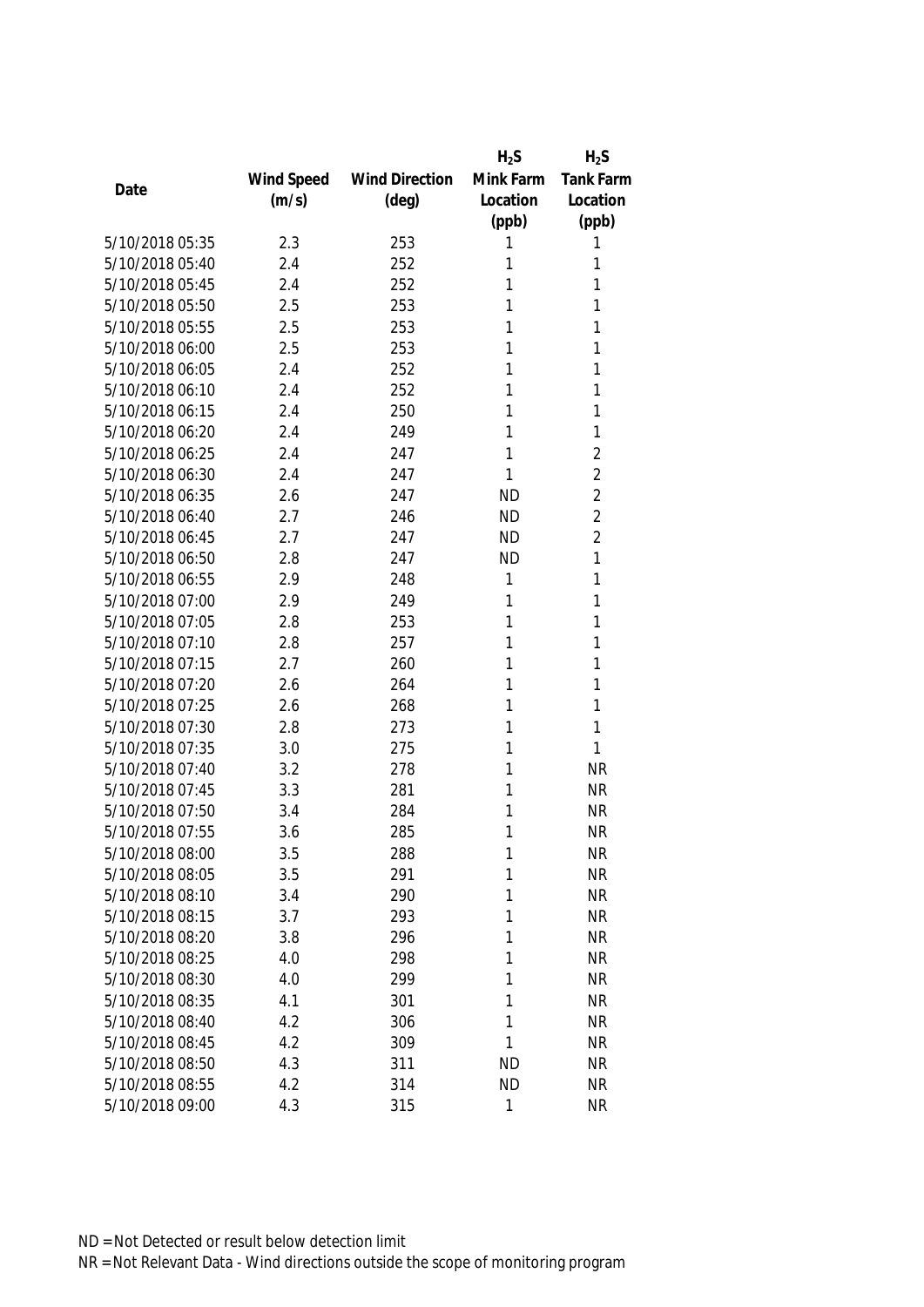|                 |            |                       | $H_2S$    | $H_2S$           |
|-----------------|------------|-----------------------|-----------|------------------|
|                 | Wind Speed | <b>Wind Direction</b> | Mink Farm | <b>Tank Farm</b> |
| Date            | (m/s)      | $(\text{deg})$        | Location  | Location         |
|                 |            |                       | (ppb)     | (ppb)            |
| 5/10/2018 09:05 | 4.3        | 315                   | 1         | <b>NR</b>        |
| 5/10/2018 09:10 | 4.2        | 315                   | 1         | <b>NR</b>        |
| 5/10/2018 09:15 | 4.2        | 313                   | 1         | <b>NR</b>        |
| 5/10/2018 09:20 | 4.0        | 313                   | 1         | <b>NR</b>        |
| 5/10/2018 09:25 | 4.1        | 314                   | 1         | <b>NR</b>        |
| 5/10/2018 09:30 | 4.0        | 317                   | 1         | <b>NR</b>        |
| 5/10/2018 09:35 | 3.9        | 315                   | 1         | <b>NR</b>        |
| 5/10/2018 09:40 | 4.0        | 311                   | 1         | <b>NR</b>        |
| 5/10/2018 09:45 | 3.9        | 315                   | <b>ND</b> | <b>NR</b>        |
| 5/10/2018 09:50 | 3.9        | 313                   | 1         | <b>NR</b>        |
| 5/10/2018 09:55 | 3.7        | 313                   | 1         | <b>NR</b>        |
| 5/10/2018 10:00 | 3.6        | 309                   | 1         | <b>NR</b>        |
| 5/10/2018 10:05 | 3.4        | 308                   | 1         | <b>NR</b>        |
| 5/10/2018 10:10 | 3.3        | 311                   | 1         | <b>NR</b>        |
| 5/10/2018 10:15 | 3.4        | 309                   | 1         | <b>NR</b>        |
| 5/10/2018 10:20 | 3.3        | 310                   | 1         | <b>NR</b>        |
| 5/10/2018 10:25 | 3.3        | 308                   | 1         | <b>NR</b>        |
| 5/10/2018 10:30 | 3.4        | 309                   | <b>ND</b> | <b>NR</b>        |
| 5/10/2018 10:35 | 3.5        | 309                   | <b>ND</b> | <b>NR</b>        |
| 5/10/2018 10:40 | 3.5        | 312                   | <b>ND</b> | <b>NR</b>        |
| 5/10/2018 10:45 | 3.4        | 312                   | <b>ND</b> | <b>NR</b>        |
| 5/10/2018 10:50 | 3.3        | 307                   | <b>ND</b> | <b>NR</b>        |
| 5/10/2018 10:55 | 3.1        | 303                   | 1         | <b>NR</b>        |
| 5/10/2018 11:00 | 3.0        | 304                   | 1         | <b>NR</b>        |
| 5/10/2018 11:05 | 3.0        | 311                   | 1         | <b>NR</b>        |
| 5/10/2018 11:10 | 2.7        | 303                   | 1         | <b>NR</b>        |
| 5/10/2018 11:15 | 2.7        | 299                   | 1         | <b>NR</b>        |
| 5/10/2018 11:20 | 2.7        | 309                   | 1         | <b>NR</b>        |
| 5/10/2018 11:25 | 2.7        | 317                   | 1         | <b>NR</b>        |
| 5/10/2018 11:30 | 2.8        | 322                   | 1         | <b>NR</b>        |
| 5/10/2018 11:35 | 2.7        | 327                   | NR        | <b>NR</b>        |
| 5/10/2018 11:40 | 2.9        | 333                   | 1         | <b>NR</b>        |
| 5/10/2018 11:45 | 2.9        | 340                   | 1         | <b>NR</b>        |
| 5/10/2018 11:50 | 2.9        | 338                   | <b>ND</b> | <b>NR</b>        |
| 5/10/2018 11:55 | 2.8        | 342                   | <b>ND</b> | <b>NR</b>        |
| 5/10/2018 12:00 | 2.8        | 345                   | <b>ND</b> | <b>NR</b>        |
| 5/10/2018 12:05 | 2.8        | 345                   | <b>ND</b> | <b>NR</b>        |
| 5/10/2018 12:10 | 2.7        | 351                   | <b>ND</b> | <b>NR</b>        |
| 5/10/2018 12:15 | 2.7        | 354                   | <b>ND</b> | <b>NR</b>        |
| 5/10/2018 12:20 | 2.8        | 352                   | <b>ND</b> | <b>NR</b>        |
| 5/10/2018 12:25 | 2.9        | 347                   | <b>ND</b> | <b>NR</b>        |
| 5/10/2018 12:30 | 2.9        | 341                   | <b>ND</b> | <b>NR</b>        |
|                 |            |                       |           |                  |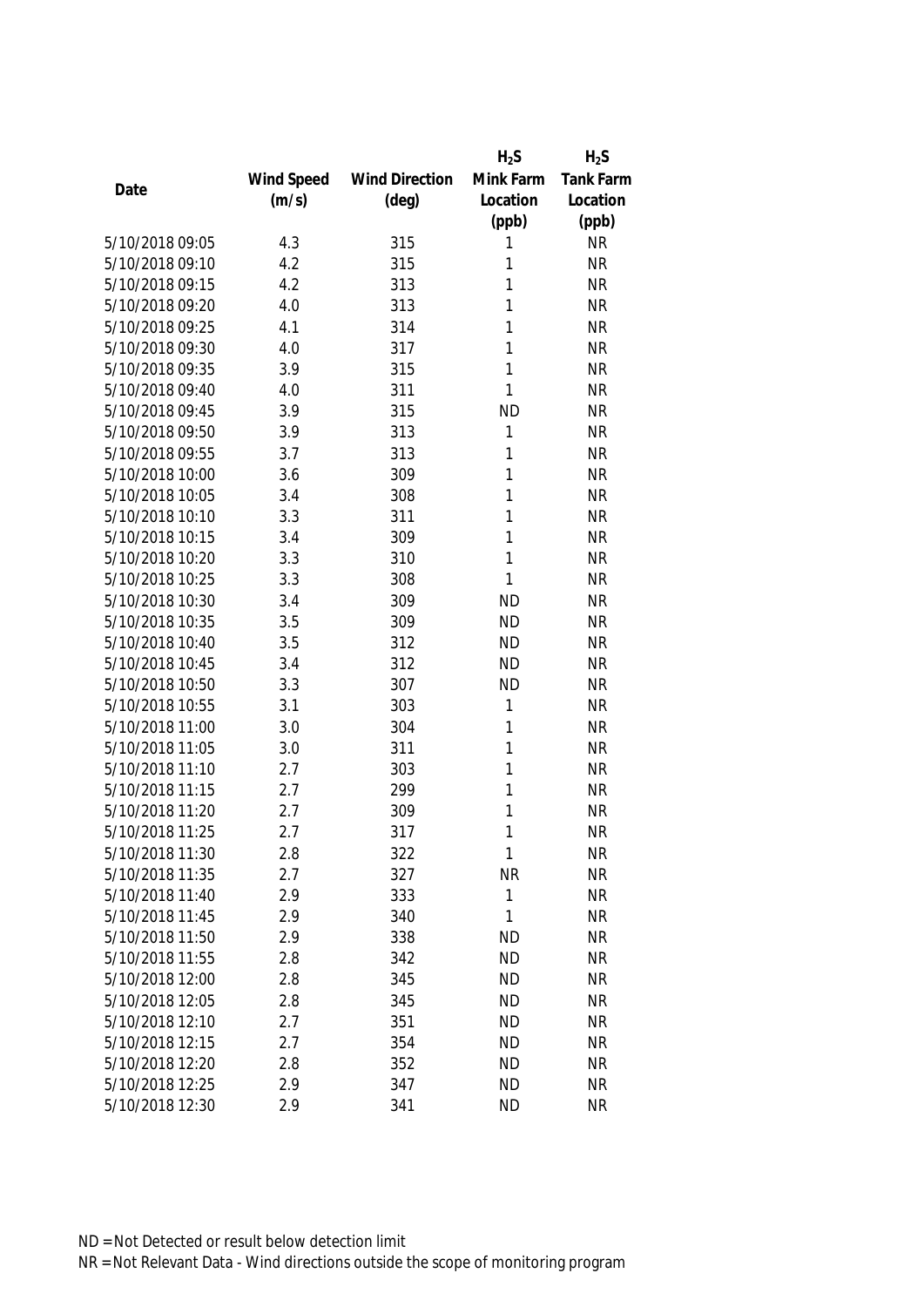|                 |            |                       | $H_2S$    | $H_2S$    |
|-----------------|------------|-----------------------|-----------|-----------|
|                 | Wind Speed | <b>Wind Direction</b> | Mink Farm | Tank Farm |
| Date            | (m/s)      | $(\text{deg})$        | Location  | Location  |
|                 |            |                       | (ppb)     | (ppb)     |
| 5/10/2018 12:35 | 2.9        | 343                   | <b>ND</b> | <b>NR</b> |
| 5/10/2018 12:40 | 3.0        | 345                   | <b>ND</b> | <b>NR</b> |
| 5/10/2018 12:45 | 3.1        | 344                   | <b>ND</b> | <b>NR</b> |
| 5/10/2018 12:50 | 2.9        | 347                   | <b>ND</b> | <b>NR</b> |
| 5/10/2018 12:55 | 2.9        | 348                   | <b>ND</b> | <b>NR</b> |
| 5/10/2018 13:00 | 3.0        | 352                   | <b>ND</b> | <b>NR</b> |
| 5/10/2018 13:05 | 3.0        | 347                   | <b>ND</b> | <b>NR</b> |
| 5/10/2018 13:10 | 3.0        | 340                   | <b>ND</b> | <b>NR</b> |
| 5/10/2018 13:15 | 3.0        | 340                   | <b>ND</b> | <b>NR</b> |
| 5/10/2018 13:20 | 3.1        | 344                   | <b>ND</b> | <b>NR</b> |
| 5/10/2018 13:25 | 3.0        | 350                   | <b>ND</b> | <b>NR</b> |
| 5/10/2018 13:30 | 2.8        | 344                   | <b>ND</b> | <b>NR</b> |
| 5/10/2018 13:35 | 2.7        | 344                   | 1         | <b>NR</b> |
| 5/10/2018 13:40 | 2.6        | 338                   | <b>NR</b> | <b>NR</b> |
| 5/10/2018 13:45 | 2.4        | 324                   | <b>NR</b> | <b>NR</b> |
| 5/10/2018 13:50 | 2.4        | 308                   | <b>NR</b> | <b>NR</b> |
| 5/10/2018 13:55 | 2.4        | 302                   | <b>NR</b> | <b>NR</b> |
| 5/10/2018 14:00 | 2.4        | 307                   | <b>NR</b> | <b>NR</b> |
| 5/10/2018 14:05 | 2.6        | 310                   | <b>NR</b> | <b>NR</b> |
| 5/10/2018 14:10 | 2.5        | 317                   | <b>NR</b> | <b>NR</b> |
| 5/10/2018 14:15 | 2.3        | 318                   | <b>NR</b> | <b>NR</b> |
| 5/10/2018 14:20 | 2.2        | 316                   | <b>NR</b> | <b>NR</b> |
| 5/10/2018 14:25 | 2.2        | 313                   | <b>NR</b> | <b>NR</b> |
| 5/10/2018 14:30 | 2.2        | 316                   | <b>NR</b> | <b>NR</b> |
| 5/10/2018 14:35 | 2.3        | 298                   | <b>NR</b> | <b>NR</b> |
| 5/10/2018 14:40 | 2.6        | 292                   | <b>NR</b> | <b>NR</b> |
| 5/10/2018 14:45 | 3.0        | 304                   | <b>NR</b> | <b>NR</b> |
| 5/10/2018 14:50 | 3.4        | 312                   | <b>NR</b> | <b>NR</b> |
| 5/10/2018 14:55 | 3.9        | 308                   | <b>NR</b> | <b>NR</b> |
| 5/10/2018 15:00 | 4.2        | 302                   | 1         | <b>NR</b> |
| 5/10/2018 15:05 | 4.2        | 308                   | 1         | <b>NR</b> |
| 5/10/2018 15:10 | 4.0        | 309                   | 1         | <b>NR</b> |
| 5/10/2018 15:15 | 4.0        | 308                   | 1         | <b>NR</b> |
| 5/10/2018 15:20 | 3.8        | 309                   | 1         | <b>NR</b> |
| 5/10/2018 15:25 | 3.4        | 307                   | 1         | <b>NR</b> |
| 5/10/2018 15:30 | 3.2        | 304                   | 1         | <b>NR</b> |
| 5/10/2018 15:35 | 3.4        | 314                   | 1         | <b>NR</b> |
| 5/10/2018 15:40 | 3.3        | 327                   | <b>NR</b> | <b>NR</b> |
| 5/10/2018 15:45 | 3.3        | 350                   | <b>NR</b> | <b>NR</b> |
| 5/10/2018 15:50 | 3.3        | 21                    | <b>NR</b> | <b>NR</b> |
| 5/10/2018 15:55 | 3.5        | 48                    | <b>NR</b> | <b>NR</b> |
| 5/10/2018 16:00 | 3.5        | 64                    | <b>NR</b> | <b>NR</b> |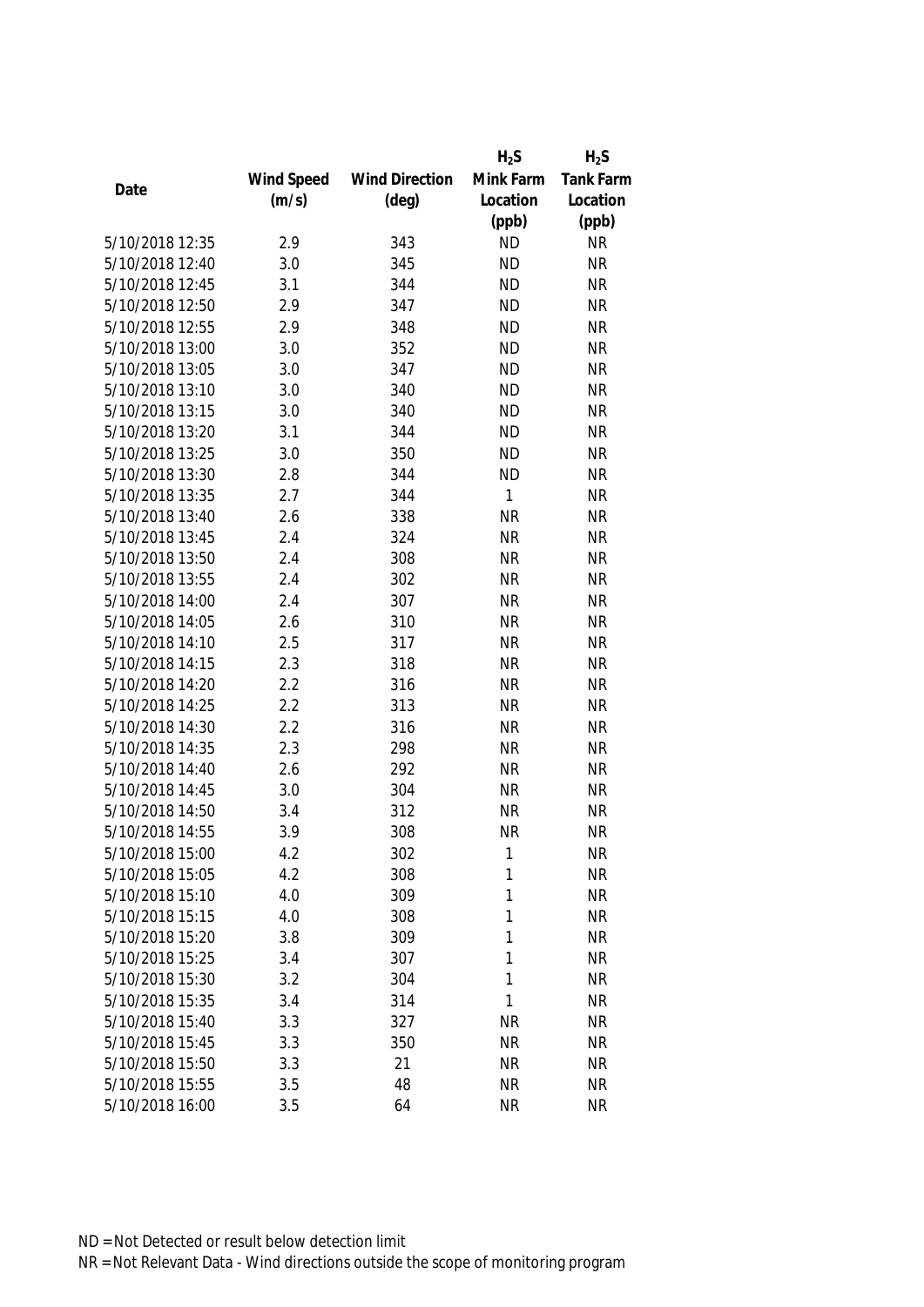|                 |            |                       | $H_2S$    | $H_2S$    |
|-----------------|------------|-----------------------|-----------|-----------|
|                 | Wind Speed | <b>Wind Direction</b> | Mink Farm | Tank Farm |
| Date            | (m/s)      | $(\text{deg})$        | Location  | Location  |
|                 |            |                       | (ppb)     | (ppb)     |
| 5/10/2018 16:05 | 3.4        | 72                    | <b>NR</b> | <b>NR</b> |
| 5/10/2018 16:10 | 3.4        | 77                    | <b>NR</b> | <b>NR</b> |
| 5/10/2018 16:15 | 3.2        | 78                    | <b>NR</b> | <b>NR</b> |
| 5/10/2018 16:20 | 3.2        | 80                    | <b>NR</b> | <b>NR</b> |
| 5/10/2018 16:25 | 3.1        | 80                    | <b>NR</b> | <b>NR</b> |
| 5/10/2018 16:30 | 3.0        | 78                    | <b>NR</b> | <b>NR</b> |
| 5/10/2018 16:35 | 3.1        | 78                    | <b>NR</b> | <b>NR</b> |
| 5/10/2018 16:40 | 3.2        | 76                    | <b>NR</b> | <b>NR</b> |
| 5/10/2018 16:45 | 3.4        | 78                    | <b>NR</b> | <b>NR</b> |
| 5/10/2018 16:50 | 3.4        | 77                    | <b>NR</b> | <b>NR</b> |
| 5/10/2018 16:55 | 3.3        | 72                    | <b>NR</b> | <b>NR</b> |
| 5/10/2018 17:00 | 3.3        | 72                    | <b>NR</b> | <b>NR</b> |
| 5/10/2018 17:05 | 3.3        | 74                    | <b>NR</b> | <b>NR</b> |
| 5/10/2018 17:10 | 3.2        | 71                    | <b>NR</b> | <b>NR</b> |
| 5/10/2018 17:15 | 3.2        | 67                    | <b>NR</b> | <b>NR</b> |
| 5/10/2018 17:20 | 3.2        | 67                    | <b>NR</b> | <b>NR</b> |
| 5/10/2018 17:25 | 3.4        | 72                    | <b>NR</b> | <b>NR</b> |
| 5/10/2018 17:30 | 3.4        | 73                    | <b>NR</b> | <b>NR</b> |
| 5/10/2018 17:35 | 3.4        | 73                    | <b>NR</b> | <b>NR</b> |
| 5/10/2018 17:40 | 3.5        | 75                    | <b>NR</b> | <b>NR</b> |
| 5/10/2018 17:45 | 3.2        | 77                    | <b>NR</b> | <b>NR</b> |
| 5/10/2018 17:50 | 3.1        | 78                    | <b>NR</b> | <b>NR</b> |
| 5/10/2018 17:55 | 2.9        | 74                    | <b>NR</b> | <b>NR</b> |
| 5/10/2018 18:00 | 2.8        | 77                    | <b>NR</b> | <b>NR</b> |
| 5/10/2018 18:05 | 2.9        | 79                    | <b>NR</b> | <b>NR</b> |
| 5/10/2018 18:10 | 3.0        | 85                    | <b>NR</b> | <b>NR</b> |
| 5/10/2018 18:15 | 3.1        | 85                    | <b>NR</b> | <b>NR</b> |
| 5/10/2018 18:20 | 3.1        | 85                    | <b>NR</b> | <b>NR</b> |
| 5/10/2018 18:25 | 3.3        | 87                    | <b>NR</b> | <b>NR</b> |
| 5/10/2018 18:30 | 3.4        | 87                    | <b>NR</b> | <b>NR</b> |
| 5/10/2018 18:35 | 3.2        | 83                    | <b>NR</b> | <b>NR</b> |
| 5/10/2018 18:40 | 2.8        | 82                    | <b>NR</b> | <b>NR</b> |
| 5/10/2018 18:45 | 2.7        | 79                    | <b>NR</b> | <b>NR</b> |
| 5/10/2018 18:50 | 2.5        | 77                    | <b>NR</b> | <b>NR</b> |
| 5/10/2018 18:55 | 2.4        | 72                    | <b>NR</b> | <b>NR</b> |
| 5/10/2018 19:00 | 2.2        | 69                    | <b>NR</b> | <b>NR</b> |
| 5/10/2018 19:05 | 2.1        | 66                    | <b>NR</b> | <b>NR</b> |
| 5/10/2018 19:10 | 2.2        | 65                    | <b>NR</b> | <b>NR</b> |
| 5/10/2018 19:15 | 2.1        | 65                    | <b>NR</b> | <b>NR</b> |
| 5/10/2018 19:20 | 2.1        | 65                    | <b>NR</b> | <b>NR</b> |
| 5/10/2018 19:25 | 2.0        | 66                    | <b>NR</b> | <b>NR</b> |
|                 |            |                       |           |           |
| 5/10/2018 19:30 | 2.1        | 67                    | <b>NR</b> | <b>NR</b> |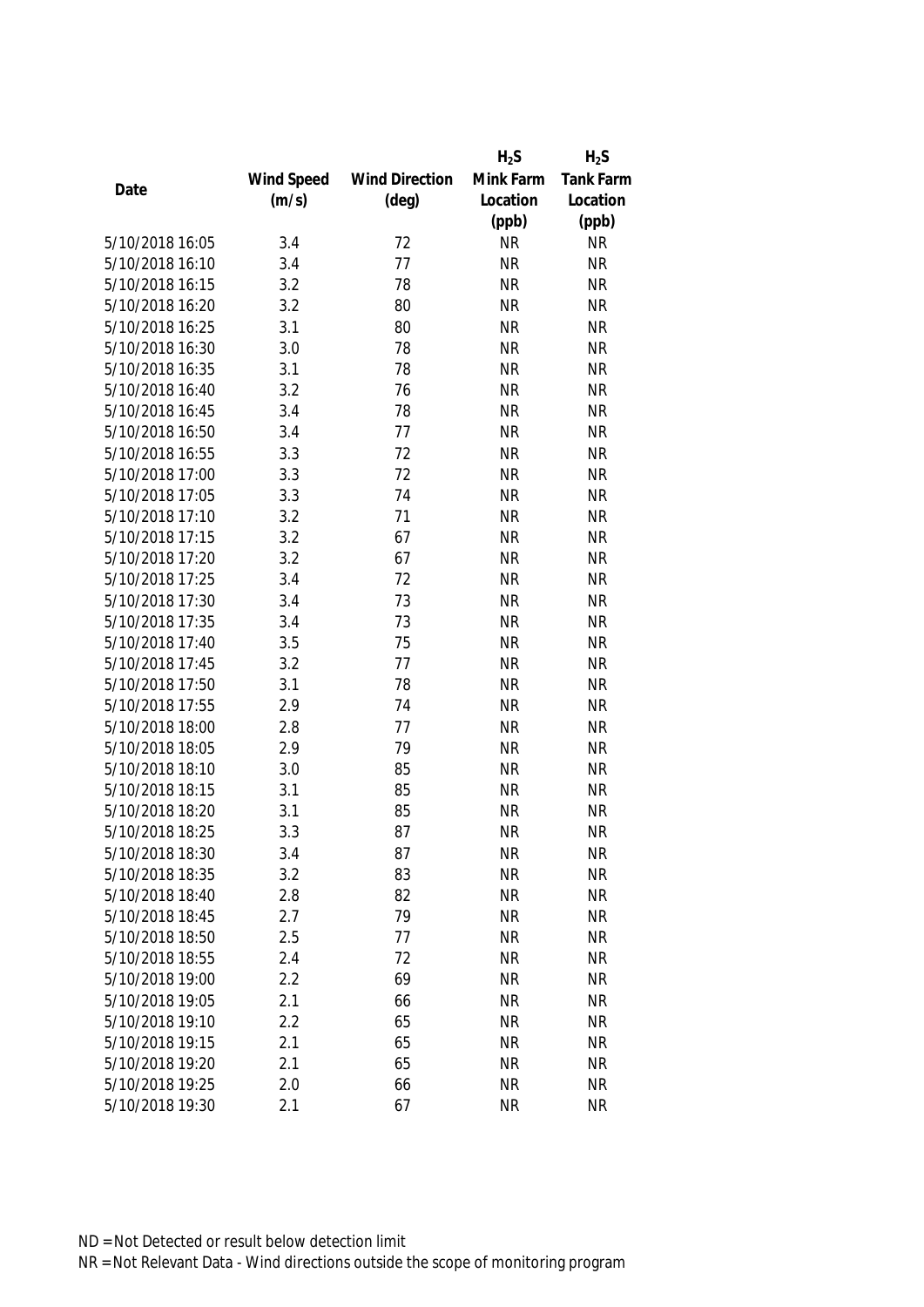|                 |            |                       | $H_2S$    | $H_2S$           |
|-----------------|------------|-----------------------|-----------|------------------|
|                 | Wind Speed | <b>Wind Direction</b> | Mink Farm | <b>Tank Farm</b> |
| Date            | (m/s)      | $(\text{deg})$        | Location  | Location         |
|                 |            |                       | (ppb)     | (ppb)            |
| 5/10/2018 19:35 | 2.1        | 70                    | <b>NR</b> | <b>NR</b>        |
| 5/10/2018 19:40 | 2.1        | 69                    | <b>NR</b> | <b>NR</b>        |
| 5/10/2018 19:45 | 2.1        | 70                    | <b>NR</b> | <b>NR</b>        |
| 5/10/2018 19:50 | 2.2        | 70                    | <b>NR</b> | <b>NR</b>        |
| 5/10/2018 19:55 | 2.3        | 68                    | <b>NR</b> | <b>NR</b>        |
| 5/10/2018 20:00 | 2.4        | 64                    | <b>NR</b> | <b>NR</b>        |
| 5/10/2018 20:05 | 2.3        | 63                    | <b>NR</b> | <b>NR</b>        |
| 5/10/2018 20:10 | 2.3        | 61                    | <b>NR</b> | <b>NR</b>        |
| 5/10/2018 20:15 | 2.3        | 60                    | <b>NR</b> | <b>NR</b>        |
| 5/10/2018 20:20 | 2.3        | 60                    | <b>NR</b> | <b>NR</b>        |
| 5/10/2018 20:25 | 2.2        | 63                    | <b>NR</b> | <b>NR</b>        |
| 5/10/2018 20:30 | 2.0        | 65                    | <b>NR</b> | <b>NR</b>        |
| 5/10/2018 20:35 | 1.9        | 65                    | <b>NR</b> | <b>NR</b>        |
| 5/10/2018 20:40 | 1.8        | 66                    | <b>NR</b> | <b>NR</b>        |
| 5/10/2018 20:45 | 1.8        | 67                    | <b>NR</b> | <b>NR</b>        |
| 5/10/2018 20:50 | 1.8        | 67                    | <b>NR</b> | <b>NR</b>        |
| 5/10/2018 20:55 | 1.8        | 65                    | <b>NR</b> | <b>NR</b>        |
| 5/10/2018 21:00 | 1.9        | 66                    | <b>NR</b> | <b>NR</b>        |
| 5/10/2018 21:05 | 1.9        | 64                    | <b>NR</b> | <b>NR</b>        |
| 5/10/2018 21:10 | 2.0        | 63                    | <b>NR</b> | <b>NR</b>        |
| 5/10/2018 21:15 | 2.0        | 62                    | <b>NR</b> | <b>NR</b>        |
| 5/10/2018 21:20 | 2.0        | 63                    | <b>NR</b> | <b>NR</b>        |
| 5/10/2018 21:25 | 2.0        | 62                    | <b>NR</b> | <b>NR</b>        |
| 5/10/2018 21:30 | 1.9        | 60                    | <b>NR</b> | <b>NR</b>        |
| 5/10/2018 21:35 | 2.0        | 59                    | <b>NR</b> | <b>NR</b>        |
| 5/10/2018 21:40 | 2.0        | 57                    | <b>NR</b> | <b>NR</b>        |
| 5/10/2018 21:45 | 2.0        | 55                    | <b>NR</b> | <b>NR</b>        |
| 5/10/2018 21:50 | 2.0        | 53                    | <b>NR</b> | <b>NR</b>        |
| 5/10/2018 21:55 | 1.8        | 55                    | <b>NR</b> | <b>NR</b>        |
| 5/10/2018 22:00 | 1.9        | 58                    | <b>NR</b> | <b>NR</b>        |
| 5/10/2018 22:05 | 1.8        | 60                    | <b>NR</b> | <b>NR</b>        |
| 5/10/2018 22:10 | 1.8        | 62                    | <b>NR</b> | <b>NR</b>        |
| 5/10/2018 22:15 | 1.7        | 64                    | <b>NR</b> | <b>NR</b>        |
| 5/10/2018 22:20 | 1.7        | 66                    | <b>NR</b> | <b>NR</b>        |
| 5/10/2018 22:25 | 1.8        | 66                    | <b>NR</b> | <b>NR</b>        |
| 5/10/2018 22:30 | 1.8        | 66                    | <b>NR</b> | <b>NR</b>        |
| 5/10/2018 22:35 | 1.9        | 66                    | <b>NR</b> | <b>NR</b>        |
| 5/10/2018 22:40 | 2.0        | 65                    | <b>NR</b> | <b>NR</b>        |
| 5/10/2018 22:45 | 2.0        | 66                    | <b>NR</b> | <b>NR</b>        |
| 5/10/2018 22:50 | 2.1        | 66                    | <b>NR</b> | <b>NR</b>        |
| 5/10/2018 22:55 | 2.1        | 66                    | <b>NR</b> | NR               |
| 5/10/2018 23:00 | 2.2        | 66                    | <b>NR</b> | <b>NR</b>        |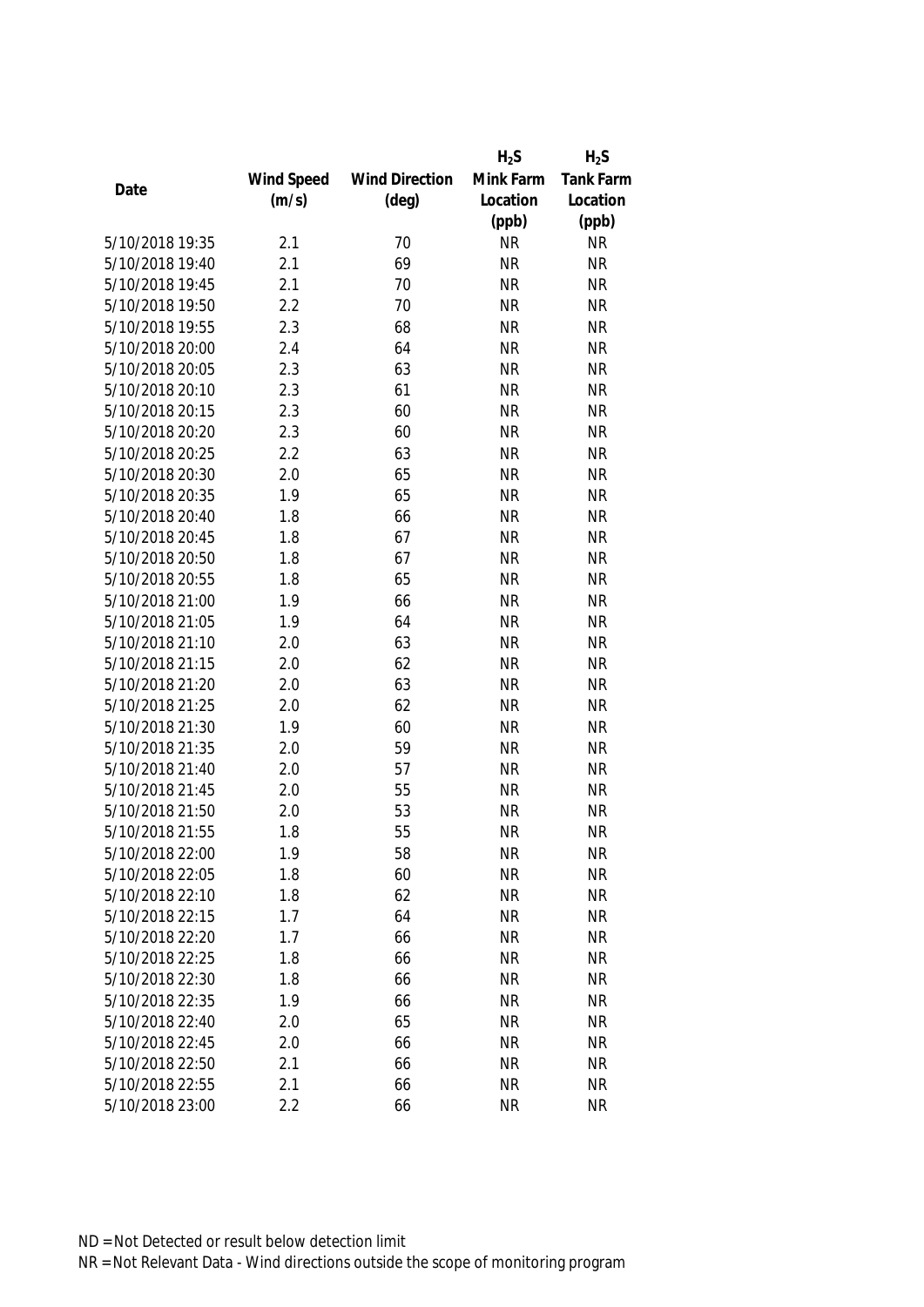|                 |            |                       | $H_2S$    | $H_2S$           |
|-----------------|------------|-----------------------|-----------|------------------|
|                 | Wind Speed | <b>Wind Direction</b> | Mink Farm | <b>Tank Farm</b> |
| Date            | (m/s)      | $(\text{deg})$        | Location  | Location         |
|                 |            |                       | (ppb)     | (ppb)            |
| 5/10/2018 23:05 | 2.2        | 69                    | <b>NR</b> | <b>NR</b>        |
| 5/10/2018 23:10 | 2.2        | 73                    | <b>NR</b> | <b>NR</b>        |
| 5/10/2018 23:15 | 2.3        | 76                    | <b>NR</b> | <b>NR</b>        |
| 5/10/2018 23:20 | 2.5        | 78                    | <b>NR</b> | <b>NR</b>        |
| 5/10/2018 23:25 | 2.8        | 80                    | <b>NR</b> | <b>NR</b>        |
| 5/10/2018 23:30 | 2.8        | 79                    | <b>NR</b> | <b>NR</b>        |
| 5/10/2018 23:35 | 2.8        | 79                    | <b>NR</b> | <b>NR</b>        |
| 5/10/2018 23:40 | 2.9        | 78                    | <b>NR</b> | <b>NR</b>        |
| 5/10/2018 23:45 | 2.8        | 77                    | <b>NR</b> | <b>NR</b>        |
| 5/10/2018 23:50 | 2.7        | 76                    | <b>NR</b> | <b>NR</b>        |
| 5/10/2018 23:55 | 2.6        | 72                    | <b>NR</b> | <b>NR</b>        |
| 5/10/2018 24:00 | 2.7        | 71                    | <b>NR</b> | <b>NR</b>        |
| 5/11/2018 00:05 | 2.7        | 71                    | <b>NR</b> | <b>NR</b>        |
| 5/11/2018 00:10 | 2.7        | 72                    | <b>NR</b> | <b>NR</b>        |
| 5/11/2018 00:15 | 2.7        | 72                    | <b>NR</b> | <b>NR</b>        |
| 5/11/2018 00:20 | 2.8        | 73                    | <b>NR</b> | <b>NR</b>        |
| 5/11/2018 00:25 | 2.9        | 75                    | <b>NR</b> | <b>NR</b>        |
| 5/11/2018 00:30 | 2.9        | 75                    | <b>NR</b> | <b>NR</b>        |
| 5/11/2018 00:35 | 2.9        | 69                    | <b>NR</b> | <b>NR</b>        |
| 5/11/2018 00:40 | 3.1        | 63                    | <b>NR</b> | <b>NR</b>        |
| 5/11/2018 00:45 | 3.5        | 58                    | <b>NR</b> | <b>NR</b>        |
| 5/11/2018 00:50 | 3.5        | 54                    | <b>NR</b> | <b>NR</b>        |
| 5/11/2018 00:55 | 3.7        | 50                    | <b>NR</b> | <b>NR</b>        |
| 5/11/2018 01:00 | 3.7        | 47                    | <b>NR</b> | <b>NR</b>        |
| 5/11/2018 01:05 | 4.0        | 45                    | <b>NR</b> | <b>NR</b>        |
| 5/11/2018 01:10 | 4.1        | 44                    | <b>NR</b> | <b>NR</b>        |
| 5/11/2018 01:15 | 4.1        | 43                    | <b>NR</b> | <b>NR</b>        |
| 5/11/2018 01:20 | 4.1        | 41                    | <b>NR</b> | <b>NR</b>        |
| 5/11/2018 01:25 | 3.9        | 44                    | <b>NR</b> | <b>NR</b>        |
| 5/11/2018 01:30 | 3.9        | 46                    | <b>NR</b> | <b>NR</b>        |
| 5/11/2018 01:35 | 3.7        | 48                    | <b>NR</b> | <b>NR</b>        |
| 5/11/2018 01:40 | 3.5        | 51                    | <b>NR</b> | <b>NR</b>        |
| 5/11/2018 01:45 | 3.1        | 54                    | <b>NR</b> | <b>NR</b>        |
| 5/11/2018 01:50 | 3.0        | 54                    | <b>NR</b> | <b>NR</b>        |
| 5/11/2018 01:55 | 3.1        | 51                    | <b>NR</b> | <b>NR</b>        |
| 5/11/2018 02:00 | 3.0        | 50                    | <b>NR</b> | <b>NR</b>        |
| 5/11/2018 02:05 | 3.1        | 47                    | <b>NR</b> | <b>NR</b>        |
| 5/11/2018 02:10 | 3.3        | 43                    | <b>NR</b> | <b>NR</b>        |
| 5/11/2018 02:15 | 3.7        | 40                    | <b>ND</b> | <b>NR</b>        |
| 5/11/2018 02:20 | 3.9        | 41                    | <b>NR</b> | <b>NR</b>        |
| 5/11/2018 02:25 | 3.7        | 42                    | <b>NR</b> | <b>NR</b>        |
| 5/11/2018 02:30 | 3.8        | 41                    | <b>NR</b> | <b>NR</b>        |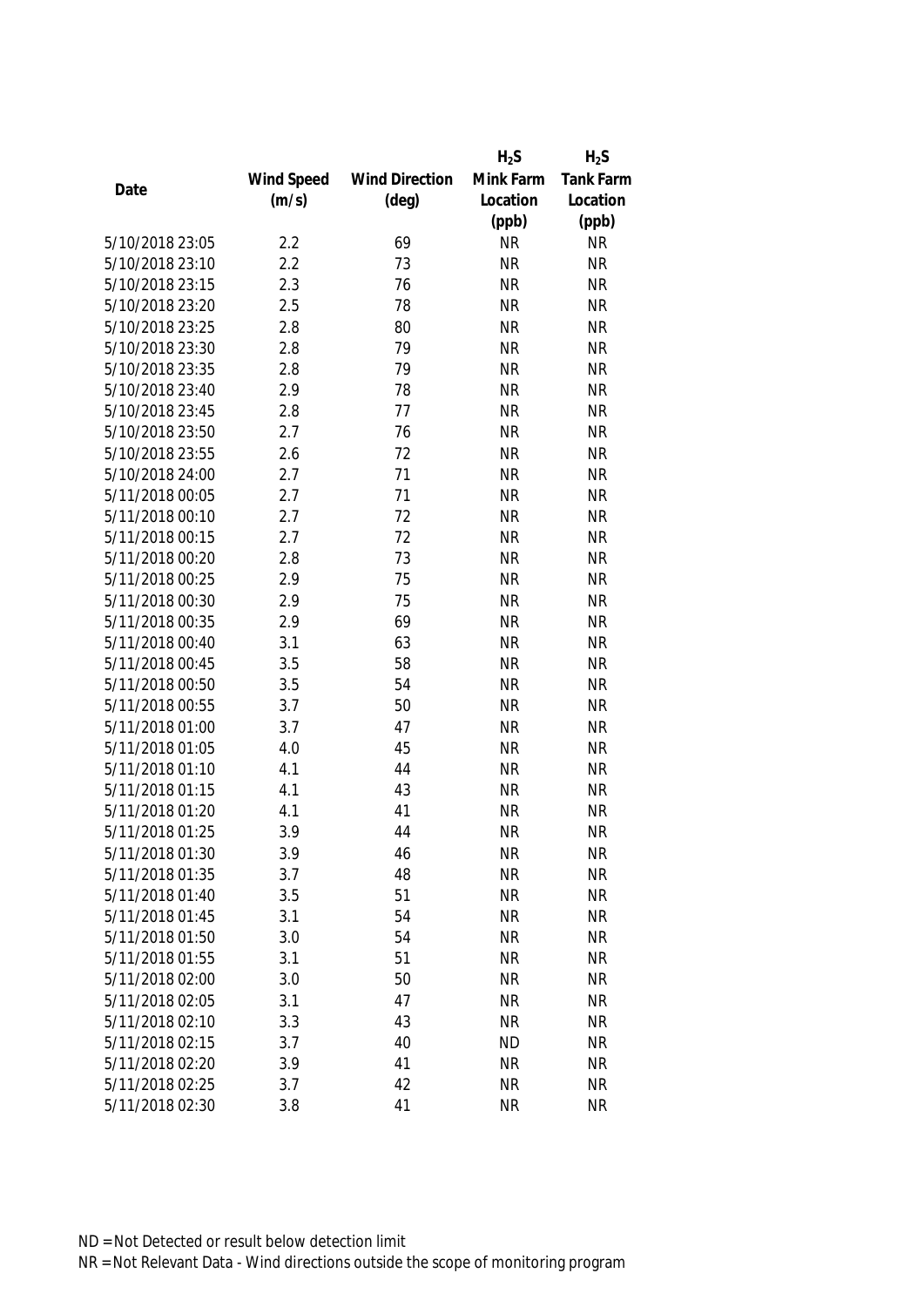|                 |            |                       | $H_2S$    | $H_2S$           |
|-----------------|------------|-----------------------|-----------|------------------|
|                 | Wind Speed | <b>Wind Direction</b> | Mink Farm | <b>Tank Farm</b> |
| Date            | (m/s)      | $(\text{deg})$        | Location  | Location         |
|                 |            |                       | (ppb)     | (ppb)            |
| 5/11/2018 02:35 | 3.8        | 42                    | <b>NR</b> | <b>NR</b>        |
| 5/11/2018 02:40 | 4.0        | 41                    | <b>NR</b> | <b>NR</b>        |
| 5/11/2018 02:45 | 3.8        | 42                    | <b>NR</b> | <b>NR</b>        |
| 5/11/2018 02:50 | 3.8        | 40                    | 1         | <b>NR</b>        |
| 5/11/2018 02:55 | 4.1        | 37                    | 1         | <b>NR</b>        |
| 5/11/2018 03:00 | 4.3        | 35                    | 1         | <b>NR</b>        |
| 5/11/2018 03:05 | 4.5        | 34                    | 1         | <b>NR</b>        |
| 5/11/2018 03:10 | 4.4        | 35                    | <b>ND</b> | <b>NR</b>        |
| 5/11/2018 03:15 | 4.3        | 35                    | <b>ND</b> | <b>NR</b>        |
| 5/11/2018 03:20 | 4.3        | 36                    | <b>ND</b> | <b>NR</b>        |
| 5/11/2018 03:25 | 4.3        | 37                    | <b>ND</b> | <b>NR</b>        |
| 5/11/2018 03:30 | 4.1        | 37                    | <b>ND</b> | <b>NR</b>        |
| 5/11/2018 03:35 | 3.8        | 41                    | <b>NR</b> | <b>NR</b>        |
| 5/11/2018 03:40 | 3.7        | 42                    | <b>NR</b> | <b>NR</b>        |
| 5/11/2018 03:45 | 3.7        | 42                    | <b>NR</b> | <b>NR</b>        |
| 5/11/2018 03:50 | 3.6        | 41                    | <b>NR</b> | <b>NR</b>        |
| 5/11/2018 03:55 | 3.6        | 41                    | <b>NR</b> | <b>NR</b>        |
| 5/11/2018 04:00 | 3.6        | 40                    | <b>ND</b> | <b>NR</b>        |
| 5/11/2018 04:05 | 3.7        | 36                    | <b>ND</b> | <b>NR</b>        |
| 5/11/2018 04:10 | 3.8        | 33                    | <b>ND</b> | <b>NR</b>        |
| 5/11/2018 04:15 | 3.9        | 33                    | <b>ND</b> | <b>NR</b>        |
| 5/11/2018 04:20 | 4.0        | 32                    | <b>ND</b> | <b>NR</b>        |
| 5/11/2018 04:25 | 3.9        | 34                    | <b>ND</b> | <b>NR</b>        |
| 5/11/2018 04:30 | 3.9        | 37                    | <b>ND</b> | <b>NR</b>        |
| 5/11/2018 04:35 | 3.9        | 40                    | 1         | <b>NR</b>        |
| 5/11/2018 04:40 | 3.8        | 42                    | <b>NR</b> | <b>NR</b>        |
| 5/11/2018 04:45 | 3.7        | 44                    | <b>NR</b> | <b>NR</b>        |
| 5/11/2018 04:50 | 3.4        | 47                    | <b>NR</b> | <b>NR</b>        |
| 5/11/2018 04:55 | 3.2        | 49                    | <b>NR</b> | <b>NR</b>        |
| 5/11/2018 05:00 | 3.1        | 50                    | <b>NR</b> | <b>NR</b>        |
| 5/11/2018 05:05 | 3.0        | 53                    | <b>NR</b> | <b>NR</b>        |
| 5/11/2018 05:10 | 2.9        | 56                    | <b>NR</b> | <b>NR</b>        |
| 5/11/2018 05:15 | 2.7        | 59                    | <b>NR</b> | <b>NR</b>        |
| 5/11/2018 05:20 | 2.8        | 60                    | <b>NR</b> | <b>NR</b>        |
| 5/11/2018 05:25 | 2.8        | 63                    | <b>NR</b> | <b>NR</b>        |
| 5/11/2018 05:30 | 2.8        | 64                    | <b>NR</b> | <b>NR</b>        |
| 5/11/2018 05:35 | 2.9        | 61                    | <b>NR</b> | <b>NR</b>        |
| 5/11/2018 05:40 | 2.9        | 62                    | <b>NR</b> | <b>NR</b>        |
| 5/11/2018 05:45 | 2.9        | 60                    | <b>NR</b> | <b>NR</b>        |
| 5/11/2018 05:50 | 3.0        | 55                    | <b>NR</b> | <b>NR</b>        |
| 5/11/2018 05:55 | 3.1        | 49                    | <b>NR</b> | <b>NR</b>        |
| 5/11/2018 06:00 | 3.1        | 47                    | <b>NR</b> | <b>NR</b>        |
|                 |            |                       |           |                  |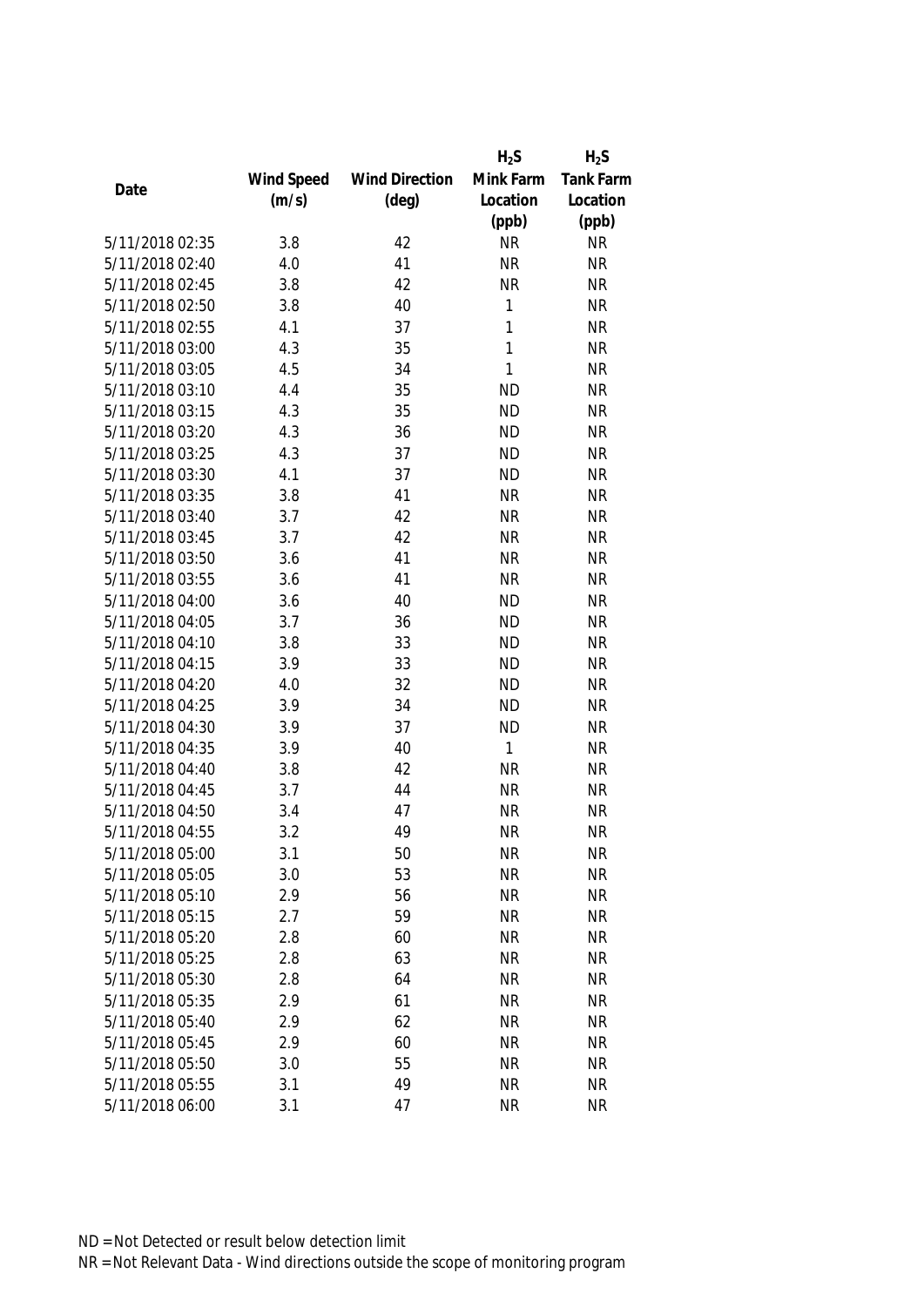|                 |            |                       | $H_2S$    | $H_2S$           |
|-----------------|------------|-----------------------|-----------|------------------|
|                 | Wind Speed | <b>Wind Direction</b> | Mink Farm | <b>Tank Farm</b> |
| Date            | (m/s)      | $(\text{deg})$        | Location  | Location         |
|                 |            |                       | (ppb)     | (ppb)            |
| 5/11/2018 06:05 | 3.0        | 47                    | <b>NR</b> | <b>NR</b>        |
| 5/11/2018 06:10 | 2.9        | 48                    | <b>NR</b> | <b>NR</b>        |
| 5/11/2018 06:15 | 2.8        | 52                    | <b>NR</b> | <b>NR</b>        |
| 5/11/2018 06:20 | 2.7        | 57                    | <b>NR</b> | <b>NR</b>        |
| 5/11/2018 06:25 | 2.6        | 61                    | <b>NR</b> | <b>NR</b>        |
| 5/11/2018 06:30 | 2.6        | 62                    | <b>NR</b> | <b>NR</b>        |
| 5/11/2018 06:35 | 2.8        | 60                    | <b>NR</b> | <b>NR</b>        |
| 5/11/2018 06:40 | 2.9        | 55                    | <b>NR</b> | <b>NR</b>        |
| 5/11/2018 06:45 | 3.0        | 50                    | <b>NR</b> | <b>NR</b>        |
| 5/11/2018 06:50 | 3.0        | 48                    | <b>NR</b> | <b>NR</b>        |
| 5/11/2018 06:55 | 3.0        | 47                    | <b>NR</b> | <b>NR</b>        |
| 5/11/2018 07:00 | 3.1        | 44                    | <b>NR</b> | <b>NR</b>        |
| 5/11/2018 07:05 | 3.0        | 43                    | <b>NR</b> | <b>NR</b>        |
| 5/11/2018 07:10 | 3.1        | 44                    | <b>NR</b> | <b>NR</b>        |
| 5/11/2018 07:15 | 3.2        | 44                    | <b>NR</b> | <b>NR</b>        |
| 5/11/2018 07:20 | 3.4        | 43                    | <b>NR</b> | <b>NR</b>        |
| 5/11/2018 07:25 | 3.6        | 42                    | <b>NR</b> | <b>NR</b>        |
| 5/11/2018 07:30 | 3.8        | 42                    | <b>NR</b> | <b>NR</b>        |
| 5/11/2018 07:35 | 4.0        | 43                    | <b>NR</b> | <b>NR</b>        |
| 5/11/2018 07:40 | 4.2        | 43                    | <b>NR</b> | <b>NR</b>        |
| 5/11/2018 07:45 | 4.2        | 43                    | <b>NR</b> | <b>NR</b>        |
| 5/11/2018 07:50 | 4.3        | 43                    | <b>NR</b> | <b>NR</b>        |
| 5/11/2018 07:55 | 4.2        | 47                    | <b>NR</b> | <b>NR</b>        |
| 5/11/2018 08:00 | 4.1        | 47                    | <b>NR</b> | <b>NR</b>        |
| 5/11/2018 08:05 | 4.0        | 47                    | <b>NR</b> | <b>NR</b>        |
| 5/11/2018 08:10 | 3.9        | 46                    | <b>NR</b> | <b>NR</b>        |
| 5/11/2018 08:15 | 3.8        | 46                    | <b>NR</b> | <b>NR</b>        |
| 5/11/2018 08:20 | 3.8        | 47                    | <b>NR</b> | <b>NR</b>        |
| 5/11/2018 08:25 | 3.7        | 46                    | <b>NR</b> | <b>NR</b>        |
| 5/11/2018 08:30 | 3.6        | 48                    | <b>NR</b> | <b>NR</b>        |
| 5/11/2018 08:35 | 3.5        | 50                    | <b>NR</b> | <b>NR</b>        |
| 5/11/2018 08:40 | 3.5        | 52                    | <b>NR</b> | <b>NR</b>        |
| 5/11/2018 08:45 | 3.5        | 53                    | <b>NR</b> | <b>NR</b>        |
| 5/11/2018 08:50 | 3.4        | 54                    | <b>NR</b> | NR               |
| 5/11/2018 08:55 | 3.5        | 53                    | <b>NR</b> | <b>NR</b>        |
| 5/11/2018 09:00 | 3.5        | 52                    | <b>NR</b> | <b>NR</b>        |
| 5/11/2018 09:05 | 3.5        | 50                    | <b>NR</b> | <b>NR</b>        |
| 5/11/2018 09:10 | 3.5        | 52                    | <b>NR</b> | <b>NR</b>        |
| 5/11/2018 09:15 | 3.4        | 51                    | <b>NR</b> | <b>NR</b>        |
| 5/11/2018 09:20 | 3.4        | 51                    | <b>NR</b> | <b>NR</b>        |
| 5/11/2018 09:25 | 3.3        | 49                    | <b>NR</b> | <b>NR</b>        |
| 5/11/2018 09:30 |            |                       |           |                  |
|                 | 3.6        | 50                    | <b>NR</b> | <b>NR</b>        |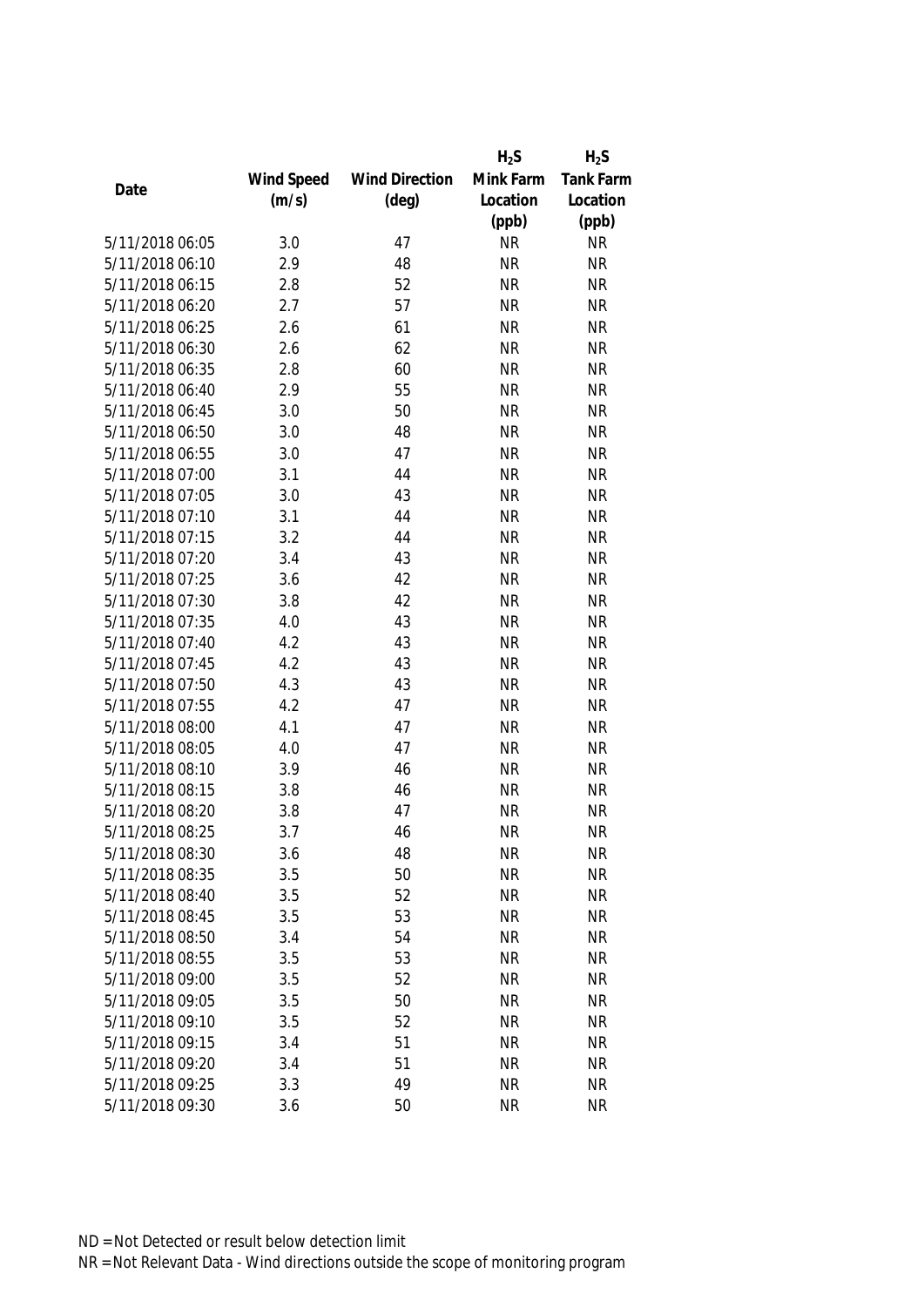|                 |            |                       | $H_2S$    | $H_2S$           |
|-----------------|------------|-----------------------|-----------|------------------|
|                 | Wind Speed | <b>Wind Direction</b> | Mink Farm | <b>Tank Farm</b> |
| Date            | (m/s)      | $(\text{deg})$        | Location  | Location         |
|                 |            |                       | (ppb)     | (ppb)            |
| 5/11/2018 09:35 | 3.9        | 50                    | <b>NR</b> | <b>NR</b>        |
| 5/11/2018 09:40 | 4.1        | 49                    | <b>NR</b> | <b>NR</b>        |
| 5/11/2018 09:45 | 4.4        | 51                    | <b>NR</b> | <b>NR</b>        |
| 5/11/2018 09:50 | 4.5        | 52                    | <b>NR</b> | <b>NR</b>        |
| 5/11/2018 09:55 | 4.7        | 54                    | <b>NR</b> | <b>NR</b>        |
| 5/11/2018 10:00 | 4.7        | 57                    | <b>NR</b> | <b>NR</b>        |
| 5/11/2018 10:05 | 4.6        | 59                    | <b>NR</b> | <b>NR</b>        |
| 5/11/2018 10:10 | 4.5        | 60                    | <b>NR</b> | <b>NR</b>        |
| 5/11/2018 10:15 | 4.3        | 62                    | <b>NR</b> | <b>NR</b>        |
| 5/11/2018 10:20 | 4.5        | 65                    | <b>NR</b> | <b>NR</b>        |
| 5/11/2018 10:25 | 4.3        | 70                    | <b>NR</b> | <b>NR</b>        |
| 5/11/2018 10:30 | 4.1        | 70                    | <b>NR</b> | <b>NR</b>        |
| 5/11/2018 10:35 | 4.1        | 72                    | <b>NR</b> | <b>NR</b>        |
| 5/11/2018 10:40 | 3.9        | 72                    | <b>NR</b> | <b>NR</b>        |
| 5/11/2018 10:45 | 3.9        | 71                    | <b>NR</b> | <b>NR</b>        |
| 5/11/2018 10:50 | 3.9        | 74                    | <b>NR</b> | <b>NR</b>        |
| 5/11/2018 10:55 | 4.0        | 74                    | <b>NR</b> | <b>NR</b>        |
| 5/11/2018 11:00 | 4.2        | 76                    | <b>NR</b> | <b>NR</b>        |
| 5/11/2018 11:05 | 4.1        | 78                    | <b>NR</b> | <b>NR</b>        |
| 5/11/2018 11:10 | 4.0        | 80                    | <b>NR</b> | <b>NR</b>        |
| 5/11/2018 11:15 | 4.1        | 81                    | <b>NR</b> | <b>NR</b>        |
| 5/11/2018 11:20 | 3.9        | 78                    | <b>NR</b> | <b>NR</b>        |
| 5/11/2018 11:25 | 3.8        | 73                    | <b>NR</b> | <b>NR</b>        |
| 5/11/2018 11:30 | 3.6        | 69                    | <b>NR</b> | <b>NR</b>        |
| 5/11/2018 11:35 | 3.5        | 65                    | <b>NR</b> | <b>NR</b>        |
| 5/11/2018 11:40 | 3.4        | 62                    | <b>NR</b> | <b>NR</b>        |
| 5/11/2018 11:45 | 3.2        | 61                    | <b>NR</b> | <b>NR</b>        |
| 5/11/2018 11:50 | 3.1        | 59                    | <b>NR</b> | <b>NR</b>        |
| 5/11/2018 11:55 | 3.0        | 59                    | <b>NR</b> | <b>NR</b>        |
| 5/11/2018 12:00 | 2.9        | 60                    | <b>NR</b> | <b>NR</b>        |
| 5/11/2018 12:05 | 3.1        | 63                    | <b>NR</b> | <b>NR</b>        |
| 5/11/2018 12:10 | 3.3        | 66                    | <b>NR</b> | <b>NR</b>        |
| 5/11/2018 12:15 | 3.7        | 69                    | <b>NR</b> | <b>NR</b>        |
| 5/11/2018 12:20 | 4.3        | 74                    | <b>NR</b> | <b>NR</b>        |
| 5/11/2018 12:25 | 4.6        | 78                    | <b>NR</b> | <b>NR</b>        |
| 5/11/2018 12:30 | 5.0        | 82                    | <b>NR</b> | <b>NR</b>        |
| 5/11/2018 12:35 | 5.2        | 81                    | <b>NR</b> | <b>NR</b>        |
| 5/11/2018 12:40 | 5.5        | 83                    | <b>NR</b> | <b>NR</b>        |
| 5/11/2018 12:45 | 5.3        | 81                    | <b>NR</b> | <b>NR</b>        |
| 5/11/2018 12:50 | 4.9        | 76                    | <b>NR</b> | <b>NR</b>        |
| 5/11/2018 12:55 | 4.6        | 76                    | <b>NR</b> | NR               |
|                 |            |                       |           |                  |
| 5/11/2018 13:00 | 4.4        | 73                    | <b>NR</b> | <b>NR</b>        |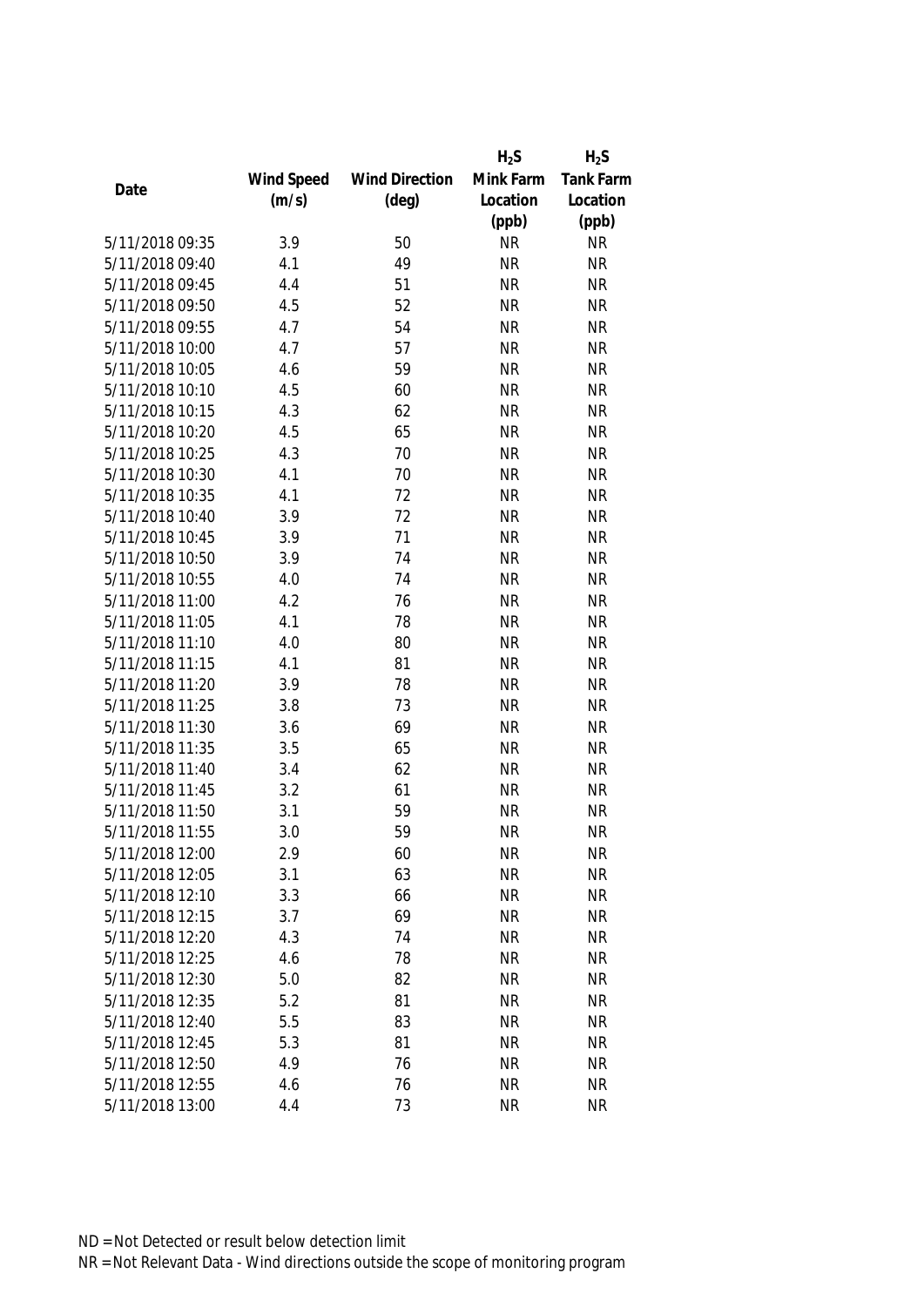|                 |            |                       | $H_2S$    | $H_2S$           |
|-----------------|------------|-----------------------|-----------|------------------|
|                 | Wind Speed | <b>Wind Direction</b> | Mink Farm | <b>Tank Farm</b> |
| Date            | (m/s)      | $(\text{deg})$        | Location  | Location         |
|                 |            |                       | (ppb)     | (ppb)            |
| 5/11/2018 13:05 | 4.2        | 70                    | <b>NR</b> | <b>NR</b>        |
| 5/11/2018 13:10 | 3.9        | 66                    | <b>NR</b> | <b>NR</b>        |
| 5/11/2018 13:15 | 3.9        | 66                    | <b>NR</b> | <b>NR</b>        |
| 5/11/2018 13:20 | 3.8        | 67                    | <b>NR</b> | <b>NR</b>        |
| 5/11/2018 13:25 | 3.7        | 63                    | <b>NR</b> | <b>NR</b>        |
| 5/11/2018 13:30 | 3.7        | 60                    | <b>NR</b> | <b>NR</b>        |
| 5/11/2018 13:35 | 3.5        | 60                    | <b>NR</b> | <b>NR</b>        |
| 5/11/2018 13:40 | 3.5        | 59                    | <b>NR</b> | <b>NR</b>        |
| 5/11/2018 13:45 | 3.3        | 58                    | <b>NR</b> | <b>NR</b>        |
| 5/11/2018 13:50 | 3.2        | 57                    | <b>NR</b> | <b>NR</b>        |
| 5/11/2018 13:55 | 3.1        | 60                    | <b>NR</b> | <b>NR</b>        |
| 5/11/2018 14:00 | 3.1        | 62                    | <b>NR</b> | <b>NR</b>        |
| 5/11/2018 14:05 | 3.1        | 62                    | <b>NR</b> | <b>NR</b>        |
| 5/11/2018 14:10 | 3.1        | 62                    | <b>NR</b> | <b>NR</b>        |
| 5/11/2018 14:15 | 3.0        | 61                    | <b>NR</b> | <b>NR</b>        |
| 5/11/2018 14:20 | 3.0        | 65                    | <b>NR</b> | <b>NR</b>        |
| 5/11/2018 14:25 | 2.9        | 65                    | <b>NR</b> | <b>NR</b>        |
| 5/11/2018 14:30 | 2.6        | 64                    | <b>NR</b> | <b>NR</b>        |
| 5/11/2018 14:35 | 2.5        | 65                    | <b>NR</b> | <b>NR</b>        |
| 5/11/2018 14:40 | 2.6        | 62                    | <b>NR</b> | <b>NR</b>        |
| 5/11/2018 14:45 | 2.8        | 64                    | <b>NR</b> | <b>NR</b>        |
| 5/11/2018 14:50 | 2.8        | 59                    | <b>NR</b> | <b>NR</b>        |
| 5/11/2018 14:55 | 3.0        | 56                    | <b>NR</b> | <b>NR</b>        |
| 5/11/2018 15:00 | 3.4        | 54                    | <b>NR</b> | <b>NR</b>        |
| 5/11/2018 15:05 | 3.5        | 54                    | <b>NR</b> | <b>NR</b>        |
| 5/11/2018 15:10 | 3.6        | 57                    | <b>NR</b> | <b>NR</b>        |
| 5/11/2018 15:15 | 3.7        | 55                    | <b>NR</b> | <b>NR</b>        |
| 5/11/2018 15:20 | 3.9        | 54                    | <b>NR</b> | <b>NR</b>        |
| 5/11/2018 15:25 | 3.9        | 56                    | <b>NR</b> | <b>NR</b>        |
| 5/11/2018 15:30 | 3.7        | 55                    | <b>NR</b> | <b>NR</b>        |
| 5/11/2018 15:35 | 3.7        | 54                    | <b>NR</b> | <b>NR</b>        |
| 5/11/2018 15:40 | 3.6        | 51                    | <b>NR</b> | <b>NR</b>        |
| 5/11/2018 15:45 | 3.7        | 52                    | <b>NR</b> | <b>NR</b>        |
| 5/11/2018 15:50 | 3.5        | 52                    | <b>NR</b> | <b>NR</b>        |
| 5/11/2018 15:55 | 3.6        | 51                    | <b>NR</b> | <b>NR</b>        |
| 5/11/2018 16:00 | 3.7        | 53                    | <b>NR</b> | <b>NR</b>        |
| 5/11/2018 16:05 | 3.8        | 52                    | <b>NR</b> | <b>NR</b>        |
| 5/11/2018 16:10 | 4.0        | 53                    | <b>NR</b> | <b>NR</b>        |
| 5/11/2018 16:15 | 3.9        | 53                    | <b>NR</b> | <b>NR</b>        |
| 5/11/2018 16:20 | 4.0        | 54                    | <b>NR</b> | <b>NR</b>        |
| 5/11/2018 16:25 | 4.2        | 52                    | <b>NR</b> | NR               |
| 5/11/2018 16:30 | 4.2        | 50                    | <b>NR</b> | <b>NR</b>        |
|                 |            |                       |           |                  |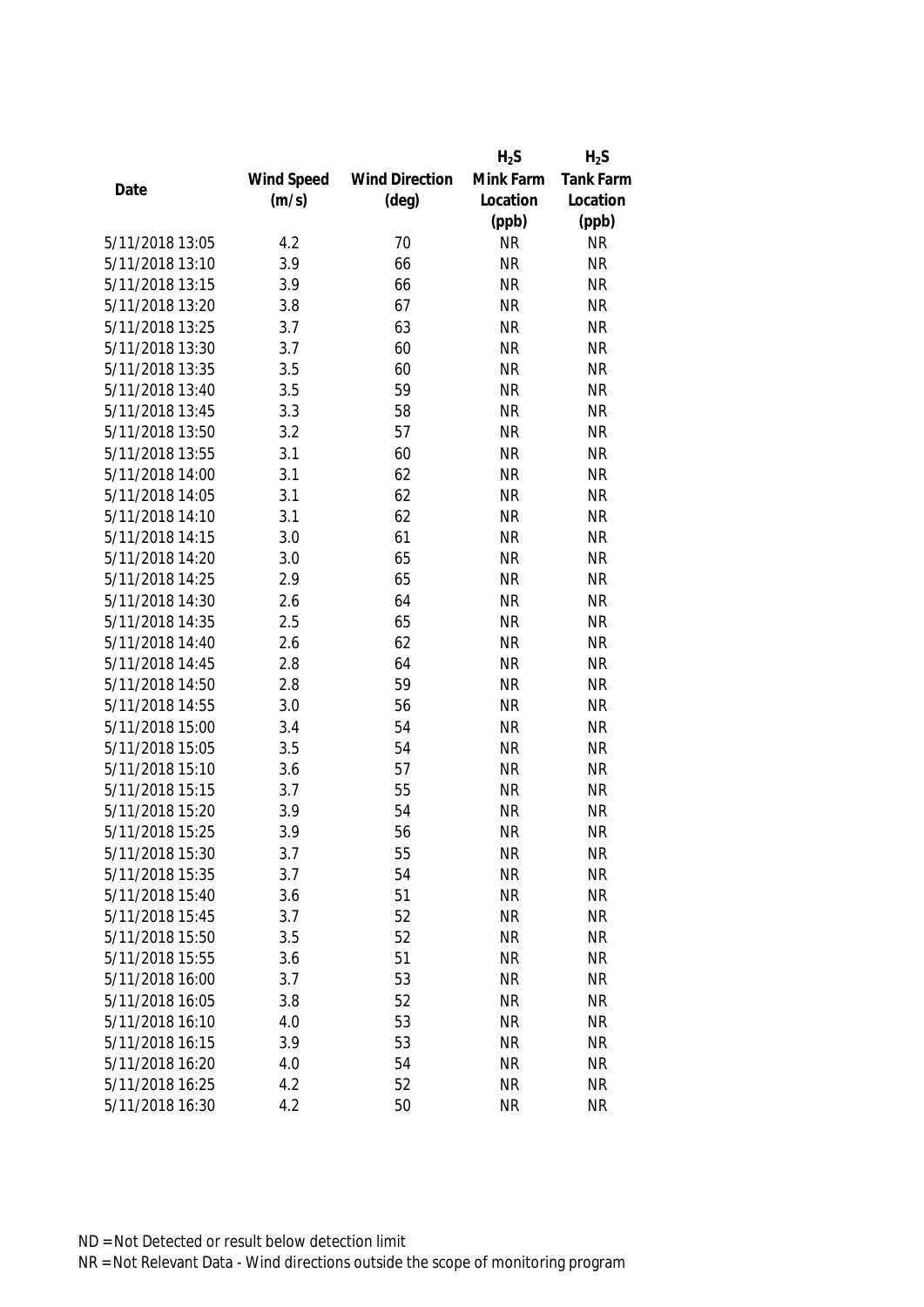|                 |            |                       | $H_2S$    | $H_2S$           |
|-----------------|------------|-----------------------|-----------|------------------|
|                 | Wind Speed | <b>Wind Direction</b> | Mink Farm | <b>Tank Farm</b> |
| Date            | (m/s)      | $(\text{deg})$        | Location  | Location         |
|                 |            |                       | (ppb)     | (ppb)            |
| 5/11/2018 16:35 | 4.3        | 49                    | <b>NR</b> | <b>NR</b>        |
| 5/11/2018 16:40 | 4.3        | 49                    | <b>NR</b> | <b>NR</b>        |
| 5/11/2018 16:45 | 4.3        | 48                    | <b>NR</b> | <b>NR</b>        |
| 5/11/2018 16:50 | 4.5        | 47                    | <b>NR</b> | <b>NR</b>        |
| 5/11/2018 16:55 | 4.5        | 50                    | <b>NR</b> | <b>NR</b>        |
| 5/11/2018 17:00 | 4.5        | 51                    | <b>NR</b> | <b>NR</b>        |
| 5/11/2018 17:05 | 4.5        | 51                    | <b>NR</b> | <b>NR</b>        |
| 5/11/2018 17:10 | 4.5        | 52                    | <b>NR</b> | <b>NR</b>        |
| 5/11/2018 17:15 | 4.6        | 52                    | <b>NR</b> | <b>NR</b>        |
| 5/11/2018 17:20 | 4.6        | 52                    | <b>NR</b> | <b>NR</b>        |
| 5/11/2018 17:25 | 4.6        | 50                    | <b>NR</b> | <b>NR</b>        |
| 5/11/2018 17:30 | 4.9        | 47                    | <b>NR</b> | <b>NR</b>        |
| 5/11/2018 17:35 | 4.9        | 47                    | <b>NR</b> | <b>NR</b>        |
| 5/11/2018 17:40 | 5.1        | 46                    | <b>NR</b> | <b>NR</b>        |
| 5/11/2018 17:45 | 5.3        | 45                    | <b>NR</b> | <b>NR</b>        |
| 5/11/2018 17:50 | 5.5        | 45                    | <b>NR</b> | <b>NR</b>        |
| 5/11/2018 17:55 | 5.4        | 44                    | <b>NR</b> | <b>NR</b>        |
| 5/11/2018 18:00 | 5.3        | 45                    | <b>NR</b> | <b>NR</b>        |
| 5/11/2018 18:05 | 5.2        | 44                    | <b>NR</b> | <b>NR</b>        |
| 5/11/2018 18:10 | 5.2        | 43                    | <b>NR</b> | <b>NR</b>        |
| 5/11/2018 18:15 | 5.0        | 42                    | <b>NR</b> | <b>NR</b>        |
| 5/11/2018 18:20 | 4.8        | 42                    | <b>NR</b> | <b>NR</b>        |
| 5/11/2018 18:25 | 4.7        | 43                    | <b>NR</b> | <b>NR</b>        |
| 5/11/2018 18:30 | 4.7        | 42                    | <b>NR</b> | <b>NR</b>        |
| 5/11/2018 18:35 | 4.5        | 42                    | <b>NR</b> | <b>NR</b>        |
| 5/11/2018 18:40 | 4.3        | 42                    | <b>NR</b> | <b>NR</b>        |
| 5/11/2018 18:45 | 4.4        | 41                    | <b>NR</b> | <b>NR</b>        |
| 5/11/2018 18:50 | 4.6        | 42                    | <b>NR</b> | <b>NR</b>        |
| 5/11/2018 18:55 | 4.7        | 41                    | <b>NR</b> | <b>NR</b>        |
| 5/11/2018 19:00 | 4.9        | 41                    | <b>NR</b> | <b>NR</b>        |
| 5/11/2018 19:05 | 5.0        | 41                    | <b>NR</b> | <b>NR</b>        |
| 5/11/2018 19:10 | 5.2        | 43                    | <b>NR</b> | <b>NR</b>        |
| 5/11/2018 19:15 | 5.1        | 43                    | <b>NR</b> | <b>NR</b>        |
| 5/11/2018 19:20 | 5.0        | 42                    | <b>NR</b> | <b>NR</b>        |
| 5/11/2018 19:25 | 5.0        | 41                    | <b>NR</b> | <b>NR</b>        |
| 5/11/2018 19:30 | 4.9        | 43                    | <b>NR</b> | <b>NR</b>        |
| 5/11/2018 19:35 | 4.7        | 44                    | <b>NR</b> | <b>NR</b>        |
| 5/11/2018 19:40 | 4.5        | 44                    | <b>NR</b> | <b>NR</b>        |
| 5/11/2018 19:45 | 4.3        | 47                    | <b>NR</b> | <b>NR</b>        |
| 5/11/2018 19:50 | 4.1        | 50                    | <b>NR</b> | <b>NR</b>        |
| 5/11/2018 19:55 | 4.1        | 52                    | <b>NR</b> | NR               |
| 5/11/2018 20:00 | 4.0        | 50                    | <b>NR</b> | <b>NR</b>        |
|                 |            |                       |           |                  |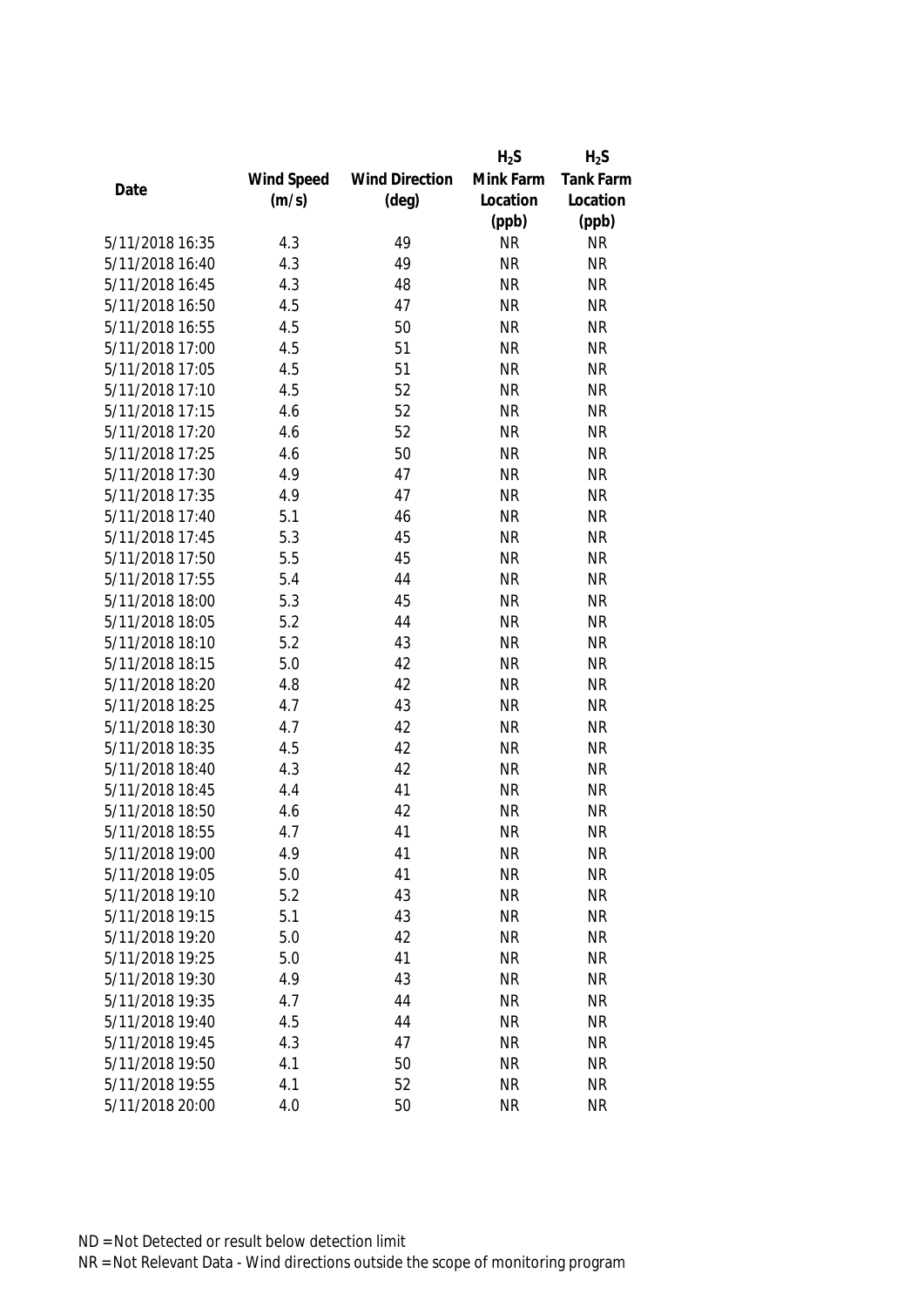|                 |            |                       | $H_2S$    | $H_2S$           |
|-----------------|------------|-----------------------|-----------|------------------|
|                 | Wind Speed | <b>Wind Direction</b> | Mink Farm | <b>Tank Farm</b> |
| Date            | (m/s)      | $(\text{deg})$        | Location  | Location         |
|                 |            |                       | (ppb)     | (ppb)            |
| 5/11/2018 20:05 | 4.0        | 50                    | <b>NR</b> | <b>NR</b>        |
| 5/11/2018 20:10 | 4.1        | 47                    | <b>NR</b> | <b>NR</b>        |
| 5/11/2018 20:15 | 4.4        | 45                    | <b>NR</b> | <b>NR</b>        |
| 5/11/2018 20:20 | 4.5        | 42                    | <b>NR</b> | <b>NR</b>        |
| 5/11/2018 20:25 | 4.4        | 40                    | 1         | <b>NR</b>        |
| 5/11/2018 20:30 | 4.4        | 42                    | <b>NR</b> | <b>NR</b>        |
| 5/11/2018 20:35 | 4.3        | 41                    | <b>NR</b> | <b>NR</b>        |
| 5/11/2018 20:40 | 4.2        | 43                    | <b>NR</b> | <b>NR</b>        |
| 5/11/2018 20:45 | 4.0        | 45                    | <b>NR</b> | <b>NR</b>        |
| 5/11/2018 20:50 | 3.6        | 46                    | <b>NR</b> | <b>NR</b>        |
| 5/11/2018 20:55 | 3.5        | 50                    | <b>NR</b> | <b>NR</b>        |
| 5/11/2018 21:00 | 3.3        | 49                    | <b>NR</b> | <b>NR</b>        |
| 5/11/2018 21:05 | 3.2        | 51                    | <b>NR</b> | <b>NR</b>        |
| 5/11/2018 21:10 | 2.9        | 52                    | <b>NR</b> | <b>NR</b>        |
| 5/11/2018 21:15 | 2.8        | 45                    | <b>NR</b> | <b>NR</b>        |
| 5/11/2018 21:20 | 3.0        | 43                    | <b>NR</b> | <b>NR</b>        |
| 5/11/2018 21:25 | 3.1        | 40                    | 1         | <b>NR</b>        |
| 5/11/2018 21:30 | 3.2        | 41                    | <b>NR</b> | <b>NR</b>        |
| 5/11/2018 21:35 | 3.2        | 40                    | 1         | <b>NR</b>        |
| 5/11/2018 21:40 | 3.6        | 39                    | 1         | <b>NR</b>        |
| 5/11/2018 21:45 | 3.6        | 44                    | <b>NR</b> | <b>NR</b>        |
| 5/11/2018 21:50 | 3.6        | 45                    | <b>NR</b> | <b>NR</b>        |
| 5/11/2018 21:55 | 3.6        | 48                    | <b>NR</b> | <b>NR</b>        |
| 5/11/2018 22:00 | 3.7        | 48                    | <b>NR</b> | <b>NR</b>        |
| 5/11/2018 22:05 | 3.8        | 49                    | <b>NR</b> | <b>NR</b>        |
| 5/11/2018 22:10 | 3.7        | 52                    | <b>NR</b> | <b>NR</b>        |
| 5/11/2018 22:15 | 3.6        | 54                    | <b>NR</b> | <b>NR</b>        |
| 5/11/2018 22:20 | 3.5        | 55                    | <b>NR</b> | <b>NR</b>        |
| 5/11/2018 22:25 | 3.5        | 57                    | <b>NR</b> | <b>NR</b>        |
| 5/11/2018 22:30 | 3.3        | 57                    | <b>NR</b> | <b>NR</b>        |
| 5/11/2018 22:35 | 3.2        | 59                    | <b>NR</b> | <b>NR</b>        |
| 5/11/2018 22:40 | 3.1        | 56                    | <b>NR</b> | <b>NR</b>        |
| 5/11/2018 22:45 | 3.1        | 55                    | <b>NR</b> | <b>NR</b>        |
| 5/11/2018 22:50 | 3.1        | 52                    | <b>NR</b> | NR               |
| 5/11/2018 22:55 | 3.1        | 48                    | <b>NR</b> | <b>NR</b>        |
| 5/11/2018 23:00 | 3.0        | 47                    | <b>NR</b> | <b>NR</b>        |
| 5/11/2018 23:05 | 3.1        | 44                    | <b>NR</b> | <b>NR</b>        |
| 5/11/2018 23:10 | 3.1        | 45                    | <b>NR</b> | <b>NR</b>        |
| 5/11/2018 23:15 | 3.1        | 44                    | <b>NR</b> | <b>NR</b>        |
| 5/11/2018 23:20 | 2.9        | 46                    | <b>NR</b> | <b>NR</b>        |
| 5/11/2018 23:25 | 2.8        | 46                    | <b>NR</b> | <b>NR</b>        |
|                 |            |                       |           |                  |
| 5/11/2018 23:30 | 2.8        | 46                    | <b>NR</b> | <b>NR</b>        |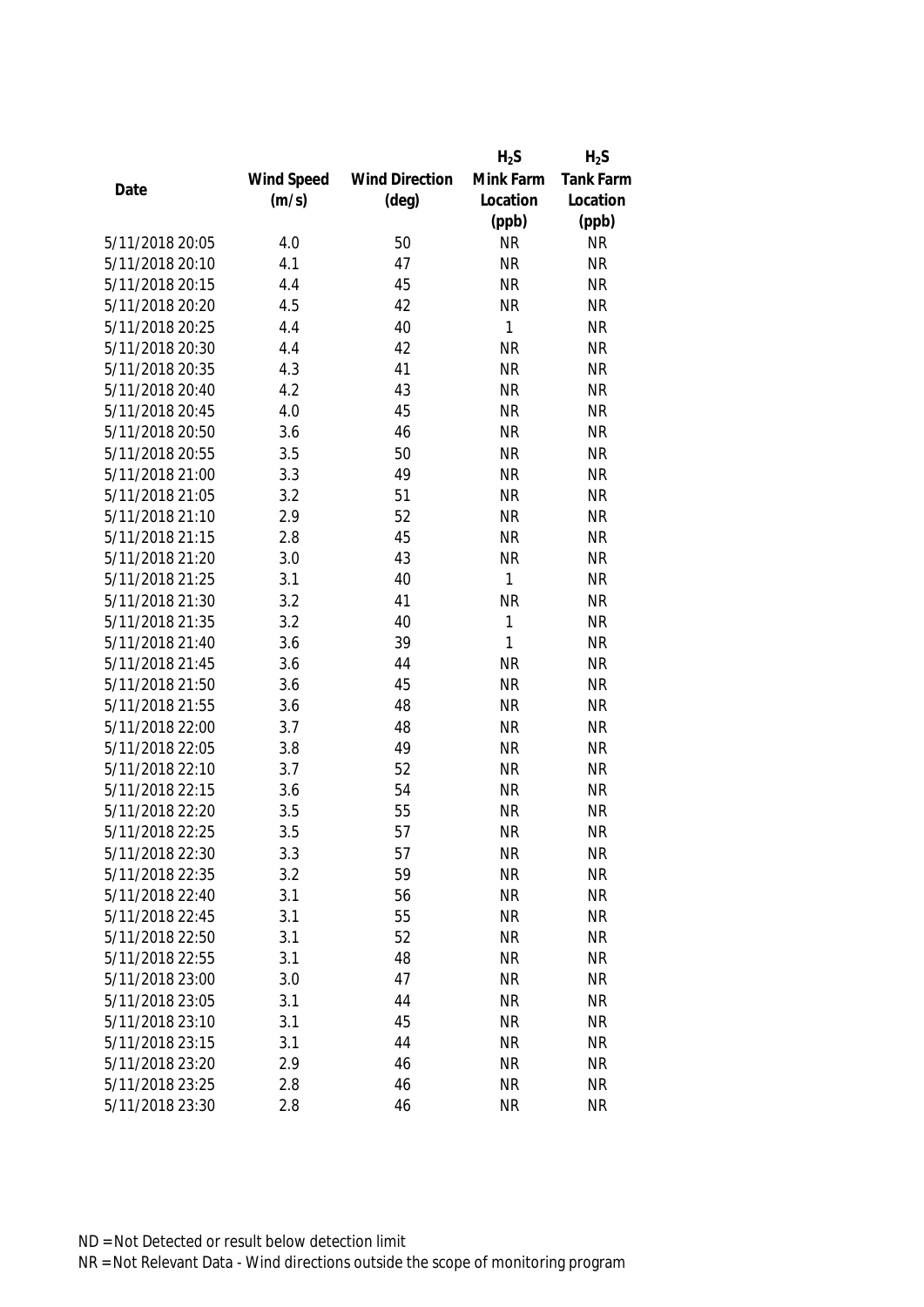|                 |            |                       | $H_2S$       | $H_2S$           |
|-----------------|------------|-----------------------|--------------|------------------|
|                 | Wind Speed | <b>Wind Direction</b> | Mink Farm    | <b>Tank Farm</b> |
| Date            | (m/s)      | $(\text{deg})$        | Location     | Location         |
|                 |            |                       | (ppb)        | (ppb)            |
| 5/11/2018 23:35 | 2.7        | 46                    | <b>NR</b>    | <b>NR</b>        |
| 5/11/2018 23:40 | 2.6        | 47                    | <b>NR</b>    | <b>NR</b>        |
| 5/11/2018 23:45 | 2.5        | 50                    | <b>NR</b>    | <b>NR</b>        |
| 5/11/2018 23:50 | 2.5        | 52                    | <b>NR</b>    | <b>NR</b>        |
| 5/11/2018 23:55 | 2.4        | 54                    | <b>NR</b>    | <b>NR</b>        |
| 5/11/2018 24:00 | 2.5        | 54                    | <b>NR</b>    | <b>NR</b>        |
| 5/12/2018 00:05 | 2.7        | 54                    | <b>NR</b>    | <b>NR</b>        |
| 5/12/2018 00:10 | 2.7        | 54                    | <b>NR</b>    | <b>NR</b>        |
| 5/12/2018 00:15 | 2.9        | 48                    | <b>NR</b>    | <b>NR</b>        |
| 5/12/2018 00:20 | 3.0        | 45                    | <b>NR</b>    | <b>NR</b>        |
| 5/12/2018 00:25 | 3.3        | 41                    | <b>NR</b>    | <b>NR</b>        |
| 5/12/2018 00:30 | 3.4        | 40                    | 1            | <b>NR</b>        |
| 5/12/2018 00:35 | 3.4        | 40                    | 1            | <b>NR</b>        |
| 5/12/2018 00:40 | 3.4        | 39                    | <b>ND</b>    | <b>NR</b>        |
| 5/12/2018 00:45 | 3.6        | 39                    | <b>ND</b>    | <b>NR</b>        |
| 5/12/2018 00:50 | 3.8        | 39                    | <b>ND</b>    | <b>NR</b>        |
| 5/12/2018 00:55 | 3.8        | 40                    | 1            | <b>NR</b>        |
| 5/12/2018 01:00 | 3.8        | 39                    | 1            | <b>NR</b>        |
| 5/12/2018 01:05 | 4.0        | 38                    | 1            | <b>NR</b>        |
| 5/12/2018 01:10 | 4.2        | 37                    | 1            | <b>NR</b>        |
| 5/12/2018 01:15 | 4.1        | 38                    | 1            | <b>NR</b>        |
| 5/12/2018 01:20 | 4.1        | 38                    | 1            | <b>NR</b>        |
| 5/12/2018 01:25 | 4.2        | 37                    | 1            | <b>NR</b>        |
| 5/12/2018 01:30 | 4.4        | 38                    | $\mathbf{1}$ | <b>NR</b>        |
| 5/12/2018 01:35 | 4.3        | 40                    | 1            | <b>NR</b>        |
| 5/12/2018 01:40 | 4.1        | 41                    | <b>NR</b>    | <b>NR</b>        |
| 5/12/2018 01:45 | 4.1        | 42                    | <b>NR</b>    | <b>NR</b>        |
| 5/12/2018 01:50 | 4.0        | 42                    | <b>NR</b>    | <b>NR</b>        |
| 5/12/2018 01:55 | 3.8        | 43                    | <b>NR</b>    | <b>NR</b>        |
| 5/12/2018 02:00 | 3.6        | 44                    | <b>NR</b>    | <b>NR</b>        |
| 5/12/2018 02:05 | 3.7        | 42                    | <b>NR</b>    | <b>NR</b>        |
| 5/12/2018 02:10 | 3.7        | 42                    | <b>NR</b>    | <b>NR</b>        |
| 5/12/2018 02:15 | 3.6        | 41                    | <b>NR</b>    | <b>NR</b>        |
| 5/12/2018 02:20 | 3.8        | 41                    | <b>NR</b>    | <b>NR</b>        |
| 5/12/2018 02:25 | 4.0        | 41                    | <b>NR</b>    | <b>NR</b>        |
| 5/12/2018 02:30 | 3.9        | 39                    | 1            | <b>NR</b>        |
| 5/12/2018 02:35 |            |                       |              |                  |
| 5/12/2018 02:40 | 3.7        | 41                    | <b>NR</b>    | <b>NR</b>        |
| 5/12/2018 02:45 | 3.8        | 41                    | <b>NR</b>    | <b>NR</b>        |
|                 | 3.9        | 41                    | <b>NR</b>    | <b>NR</b>        |
| 5/12/2018 02:50 | 3.9        | 40                    | <b>ND</b>    | <b>NR</b>        |
| 5/12/2018 02:55 | 3.9        | 39                    | <b>ND</b>    | <b>NR</b>        |
| 5/12/2018 03:00 | 4.1        | 40                    | <b>ND</b>    | <b>NR</b>        |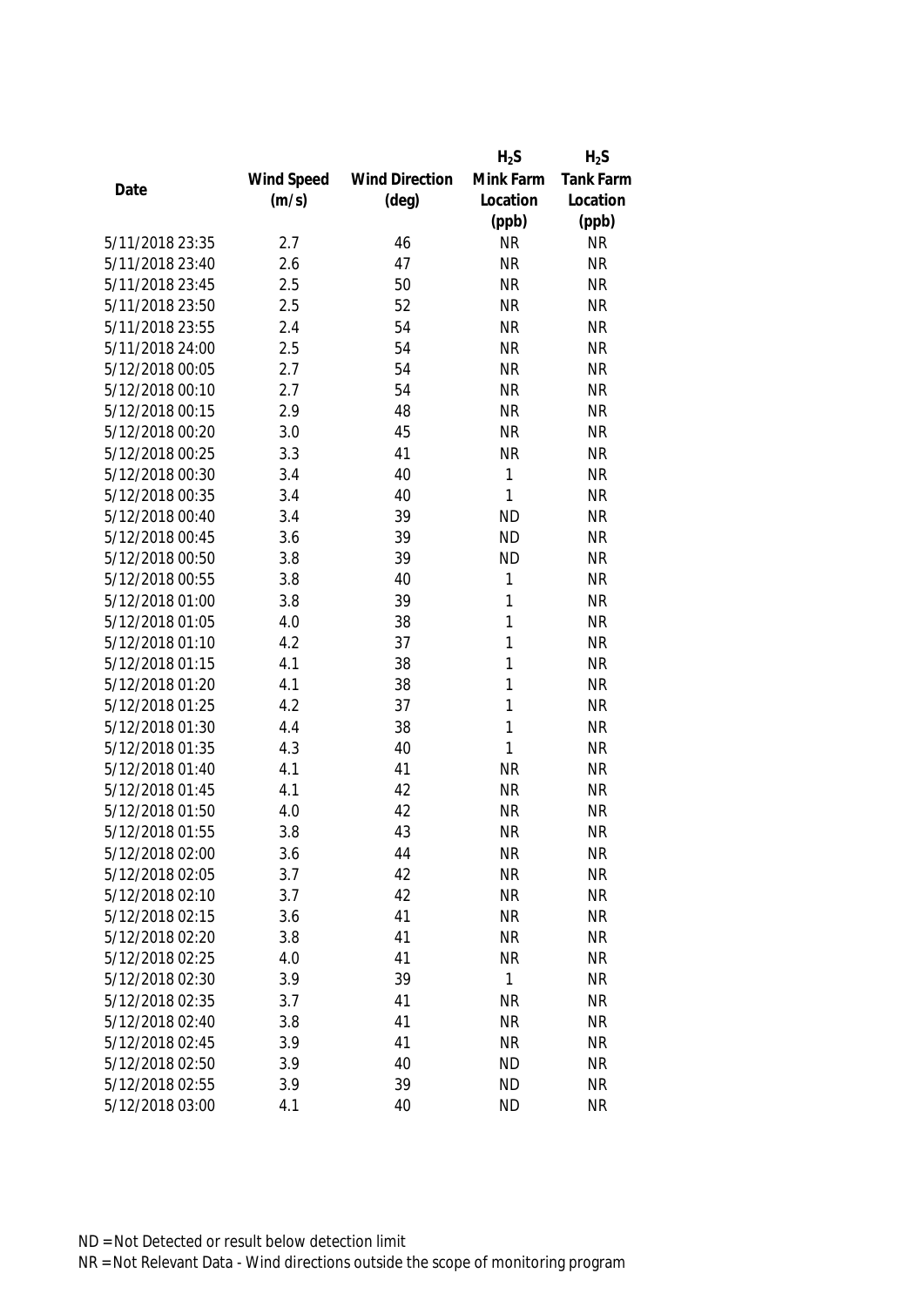|                 |            |                       | $H_2S$       | $H_2S$    |
|-----------------|------------|-----------------------|--------------|-----------|
|                 | Wind Speed | <b>Wind Direction</b> | Mink Farm    | Tank Farm |
| Date            | (m/s)      | $(\text{deg})$        | Location     | Location  |
|                 |            |                       | (ppb)        | (ppb)     |
| 5/12/2018 03:05 | 4.3        | 38                    | <b>ND</b>    | <b>NR</b> |
| 5/12/2018 03:10 | 4.2        | 39                    | <b>ND</b>    | <b>NR</b> |
| 5/12/2018 03:15 | 4.1        | 40                    | <b>ND</b>    | <b>NR</b> |
| 5/12/2018 03:20 | 4.1        | 40                    | 1            | <b>NR</b> |
| 5/12/2018 03:25 | 4.0        | 39                    | 1            | <b>NR</b> |
| 5/12/2018 03:30 | 4.0        | 39                    | 1            | <b>NR</b> |
| 5/12/2018 03:35 | 3.9        | 41                    | <b>NR</b>    | <b>NR</b> |
| 5/12/2018 03:40 | 3.9        | 41                    | <b>NR</b>    | <b>NR</b> |
| 5/12/2018 03:45 | 4.0        | 40                    | 1            | <b>NR</b> |
| 5/12/2018 03:50 | 3.9        | 40                    | 1            | <b>NR</b> |
| 5/12/2018 03:55 | 4.0        | 41                    | <b>NR</b>    | <b>NR</b> |
| 5/12/2018 04:00 | 3.9        | 41                    | <b>NR</b>    | <b>NR</b> |
| 5/12/2018 04:05 | 4.0        | 40                    | 1            | <b>NR</b> |
| 5/12/2018 04:10 | 3.9        | 40                    | 1            | <b>NR</b> |
| 5/12/2018 04:15 | 3.7        | 38                    | 1            | <b>NR</b> |
| 5/12/2018 04:20 | 3.8        | 39                    | 1            | <b>NR</b> |
| 5/12/2018 04:25 | 3.7        | 41                    | <b>NR</b>    | <b>NR</b> |
| 5/12/2018 04:30 | 3.6        | 43                    | <b>NR</b>    | <b>NR</b> |
| 5/12/2018 04:35 | 3.4        | 44                    | <b>NR</b>    | <b>NR</b> |
| 5/12/2018 04:40 | 3.5        | 37                    | <b>ND</b>    | <b>NR</b> |
| 5/12/2018 04:45 | 3.6        | 36                    | 1            | <b>NR</b> |
| 5/12/2018 04:50 | 3.5        | 33                    | 1            | <b>NR</b> |
| 5/12/2018 04:55 | 3.5        | 31                    | 1            | <b>NR</b> |
| 5/12/2018 05:00 | 3.6        | 30                    | 1            | <b>NR</b> |
| 5/12/2018 05:05 | 3.7        | 27                    | 1            | <b>NR</b> |
| 5/12/2018 05:10 | 3.8        | 31                    | 1            | <b>NR</b> |
| 5/12/2018 05:15 | 3.9        | 34                    | 1            | <b>NR</b> |
| 5/12/2018 05:20 | 4.0        | 35                    | 1            | <b>NR</b> |
| 5/12/2018 05:25 | 4.1        | 36                    | 1            | <b>NR</b> |
| 5/12/2018 05:30 | 4.3        | 35                    | <b>ND</b>    | <b>NR</b> |
| 5/12/2018 05:35 | 4.4        | 36                    | <b>ND</b>    | <b>NR</b> |
| 5/12/2018 05:40 | 4.4        | 38                    | <b>ND</b>    | <b>NR</b> |
| 5/12/2018 05:45 | 4.2        | 41                    | <b>NR</b>    | <b>NR</b> |
| 5/12/2018 05:50 | 4.0        | 46                    | <b>NR</b>    | <b>NR</b> |
| 5/12/2018 05:55 | 3.8        | 47                    | <b>NR</b>    | <b>NR</b> |
| 5/12/2018 06:00 | 3.5        | 51                    | <b>NR</b>    | <b>NR</b> |
| 5/12/2018 06:05 | 3.3        | 49                    | <b>NR</b>    | <b>NR</b> |
| 5/12/2018 06:10 | 3.3        | 47                    | <b>NR</b>    | <b>NR</b> |
| 5/12/2018 06:15 | 3.4        | 41                    | <b>NR</b>    | <b>NR</b> |
| 5/12/2018 06:20 | 3.5        | 35                    | $\mathbf{1}$ | <b>NR</b> |
| 5/12/2018 06:25 | 3.7        | 32                    | <b>ND</b>    | <b>NR</b> |
| 5/12/2018 06:30 | 3.8        | 28                    | <b>ND</b>    | <b>NR</b> |
|                 |            |                       |              |           |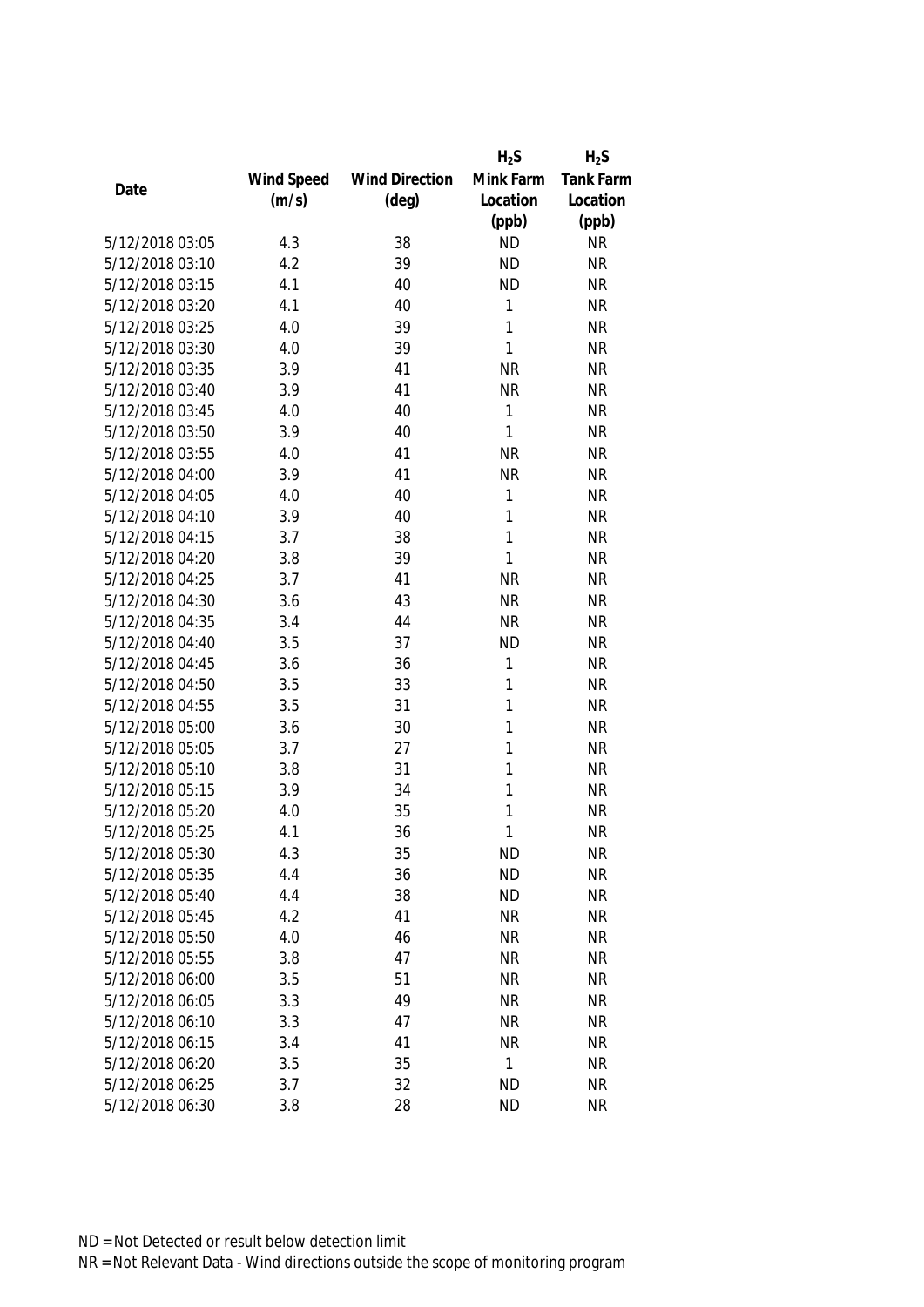|                 |            |                       | $H_2S$    | $H_2S$    |
|-----------------|------------|-----------------------|-----------|-----------|
|                 | Wind Speed | <b>Wind Direction</b> | Mink Farm | Tank Farm |
| Date            | (m/s)      | $(\text{deg})$        | Location  | Location  |
|                 |            |                       | (ppb)     | (ppb)     |
| 5/12/2018 06:35 | 3.7        | 28                    | <b>ND</b> | <b>NR</b> |
| 5/12/2018 06:40 | 3.5        | 29                    | <b>ND</b> | <b>NR</b> |
| 5/12/2018 06:45 | 3.4        | 33                    | <b>ND</b> | <b>NR</b> |
| 5/12/2018 06:50 | 3.3        | 39                    | <b>ND</b> | <b>NR</b> |
| 5/12/2018 06:55 | 3.0        | 40                    | <b>ND</b> | <b>NR</b> |
| 5/12/2018 07:00 | 3.0        | 42                    | <b>NR</b> | <b>NR</b> |
| 5/12/2018 07:05 | 3.0        | 41                    | <b>NR</b> | <b>NR</b> |
| 5/12/2018 07:10 | 3.0        | 39                    | <b>ND</b> | <b>NR</b> |
| 5/12/2018 07:15 | 2.9        | 34                    | <b>ND</b> | <b>NR</b> |
| 5/12/2018 07:20 | 2.9        | 29                    | <b>ND</b> | <b>NR</b> |
| 5/12/2018 07:25 | 2.9        | 24                    | <b>ND</b> | <b>NR</b> |
| 5/12/2018 07:30 | 2.7        | 21                    | <b>ND</b> | <b>NR</b> |
| 5/12/2018 07:35 | 2.6        | 20                    | <b>ND</b> | <b>NR</b> |
| 5/12/2018 07:40 | 2.3        | 27                    | <b>ND</b> | <b>NR</b> |
| 5/12/2018 07:45 | 2.2        | 35                    | <b>ND</b> | <b>NR</b> |
| 5/12/2018 07:50 | 2.0        | 41                    | <b>NR</b> | <b>NR</b> |
| 5/12/2018 07:55 | 2.0        | 54                    | <b>NR</b> | <b>NR</b> |
| 5/12/2018 08:00 | 2.1        | 71                    | <b>NR</b> | <b>NR</b> |
| 5/12/2018 08:05 | 2.0        | 78                    | <b>NR</b> | <b>NR</b> |
| 5/12/2018 08:10 | 2.1        | 65                    | <b>NR</b> | <b>NR</b> |
| 5/12/2018 08:15 | 2.4        | 61                    | <b>NR</b> | <b>NR</b> |
| 5/12/2018 08:20 | 2.7        | 58                    | <b>NR</b> | <b>NR</b> |
| 5/12/2018 08:25 | 2.9        | 50                    | <b>NR</b> | <b>NR</b> |
| 5/12/2018 08:30 | 3.3        | 41                    | <b>NR</b> | <b>NR</b> |
| 5/12/2018 08:35 | 3.9        | 33                    | 1         | <b>NR</b> |
| 5/12/2018 08:40 | 4.4        | 34                    | 1         | <b>NR</b> |
| 5/12/2018 08:45 | 4.5        | 34                    | 1         | <b>NR</b> |
| 5/12/2018 08:50 | 4.6        | 34                    | 1         | <b>NR</b> |
| 5/12/2018 08:55 | 4.6        | 34                    | 1         | <b>NR</b> |
| 5/12/2018 09:00 | 4.9        | 32                    | 1         | <b>NR</b> |
| 5/12/2018 09:05 | 4.5        | 36                    | 1         | <b>NR</b> |
| 5/12/2018 09:10 | 4.3        | 39                    | 1         | <b>NR</b> |
| 5/12/2018 09:15 | 3.9        | 39                    | 1         | <b>NR</b> |
| 5/12/2018 09:20 | 3.6        | 39                    | <b>ND</b> | <b>NR</b> |
| 5/12/2018 09:25 | 3.1        | 33                    | <b>NR</b> | <b>NR</b> |
| 5/12/2018 09:30 | 2.5        | 22                    | <b>NR</b> | <b>NR</b> |
| 5/12/2018 09:35 | 2.0        | 17                    | <b>NR</b> | <b>NR</b> |
| 5/12/2018 09:40 | 1.6        | 174                   | <b>NR</b> | <b>NR</b> |
| 5/12/2018 09:45 | 1.5        | 217                   | <b>NR</b> | <b>NR</b> |
| 5/12/2018 09:50 | 1.2        | 220                   | <b>NR</b> | <b>NR</b> |
| 5/12/2018 09:55 | 1.2        | 206                   | <b>NR</b> | <b>NR</b> |
| 5/12/2018 10:00 | 1.0        | 148                   | <b>NR</b> | <b>NR</b> |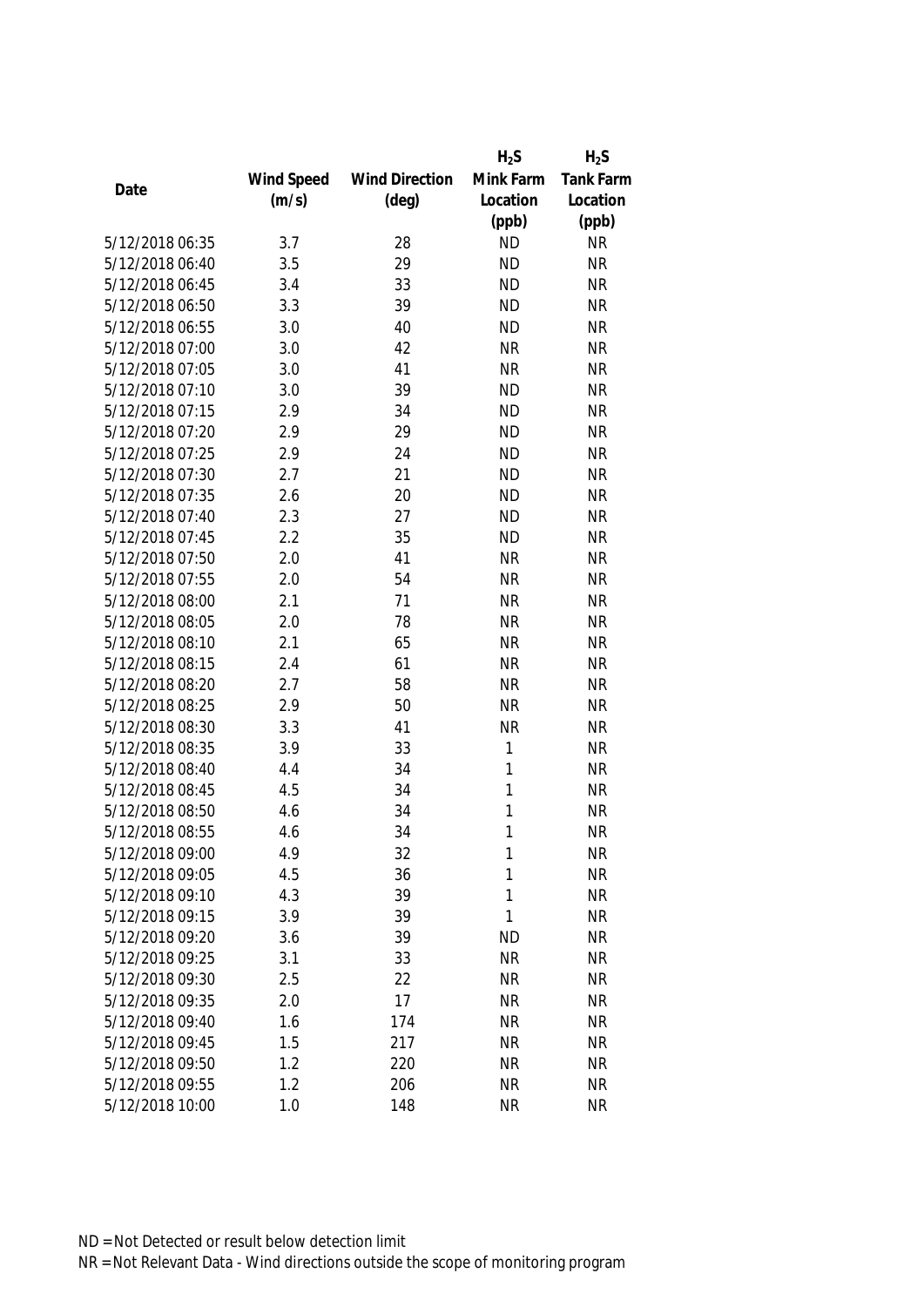|                 |            |                       | $H_2S$    | $H_2S$    |
|-----------------|------------|-----------------------|-----------|-----------|
|                 | Wind Speed | <b>Wind Direction</b> | Mink Farm | Tank Farm |
| Date            | (m/s)      | $(\text{deg})$        | Location  | Location  |
|                 |            |                       | (ppb)     | (ppb)     |
| 5/12/2018 10:05 | 1.2        | 51                    | <b>NR</b> | <b>NR</b> |
| 5/12/2018 10:10 | 1.5        | 18                    | <b>NR</b> | <b>NR</b> |
| 5/12/2018 10:15 | 1.8        | 22                    | 1         | <b>NR</b> |
| 5/12/2018 10:20 | 2.3        | 20                    | 1         | <b>NR</b> |
| 5/12/2018 10:25 | 2.8        | 17                    | 1         | <b>NR</b> |
| 5/12/2018 10:30 | 3.2        | 18                    | 1         | <b>NR</b> |
| 5/12/2018 10:35 | 3.4        | 13                    | 1         | <b>NR</b> |
| 5/12/2018 10:40 | 3.4        | 14                    | 1         | <b>NR</b> |
| 5/12/2018 10:45 | 3.6        | 13                    | 1         | <b>NR</b> |
| 5/12/2018 10:50 | 3.7        | 16                    | 1         | <b>NR</b> |
| 5/12/2018 10:55 | 3.6        | 19                    | 1         | <b>NR</b> |
| 5/12/2018 11:00 | 3.8        | 20                    | 1         | <b>NR</b> |
| 5/12/2018 11:05 | 3.8        | 24                    | 1         | <b>NR</b> |
| 5/12/2018 11:10 | 4.0        | 26                    | 1         | <b>NR</b> |
| 5/12/2018 11:15 | 3.9        | 28                    | 1         | <b>NR</b> |
| 5/12/2018 11:20 | 4.0        | 29                    | 1         | <b>NR</b> |
| 5/12/2018 11:25 | 4.1        | 29                    | <b>ND</b> | <b>NR</b> |
| 5/12/2018 11:30 | 4.2        | 30                    | 1         | <b>NR</b> |
| 5/12/2018 11:35 | 4.5        | 30                    | 1         | <b>NR</b> |
| 5/12/2018 11:40 | 4.8        | 31                    | 1         | <b>NR</b> |
| 5/12/2018 11:45 | 5.3        | 30                    | 1         | <b>NR</b> |
| 5/12/2018 11:50 | 5.6        | 27                    | 1         | <b>NR</b> |
| 5/12/2018 11:55 | 5.9        | 26                    | 1         | <b>NR</b> |
| 5/12/2018 12:00 | 6.1        | 24                    | 1         | <b>NR</b> |
| 5/12/2018 12:05 | 6.2        | 24                    | 1         | <b>NR</b> |
| 5/12/2018 12:10 | 6.2        | 26                    | <b>ND</b> | <b>NR</b> |
| 5/12/2018 12:15 | 6.2        | 27                    | 1         | <b>NR</b> |
| 5/12/2018 12:20 | 5.8        | 29                    | 1         | <b>NR</b> |
| 5/12/2018 12:25 | 5.4        | 32                    | 1         | <b>NR</b> |
| 5/12/2018 12:30 | 5.0        | 33                    | 1         | <b>NR</b> |
| 5/12/2018 12:35 | 4.5        | 37                    | 1         | <b>NR</b> |
| 5/12/2018 12:40 | 4.0        | 38                    | 1         | <b>NR</b> |
| 5/12/2018 12:45 | 3.4        | 39                    | 1         | <b>NR</b> |
| 5/12/2018 12:50 | 3.1        | 41                    | <b>NR</b> | <b>NR</b> |
| 5/12/2018 12:55 | 2.8        | 42                    | <b>NR</b> | <b>NR</b> |
| 5/12/2018 13:00 | 2.6        | 42                    | <b>NR</b> | <b>NR</b> |
| 5/12/2018 13:05 | 2.5        | 43                    | <b>NR</b> | <b>NR</b> |
| 5/12/2018 13:10 | 2.4        | 46                    | <b>NR</b> | <b>NR</b> |
| 5/12/2018 13:15 | 2.4        | 47                    | <b>NR</b> | <b>NR</b> |
| 5/12/2018 13:20 | 2.3        | 49                    | <b>NR</b> | <b>NR</b> |
| 5/12/2018 13:25 | 2.1        | 53                    | <b>NR</b> | NR        |
| 5/12/2018 13:30 | 2.1        | 61                    | <b>NR</b> | <b>NR</b> |
|                 |            |                       |           |           |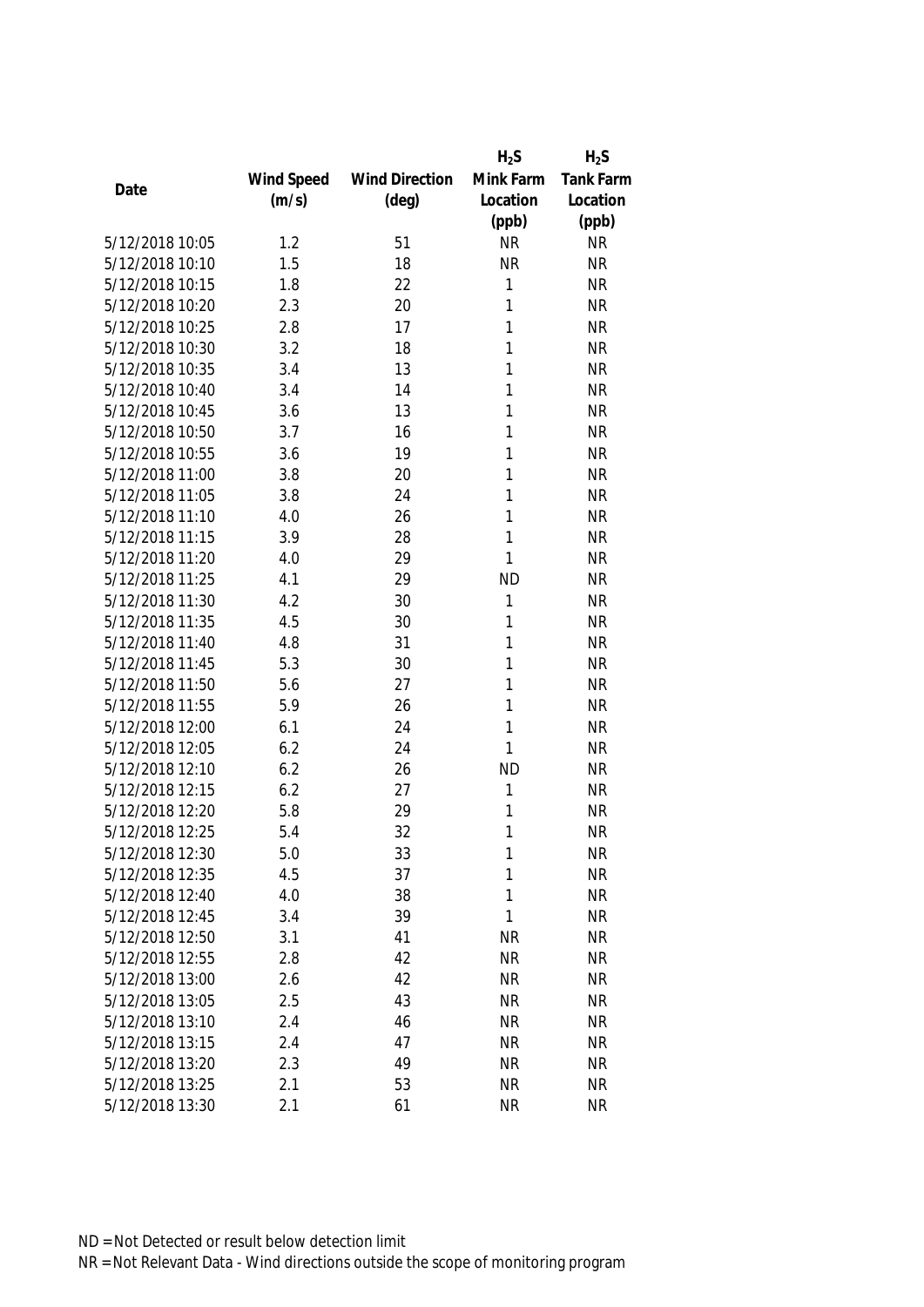|                 |            |                       | $H_2S$    | $H_2S$    |
|-----------------|------------|-----------------------|-----------|-----------|
|                 | Wind Speed | <b>Wind Direction</b> | Mink Farm | Tank Farm |
| Date            | (m/s)      | $(\text{deg})$        | Location  | Location  |
|                 |            |                       | (ppb)     | (ppb)     |
| 5/12/2018 13:35 | 2.0        | 67                    | <b>NR</b> | <b>NR</b> |
| 5/12/2018 13:40 | 1.9        | 64                    | <b>NR</b> | <b>NR</b> |
| 5/12/2018 13:45 | 1.9        | 67                    | <b>NR</b> | <b>NR</b> |
| 5/12/2018 13:50 | 2.0        | 66                    | <b>NR</b> | <b>NR</b> |
| 5/12/2018 13:55 | 2.2        | 61                    | <b>NR</b> | <b>NR</b> |
| 5/12/2018 14:00 | 2.2        | 57                    | <b>NR</b> | <b>NR</b> |
| 5/12/2018 14:05 | 2.3        | 49                    | <b>NR</b> | <b>NR</b> |
| 5/12/2018 14:10 | 2.4        | 46                    | <b>NR</b> | <b>NR</b> |
| 5/12/2018 14:15 | 2.5        | 43                    | <b>NR</b> | <b>NR</b> |
| 5/12/2018 14:20 | 2.4        | 42                    | <b>NR</b> | <b>NR</b> |
| 5/12/2018 14:25 | 2.4        | 43                    | <b>NR</b> | <b>NR</b> |
| 5/12/2018 14:30 | 2.5        | 43                    | <b>NR</b> | <b>NR</b> |
| 5/12/2018 14:35 | 2.5        | 45                    | <b>NR</b> | <b>NR</b> |
| 5/12/2018 14:40 | 2.6        | 46                    | <b>NR</b> | <b>NR</b> |
| 5/12/2018 14:45 | 2.6        | 46                    | <b>NR</b> | <b>NR</b> |
| 5/12/2018 14:50 | 2.5        | 48                    | <b>NR</b> | <b>NR</b> |
| 5/12/2018 14:55 | 2.6        | 55                    | <b>NR</b> | <b>NR</b> |
| 5/12/2018 15:00 | 2.7        | 58                    | <b>NR</b> | <b>NR</b> |
| 5/12/2018 15:05 | 2.7        | 58                    | <b>NR</b> | <b>NR</b> |
| 5/12/2018 15:10 | 2.8        | 59                    | <b>NR</b> | <b>NR</b> |
| 5/12/2018 15:15 | 2.8        | 58                    | <b>NR</b> | <b>NR</b> |
| 5/12/2018 15:20 | 2.9        | 56                    | <b>NR</b> | <b>NR</b> |
| 5/12/2018 15:25 | 3.3        | 43                    | <b>NR</b> | <b>NR</b> |
| 5/12/2018 15:30 | 3.5        | 37                    | 1         | <b>NR</b> |
| 5/12/2018 15:35 | 3.6        | 37                    | 1         | <b>NR</b> |
| 5/12/2018 15:40 | 3.8        | 38                    | 1         | <b>NR</b> |
| 5/12/2018 15:45 | 4.1        | 39                    | 1         | <b>NR</b> |
| 5/12/2018 15:50 | 4.5        | 41                    | <b>NR</b> | <b>NR</b> |
| 5/12/2018 15:55 | 4.5        | 46                    | <b>NR</b> | <b>NR</b> |
| 5/12/2018 16:00 | 4.3        | 50                    | <b>NR</b> | <b>NR</b> |
| 5/12/2018 16:05 | 4.4        | 51                    | <b>NR</b> | <b>NR</b> |
| 5/12/2018 16:10 | 4.6        | 52                    | <b>NR</b> | <b>NR</b> |
| 5/12/2018 16:15 | 4.6        | 53                    | <b>NR</b> | <b>NR</b> |
| 5/12/2018 16:20 | 4.3        | 56                    | <b>NR</b> | <b>NR</b> |
| 5/12/2018 16:25 | 4.0        | 62                    | <b>NR</b> | <b>NR</b> |
| 5/12/2018 16:30 | 3.8        | 67                    | <b>NR</b> | <b>NR</b> |
| 5/12/2018 16:35 | 3.6        | 71                    | <b>NR</b> | <b>NR</b> |
| 5/12/2018 16:40 | 3.2        | 75                    | <b>NR</b> | <b>NR</b> |
| 5/12/2018 16:45 | 2.9        | 74                    | <b>NR</b> | <b>NR</b> |
| 5/12/2018 16:50 | 2.8        | 66                    | <b>NR</b> | <b>NR</b> |
| 5/12/2018 16:55 | 2.9        | 56                    | <b>NR</b> | NR        |
| 5/12/2018 17:00 | 3.1        | 47                    | <b>NR</b> | <b>NR</b> |
|                 |            |                       |           |           |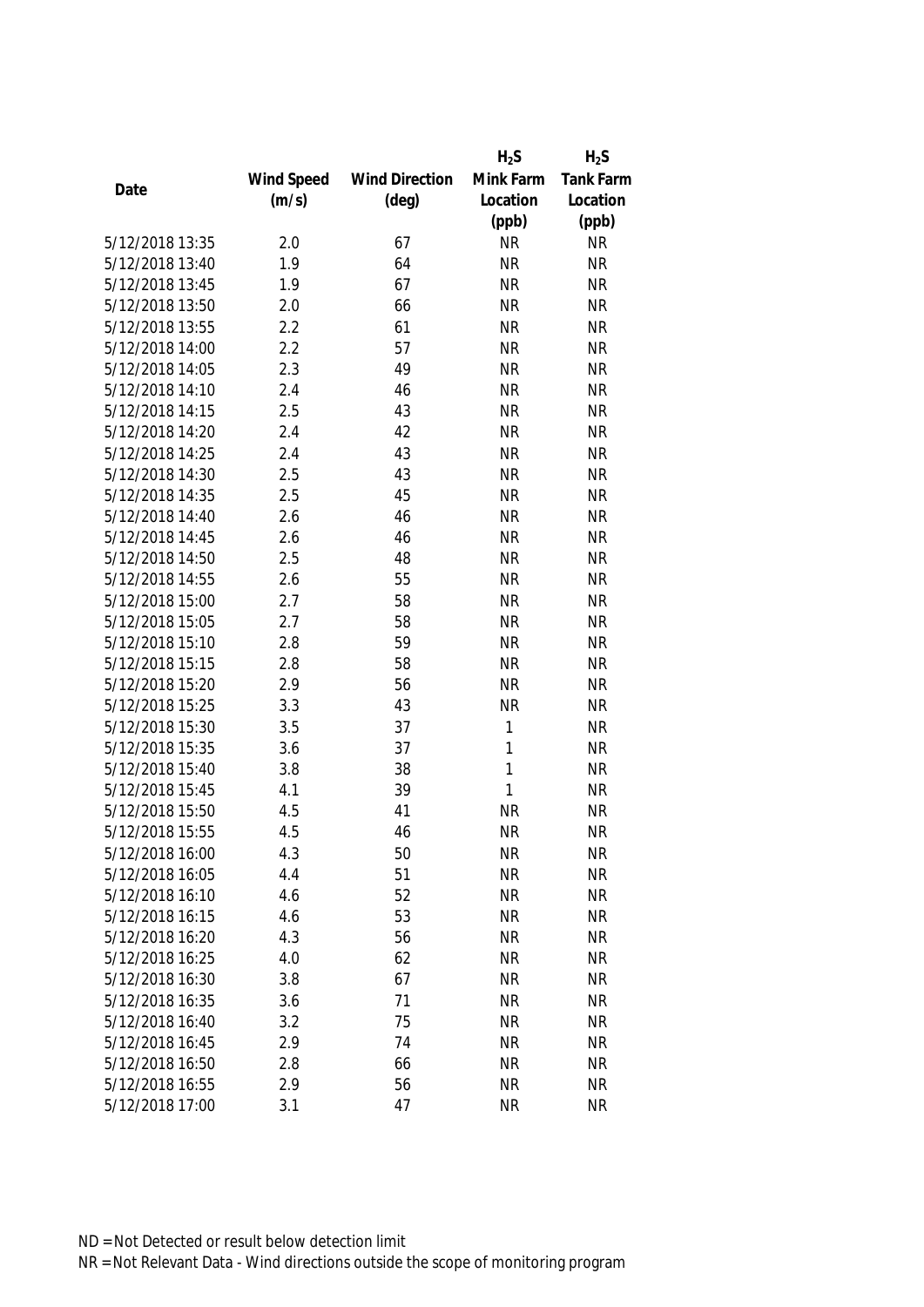|                 |            |                       | $H_2S$    | $H_2S$           |
|-----------------|------------|-----------------------|-----------|------------------|
|                 | Wind Speed | <b>Wind Direction</b> | Mink Farm | <b>Tank Farm</b> |
| Date            | (m/s)      | $(\text{deg})$        | Location  | Location         |
|                 |            |                       | (ppb)     | (ppb)            |
| 5/12/2018 17:05 | 2.9        | 39                    | 1         | <b>NR</b>        |
| 5/12/2018 17:10 | 2.9        | 37                    | 1         | <b>NR</b>        |
| 5/12/2018 17:15 | 3.2        | 36                    | 1         | <b>NR</b>        |
| 5/12/2018 17:20 | 3.2        | 39                    | 1         | <b>NR</b>        |
| 5/12/2018 17:25 | 3.3        | 40                    | 1         | <b>NR</b>        |
| 5/12/2018 17:30 | 3.3        | 40                    | 1         | <b>NR</b>        |
| 5/12/2018 17:35 | 3.6        | 39                    | 1         | <b>NR</b>        |
| 5/12/2018 17:40 | 4.1        | 35                    | 1         | <b>NR</b>        |
| 5/12/2018 17:45 | 4.2        | 33                    | 1         | <b>NR</b>        |
| 5/12/2018 17:50 | 4.3        | 30                    | 1         | <b>NR</b>        |
| 5/12/2018 17:55 | 4.1        | 29                    | 1         | <b>NR</b>        |
| 5/12/2018 18:00 | 4.0        | 28                    | 1         | <b>NR</b>        |
| 5/12/2018 18:05 | 3.6        | 28                    | 1         | <b>NR</b>        |
| 5/12/2018 18:10 | 3.0        | 32                    | 1         | <b>NR</b>        |
| 5/12/2018 18:15 | 2.6        | 34                    | 1         | <b>NR</b>        |
| 5/12/2018 18:20 | 2.4        | 35                    | 1         | <b>NR</b>        |
| 5/12/2018 18:25 | 2.3        | 41                    | <b>NR</b> | <b>NR</b>        |
| 5/12/2018 18:30 | 2.2        | 44                    | <b>NR</b> | <b>NR</b>        |
| 5/12/2018 18:35 | 2.3        | 48                    | <b>NR</b> | <b>NR</b>        |
| 5/12/2018 18:40 | 2.3        | 49                    | <b>NR</b> | <b>NR</b>        |
| 5/12/2018 18:45 | 2.4        | 48                    | <b>NR</b> | <b>NR</b>        |
| 5/12/2018 18:50 | 2.6        | 48                    | <b>NR</b> | <b>NR</b>        |
| 5/12/2018 18:55 | 2.7        | 43                    | <b>NR</b> | <b>NR</b>        |
| 5/12/2018 19:00 | 2.7        | 42                    | <b>NR</b> | <b>NR</b>        |
| 5/12/2018 19:05 | 2.8        | 38                    | 1         | <b>NR</b>        |
| 5/12/2018 19:10 | 2.9        | 36                    | 1         | <b>NR</b>        |
| 5/12/2018 19:15 | 2.9        | 34                    | 1         | <b>NR</b>        |
| 5/12/2018 19:20 | 2.9        | 35                    | 1         | <b>NR</b>        |
| 5/12/2018 19:25 | 2.8        | 36                    | 1         | <b>NR</b>        |
| 5/12/2018 19:30 | 2.8        | 36                    | 1         | <b>NR</b>        |
| 5/12/2018 19:35 | 2.7        | 37                    | <b>ND</b> | <b>NR</b>        |
| 5/12/2018 19:40 | 2.7        | 38                    | <b>ND</b> | <b>NR</b>        |
| 5/12/2018 19:45 | 2.5        | 38                    | <b>ND</b> | <b>NR</b>        |
| 5/12/2018 19:50 | 2.4        | 37                    | <b>ND</b> | <b>NR</b>        |
| 5/12/2018 19:55 | 2.5        | 36                    | <b>ND</b> | <b>NR</b>        |
| 5/12/2018 20:00 | 2.4        | 35                    | 1         | <b>NR</b>        |
| 5/12/2018 20:05 | 2.4        | 34                    | 1         | <b>NR</b>        |
| 5/12/2018 20:10 | 2.4        | 32                    | 1         | <b>NR</b>        |
| 5/12/2018 20:15 | 2.4        | 33                    | 1         | <b>NR</b>        |
| 5/12/2018 20:20 | 2.4        | 33                    | 1         | <b>NR</b>        |
| 5/12/2018 20:25 | 2.5        | 32                    | 1         | NR               |
| 5/12/2018 20:30 | 2.6        | 31                    | 1         | <b>NR</b>        |